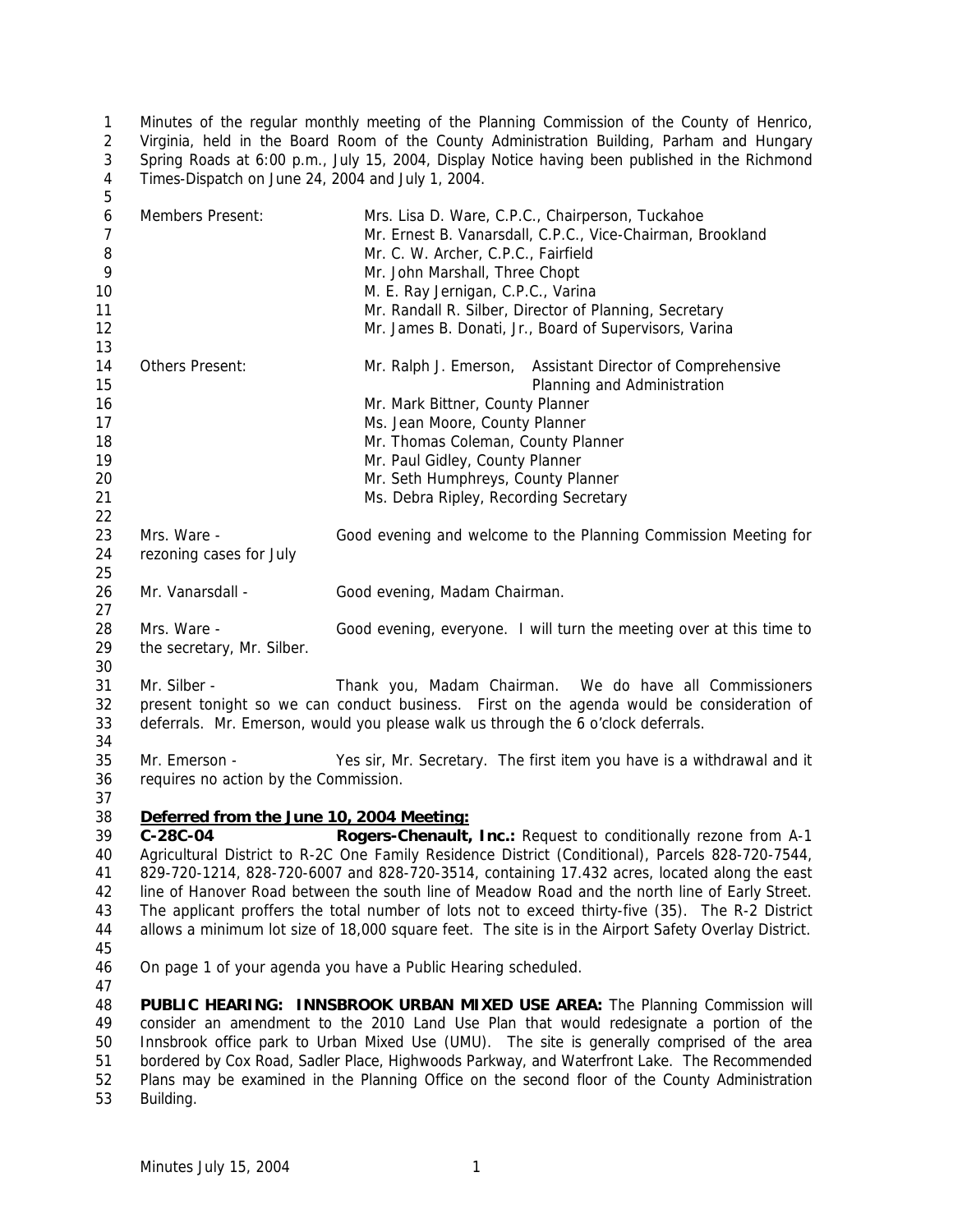| 54       |                                                                     |                                                                                                                |
|----------|---------------------------------------------------------------------|----------------------------------------------------------------------------------------------------------------|
| 55       | The deferral is requested to August $12th$ for this plan amendment. |                                                                                                                |
| 56       |                                                                     |                                                                                                                |
| 57       | Mrs. Ware -                                                         | Is there any opposition to the deferral of this hearing, Innsbrook Urban                                       |
| 58       | Mixed Area? No opposition. Do we need a motion?                     |                                                                                                                |
| 59       |                                                                     |                                                                                                                |
| 60<br>61 | Mr. Silber -                                                        | Yes, we do.                                                                                                    |
| 62       | Mrs. Ware -                                                         | Okay.                                                                                                          |
| 63       |                                                                     |                                                                                                                |
| 64       | Mr. Marshall -                                                      | Before we have a motion, may I hear from Mr. Theobald?                                                         |
| 65       |                                                                     |                                                                                                                |
| 66       | Mr. Vanarsdall -                                                    | Why of course.                                                                                                 |
| 67       |                                                                     |                                                                                                                |
| 68       | Mr. Marshall -                                                      | Mr. Theobald, will you consider taking this to the September 9 <sup>th</sup>                                   |
| 69       | meeting?                                                            |                                                                                                                |
| 70       |                                                                     |                                                                                                                |
| 71       | Mr. Theobald -                                                      | Yes, sir. I am prepared to request that. We have a little more work to                                         |
| 72       |                                                                     | do with neighbors and with staff. I will be happy to do that on my motion.                                     |
| 73       |                                                                     |                                                                                                                |
| 74       | Mr. Marshall -                                                      | Thank you.                                                                                                     |
| 75       |                                                                     |                                                                                                                |
| 76<br>77 | Mr. Theobald -                                                      | On my request.                                                                                                 |
| 78       | Mr. Vanarsdall -                                                    | Nice to see you in such a good mood tonight, Mr. Theobald.                                                     |
| 79       |                                                                     |                                                                                                                |
| 80       | Mr. Theobald -                                                      | I'll take that as a compliment, Mr. Vanarsdall.                                                                |
| 81       |                                                                     |                                                                                                                |
| 82       | Mr. Archer -                                                        | I thought he was always in a good mood.                                                                        |
| 83       |                                                                     |                                                                                                                |
| 84       | Mr. Marshall -                                                      | Madam Chairman, with that I will move that the Public Hearing for the                                          |
| 85       |                                                                     | Innsbrook Urban Use Area be deferred to the September 9 <sup>th</sup> meeting at the request of the applicant. |
| 86       |                                                                     |                                                                                                                |
| 87       | Mr. Vanarsdall -                                                    | Second.                                                                                                        |
| 88       |                                                                     |                                                                                                                |
| 89       | Mrs. Ware -                                                         | Motion made by Mr. Marshall, seconded by Mr. Vanarsdall. All in favor,                                         |
| 90       | aye. All opposed. The motion passes.                                |                                                                                                                |
| 91       |                                                                     |                                                                                                                |
| 92<br>93 | Mixed Use Area to its meeting on September 9, 2004.                 | At the applicant's request, the Planning Commission deferred the Public Hearing: Innsbrook Urban               |
| 94       |                                                                     |                                                                                                                |
| 95       | Mr. Emerson -                                                       | The next item is also on page 1 of your Agenda.                                                                |
| 96       |                                                                     |                                                                                                                |
| 97       | Deferred from the May 13, 2004 Meeting:                             |                                                                                                                |
| 98       | $C-56C-03$                                                          | <b>WWLP Development, LLC: Request to conditionally rezone from</b>                                             |
| 99       |                                                                     | A-1 Agricultural District to R-2AC One Family Residence District (Conditional), Parcel 802-696-                |
| 100      |                                                                     | 9269 and part of Parcel 803-696-6866, containing 41.76 acres, located on the east line of                      |
| 101      |                                                                     | Osborne Turnpike .41 mile north of Tree Ridge Road. A single-family residential subdivision is                 |
| 102      |                                                                     | proposed. The R-2A District allows a minimum lot size of 13,500 square feet. The Land Use Plan                 |
| 103      |                                                                     | recommends Suburban Residential 1, 1.0 to 2.4 units net density per acre.                                      |
| 104      |                                                                     |                                                                                                                |
| 105      | The deferral is requested to the August $12th$ meeting.             |                                                                                                                |
| 106      |                                                                     |                                                                                                                |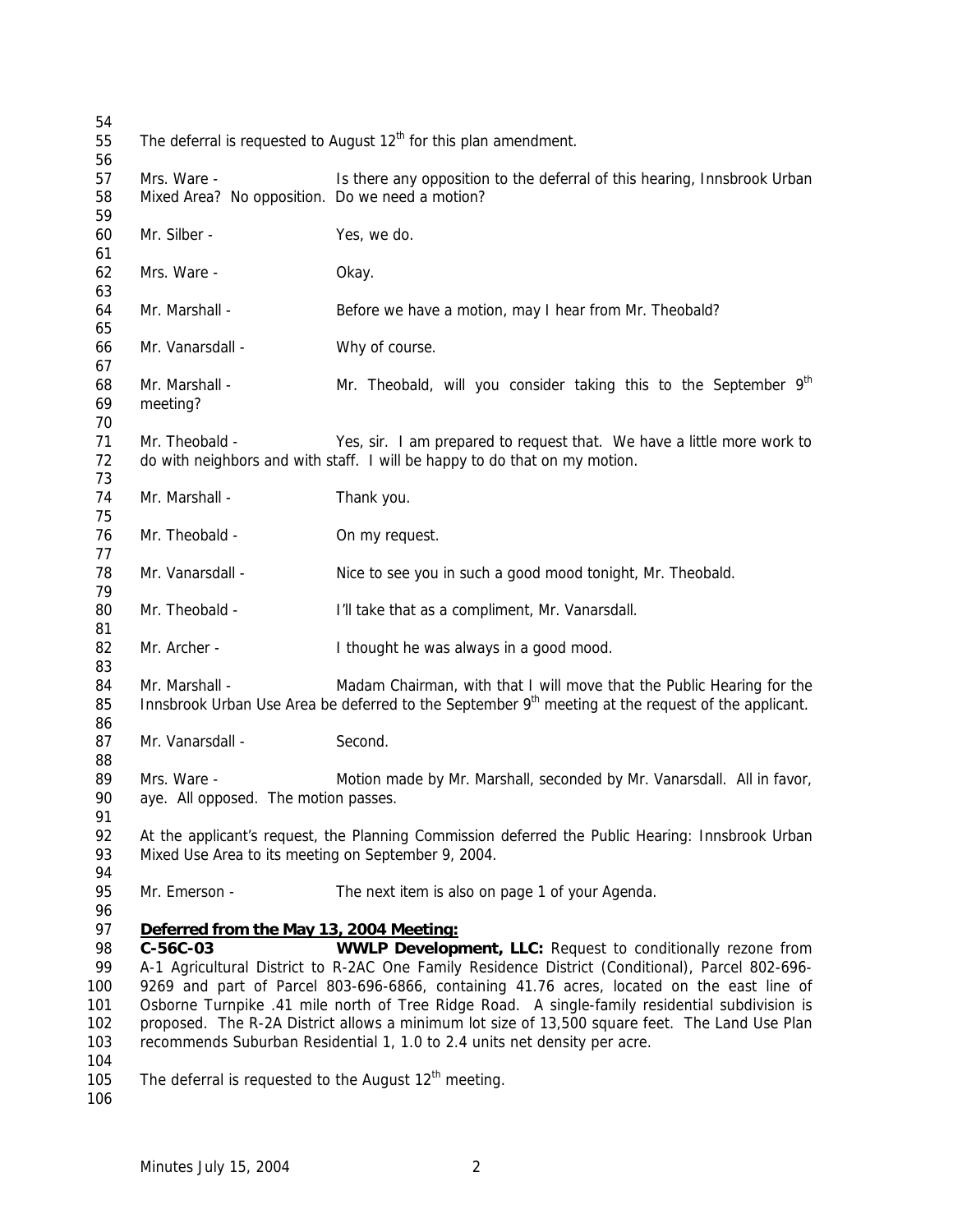- Mrs. Ware Is there any opposition to the deferral of C-56C-03, WWLP Development in the Varina District? There is no opposition.
- 

 Mr. Jernigan - Madam Chairman, I make a motion to defer case C-56C-03, WWLP Development, LLC to the August 12, 2004 meeting by request of the applicant.

- 113 Mr. Vanarsdall Second.
- Mrs. Ware Motion made by Mr. Vanarsdall, seconded by Mr. Vanarsdall. All in favor, aye. All opposed. The motion passes.
- 

 At the applicant's request, the Planning Commission deferred C-56C-03, WWL Development, LLC, to its meeting on August 12, 2004.

121 Mr. Emerson - The next item is also on page 1 of your Agenda.

## *Deferred from the April 15, 2004 Meeting:*

 **C-6C-04 Ray Perkins:** Request to conditionally rezone from A-1 Agricultural District and C-1 Conservation District to R-2C (82.1 acres) R-2AC (59.7 acres) and R-3C (30.1 acres) One Family Residence District (Conditional); R-5AC (26.6 acres) General Residence District (Conditional), and RTHC (40.728 acres) Residential Townhouse District (Conditional), and C-1C (21.6 acres) Conservation District (Conditional), Parcels 816-729-1884, 814-731-5764 and part of Parcel 817-731-6470, containing 260.828 acres, located at the northern terminus of Westover Avenue, extending northward to Creighton Road. The applicant proposes a residential community of no more than five hundred ninety-seven (597) units (320 one family lots, 79 villa lots, 96 townhouses, 102 condominiums). The R-2 District allows a minimum lot size of 18,000 square feet; the R-2A District allows a minimum lot size of 13,500 square feet; the R-5A District allows a minimum lot size of 5,625 square feet; and the maximum density in the RTH District is nine (9) units per acre. The Land Use Plan recommends Suburban Residential 1, 1.0 to 2.4 units net density per acre, Office/Service, Light Industry, and Environmental Protection Area. The site 137 is in the Airport Safety Overlay District.

- The deferral is requested to the August 12, 2004 meeting.
- 141 Mrs. Ware Is there any opposition to the deferral of C-6C-04, Ray Perkins in the Varina District? There is no opposition.
- Mr. Jernigan Madam Chairman, I make a motion to defer case C-6C-04, Ray Perkins to the August 12, 2004 meeting by request of the applicant.
- 147 Mr. Archer Second.
- Mrs. Ware Motion made by Mr. Jernigan, seconded by Mr. Archer. All in favor, aye. All opposed. The motion passes.
- At the applicant's request, the Planning Commission deferred C-6C-04, Ray Perkins, to its meeting on August 12, 2004.
- 155 Mr. Emerson The next item is on page 2 of your agenda.

# *Deferred from the May 13, 2004 Meeting:*

 **C-13C-04 Mike Fleetwood:** Request to conditionally rezone from A-1 Agricultural District, M-1 Light Industrial District and M-2 General Industrial District to M-2C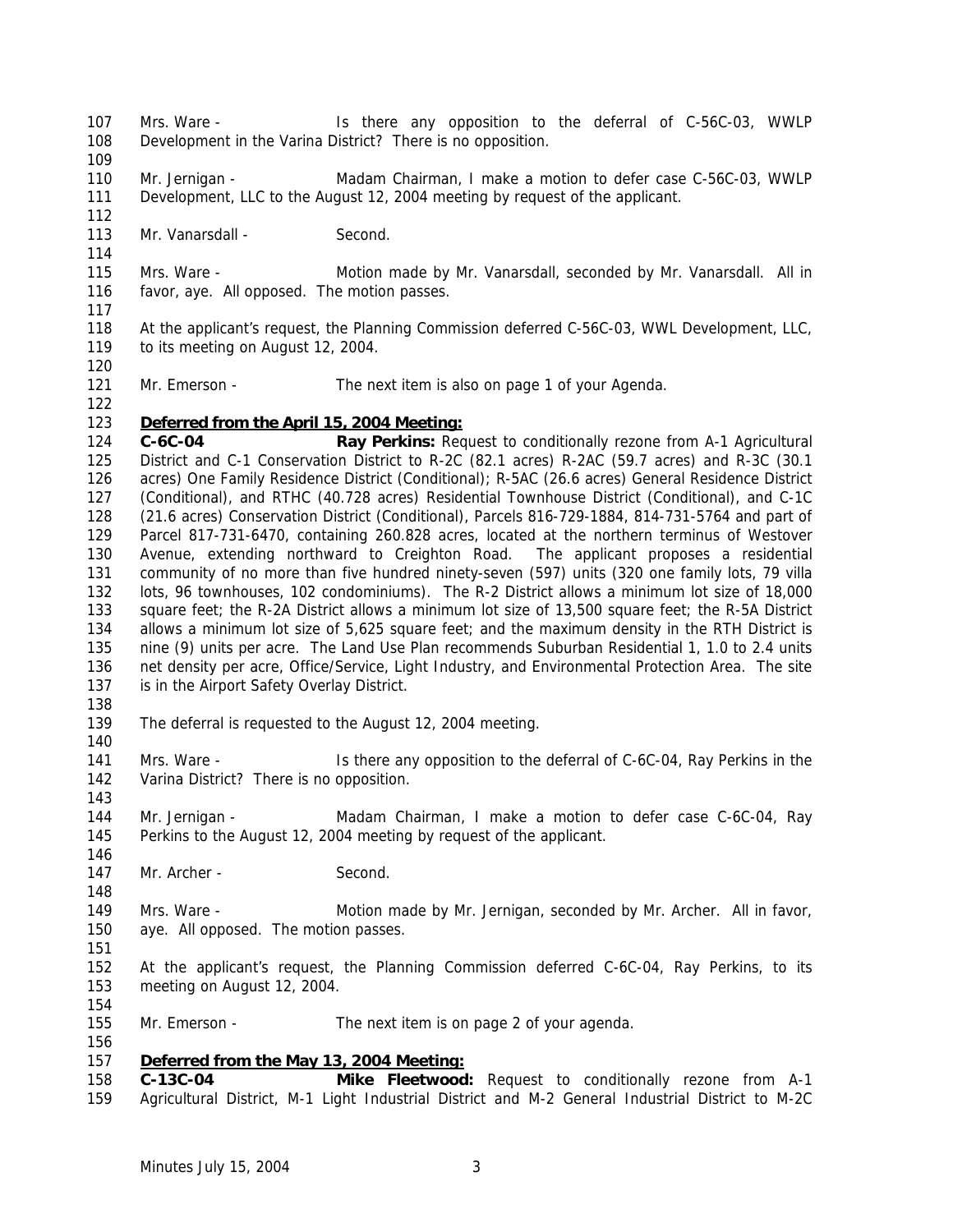General Industrial District (Conditional), Parcels 819-704-9284, 820-705-3941, 820-705-5372, 820-706-5002, 820-705-6725 and 819-703-7057, containing 105.164 acres, located at the southwest intersection of Monahan and Charles City Roads and the C&O Railroad. Light Industrial manufacturing with possible hotel/retail uses are proposed. The use will be controlled by proffered conditions and zoning ordinance regulations. The Land Use Plan recommends Planned Industry. The site is in the Airport Safety Overlay District. 167 The deferral is requested to your August  $12<sup>th</sup>$  meeting. Mrs. Ware - Is there any opposition to the deferral of case C-13C-04, Mike Fleetwood in the Varina District? There is no opposition. Mr. Jernigan - Madam Chairman, I make a motion to defer zoning case C-13C-04, Mike Fleetwood to the August 12, 2004 meeting by request of the applicant. 175 Mr. Vanarsdall - Second. Mrs. Ware - Motion made by Mr. Jernigan, seconded by Mr. Vanarsdall. All in favor, aye. All opposed. The motion passes. At the applicant's request, the Planning Commission deferred C-13C-04, Mike Fleetwood, to its meeting on August 12, 2004. 183 Mr. Emerson - The next item is on page 3 of your agenda. **P-8-04 Omnipoint Communications CAP Operations LLC:** Request for a Provisional Use Permit under Sections 24-95(a) and 24-122.1 of Chapter 24 of the County Code in order to construct a 140-foot wireless telecommunications tower, on part of Parcel 833-716- 9203, containing 2,500 square feet, located between I-64 and Old Williamsburg Road, 2,000 feet west of Drybridge Road. The existing zoning is M-1C Light Industrial District (Conditional). The Land Use Plan recommends Planned Industry. The site is in the Airport Safety Overlay District. The deferral is requested to your August 12, 2004 meeting. 194 Mrs. Ware - Is there any opposition to the deferral of P-8-04, Omnipoint Communications in the Varina District? Do you have opposition to the deferral, sir? 197 Mr. Moss - I do not have opposition, but I do have... Mrs. Ware - Can you come down to the podium and identify yourself, please? Mr. Charles E. Moss, Sr.- My name is Charles E. Moss, Sr., and I currently live in New Kent County, VA. I am a property owner on Old Williamsburg Road. That is approximately, it is just several hundred feet from this property. My concern is how it would affect the zoning of that property that I own there or would it affect it at all. Mrs. Ware - Right now we are considering deferring this case to August. Mr. Jernigan, you can get in touch with this gentleman? Mr. Jernigan - Yes. Are you going…you are probably not going to stay around? Mr. Moss - I will.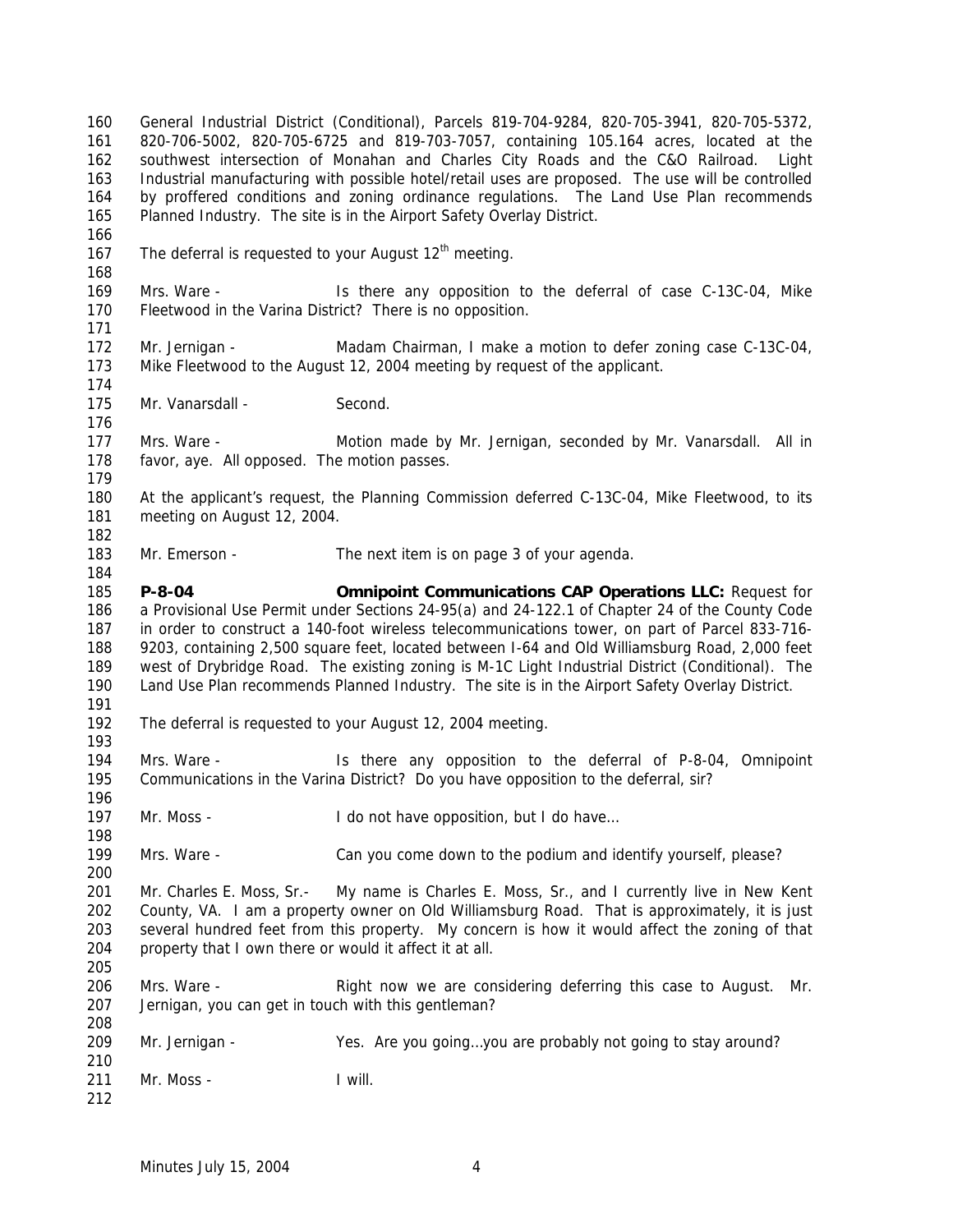| 213<br>214 | Mrs. Ware -                                                | You can give your name to                                                                         |
|------------|------------------------------------------------------------|---------------------------------------------------------------------------------------------------|
| 215        | Mr. Silber -                                               | Staff.                                                                                            |
| 216        |                                                            |                                                                                                   |
| 217        | Mrs. Ware -                                                | staff.                                                                                            |
| 218        |                                                            |                                                                                                   |
| 219        | Mr. Jernigan -                                             | Give your name to one of, Tom would you get his name, address                                     |
| 220        | and phone number, please.                                  |                                                                                                   |
| 221        |                                                            |                                                                                                   |
| 222        | Mrs. Ware -                                                | Okay.                                                                                             |
| 223        |                                                            |                                                                                                   |
| 224        | Mr. Jernigan -                                             | Give it to that gentleman and I'll be in contact with you, Mr. Moss.                              |
| 225        |                                                            |                                                                                                   |
| 226        | Mr. Emerson -                                              | I think we know where to find him.                                                                |
| 227        |                                                            |                                                                                                   |
| 228        | Mrs. Ware -                                                | Thank you, sir. Is there any opposition to the deferral?<br>No                                    |
| 229        | opposition, Mr. Jernigan.                                  |                                                                                                   |
| 230        |                                                            |                                                                                                   |
| 231        | Mr. Jernigan -                                             | Madam Chairman, I make a motion to defer Provisional Use Permit                                   |
| 232        |                                                            | case P-8-04 to the August 12, 2004 meeting by request of the applicant.                           |
| 233        |                                                            |                                                                                                   |
| 234        | Mr. Vanarsdall -                                           | Second.                                                                                           |
| 235        |                                                            |                                                                                                   |
| 236        | Mrs. Ware -                                                | Motion made by Mr. Jernigan, seconded by Mr. Vanarsdall. All in                                   |
| 237        | favor, aye. All opposed. The motion passes.                |                                                                                                   |
| 238        |                                                            |                                                                                                   |
| 239        |                                                            | At the applicant's request, the Planning Commission deferred P-8-04, Omnipoint Communications     |
| 240        |                                                            | CAP Operations, LLC, to its meeting on August 12, 2004.                                           |
| 241        |                                                            |                                                                                                   |
| 242        | Mr. Emerson -                                              | The next items is also on page 3 of your agenda.                                                  |
| 243        |                                                            |                                                                                                   |
| 244        | Deferred from the June 10, 2004 Meeting:                   |                                                                                                   |
| 245        | $C-24C-04$                                                 | Lunsford L. Duke: Request to conditionally rezone from A-1                                        |
| 246        |                                                            | Agricultural District to R-5C General Residence District (Conditional), Parcels 761-769-6447 and  |
| 247        |                                                            | 761-769-4574, containing 10.36 acres located at the southwest intersection of Staples Mill (U. S. |
| 248        |                                                            | Route 33) and Springfield Roads. A multifamily development is proposed. The R-5 District allows   |
| 249        |                                                            | a density up to 14.52 units per acre. The Land Use Plan recommends Suburban Residential 1,        |
| 250        | 1.0 to 2.4 units net density per acre.                     |                                                                                                   |
| 251        |                                                            |                                                                                                   |
| 252        |                                                            | The deferral is requested to the August 12, 2004 meeting.                                         |
| 253        |                                                            |                                                                                                   |
| 254        | Mrs. Ware -                                                | Is there any opposition to the deferral of C-24C-04, Lunsford L. Duke                             |
| 255        |                                                            | in the Brookland District? No opposition, Mr. Vanarsdall.                                         |
| 256        |                                                            |                                                                                                   |
| 257        | Mr. Vanarsdall -                                           | Madam Chairman, I will move C-24C-04, Lunsford L. Duke be                                         |
| 258        |                                                            | deferred 30 days, to August 12, 2004 at the applicants request.                                   |
| 259        |                                                            |                                                                                                   |
| 260        | Mr. Marshall -                                             | Second.                                                                                           |
|            |                                                            |                                                                                                   |
|            |                                                            |                                                                                                   |
| 261        |                                                            |                                                                                                   |
| 262<br>263 | Mrs. Ware -<br>favor, aye. All opposed. The motion passes. | Motion made by Mr. Vanarsdall, seconded by Mrs. Ware.<br>All in                                   |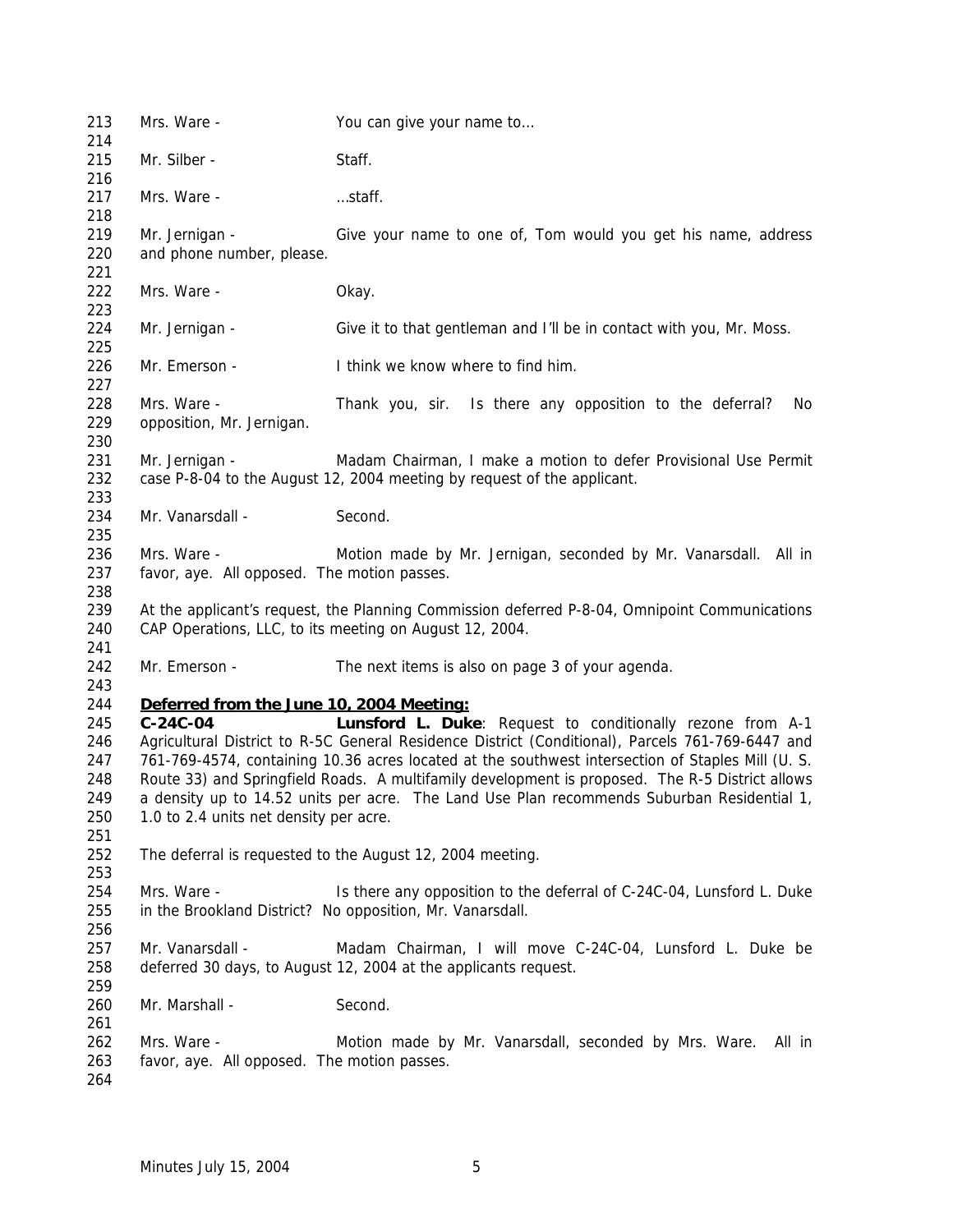At the applicant's request, the Planning Commission deferred C-24C-04, Lunsford L. Duke, to its meeting on August 12, 2004. 268 Mr. Marshall - That concludes Mr. Vanarsdall business for the night. 270 Mr. Vanarsdall - Yep. I'll see you all later. 272 Mrs. Ware - Not so fast. 274 Mr. Vanarsdall - I enjoyed it. Mr. Emerson - The next item is on page 4 of your agenda. **C-33C-04 Atlantic Senior Development, L.L.C.:** Request to conditionally rezone from B-3C Business District (Conditional), R-5 General Residence District, and C-1 Conservation District, to R-5C General Residence District (Conditional), part of Parcel 783-748- 5077, containing 20.792 acres, located west side of Brook Road (U. S. Route 1), approximately 875 feet south of its intersection with Hilliard Road. The applicant proposes a senior independent living facility containing no more than 240 residential units. The R-5 District allows a density up to 14.52 units per acre. The Land Use Plan recommends Commercial Concentration and Environmental Protection Area. 287 The deferral is requested to your August  $12<sup>th</sup>$  meeting. 289 Mrs. Ware - Is there any opposition to the deferral of C-33C-04, Atlantic Senior Development, LLC in the Fairfield District? There is no opposition, Mr. Archer. Mr. Archer - Madam Chairman, I move the deferral of C-33C-04, Atlantic Senior 293 Development, LLC to the August  $12<sup>th</sup>$  meeting at the request of the applicant. 295 Mr. Vanarsdall - Second. 297 Mrs. Ware - Motion made by Mr. Archer, seconded by Mr. Vanarsdall. All in favor, aye. All opposed. The motion passes. At the applicant's request, the Planning Commission deferred C-33C-04, Atlantic Senior Development, LLC, to its meeting on August 12, 2004. Mr. Emerson - Madam Chairman, that completes the withdrawals and deferrals for 6 p.m., but you do have one expedited item. **C-30-04 Gregory A. Windsor:** Request to rezone from R-2AC One Family Residence District (Conditional) to C-1 Conservation District, part of Parcel 793-759-4718, containing 6.38 acres, located on the south side of E. Parham Road beginning approximately 900 feet east of Fredonia Road and on the northwest corner of E. Parham Road and Chamberlayne Road. A common area is proposed. The Land Use Plan recommends Environmental Protection Area and Suburban Residential 1, 1.0 to 2.4 units net density per acre. Mrs. Ware - Is there any opposition to hearing C-30-04, Gregory A. Windsor from the Fairfield District on the expedited agenda? No opposition, Mr. Archer. Mr. Archer - Madam Chairman, I move recommendation of C-30-04, Gregory A. Windsor.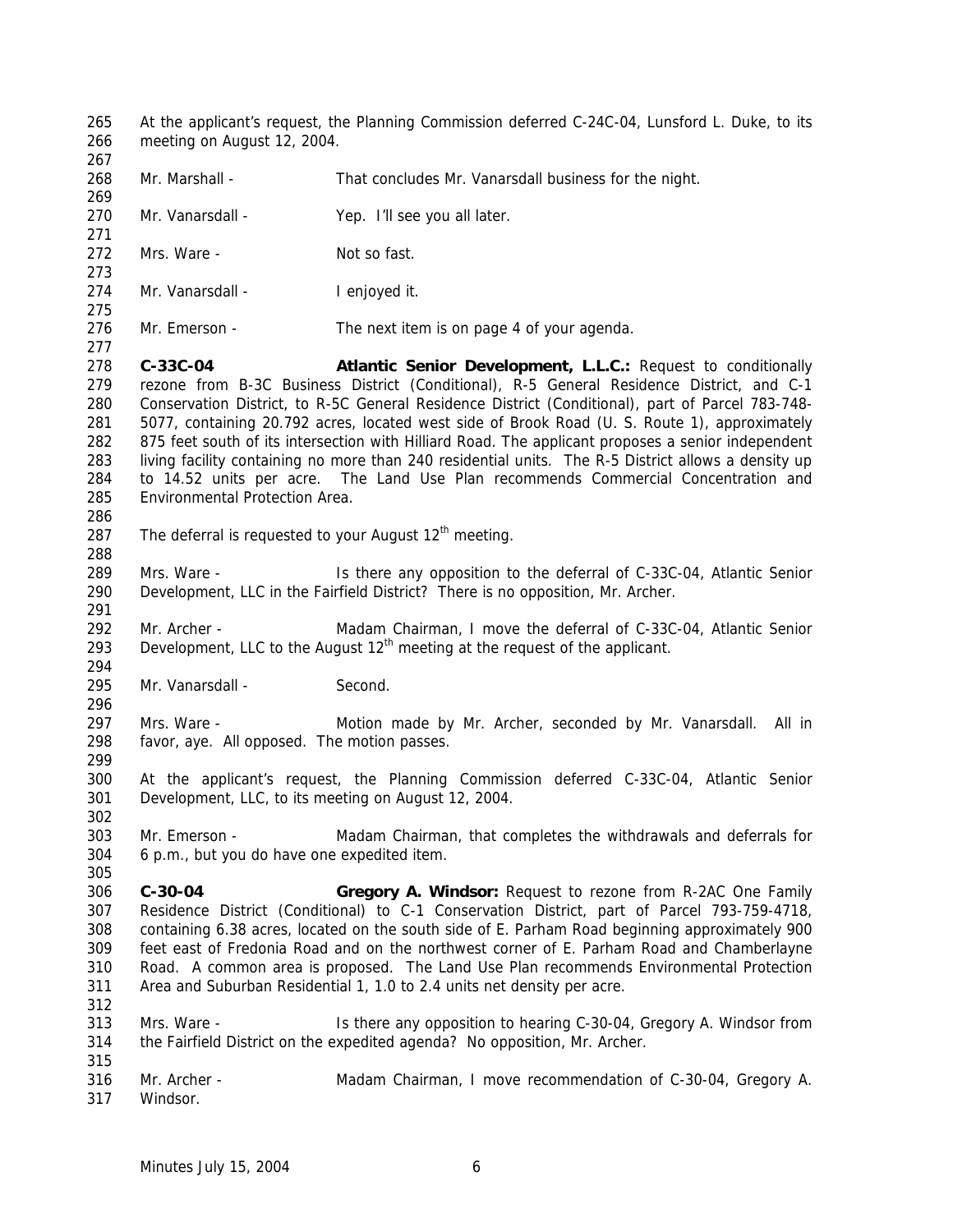Mr. Vanarsdall - Second.

 Mrs. Ware - Motion made by Mr. Archer, seconded by Mr. Vanarsdall. All in favor, aye. All opposed. The motion passes. 

 **REASON:** Acting on a motion by Mr. Archer, seconded by Mr. Vanarsdall, the Planning Commission voted 5-0 (one abstention) to recommend that the Board of Supervisors **grant** the request because it conforms to the Environmental Protection Area recommendation of the Land Use Plan. 

- Mr. Emerson Madam Chairman that completes the withdrawals, deferrals and expedited for 6 o'clock. We do have more at 7 o'clock.
- Mr. Silber Okay. Moving on to the first item that we have for the Planning Commission. This would be on page 2 of your agenda.
- *Deferred from the April 15, 2004 Meeting:*
- **C-17C-04 Darbytown Partners, LLC:** Request to conditionally rezone from B-1C Business District (Conditional) to R-2AC One Family Residence District (Conditional) and C- 1C Conservation District (Conditional), part of Parcel 807-707-6551, containing 8.7 acres (5.917 ac. – R-2AC; 2.784 ac. – C-1C), located at the southwest intersection of Darbytown and Oakland Roads. The applicant proposes no more than fourteen (14) single-family residential units. The R-2A District allows a minimum lot size of 13,500 square feet. The Land Use Plan recommends Commercial Concentration and Environmental Protection Area.
- Mrs. Ware Is there anyone here in opposition to C-17C-04, Darbytown Partners, LLC in the Varina District? No opposition. Good evening, Mr. Bittner.
- 347 Mr. Bittner Good evening, Mrs. Ware.
- This case was originally an R-3C request and was amended recently to an R-2AC request.
- 

- New proffers are being passed out right now and these proffers do address all the issues in the staff report. They include the following major items:
- 
- The use of standard 6-inch curb and gutter;
- 355 Garages on at least 50% of the homes:
- At least 50% of the homes to have at least 50% brick or stone on their front elevations; and
- The provision of at least 2 trees in every front yard.
- 
- The time limit would need to be waived to accept these new proffers.
- 

 Although the 2010 Land Use Plan recommends this area for Commercial Concentration, staff believes the requested change to residential zoning is a logical continuation of recent development trends. Additionally, the presence of a steep ravine on one side of this property and an existing single-family neighborhood on the western side makes this site less desirable for commercial uses. 

- Staff recommends approval of the application and I'm happy to answer any questions you may have.
- 369 Mrs. Ware Are there any questions for Mr. Bittner?
-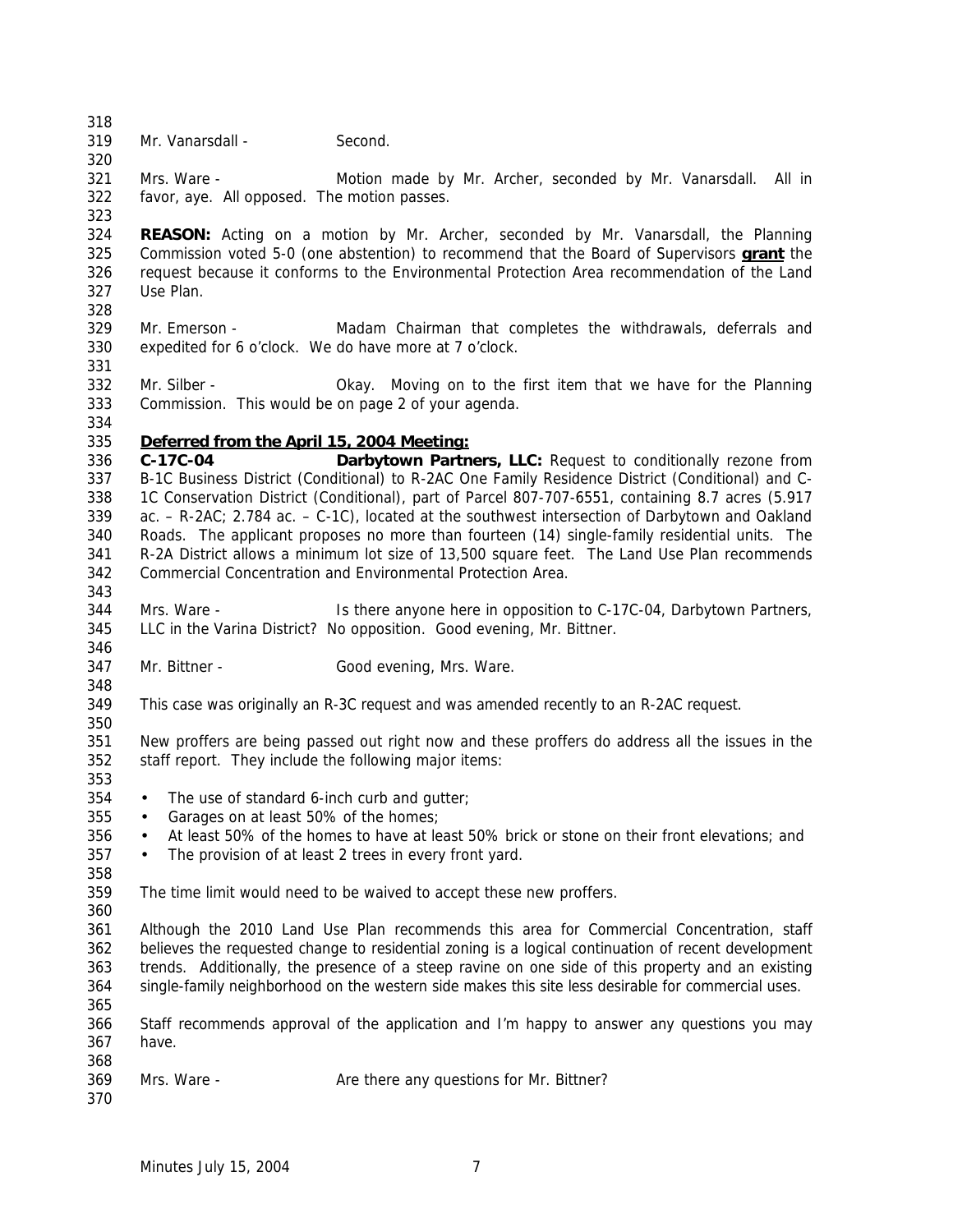Mr. Jernigan - Nope. Mark you did a…I think he has given us everything we asked for, didn't he? Mr. Bittner - Yes sir, he has. Mr. Jernigan - You did a good job on it. I thank you. I don't have any questions for you. Mrs. Ware - Do you need to hear from the applicant? 381 Mr. Jernigan - Not really, unless you all...this is... Mr. Silber - Mr. Jernigan, can I ask one question? Mr. Jernigan - Yes, sir. Mr. Silber - On proffer 10 it said, "Car entrance doors of garages shall not face public rights of way". Am I interrupting that to say these would have all side or rear entry garages? Mr. Jernigan - Glenn, you might want to come on up and clarify this. The way I'm reading it, it would not face the road. Mr. Archer - That's right. Mr. Jernigan - The main thoroughfare road. Mr. Glenn Moore - Madam Chairman, members of the Commission, my name is Glenn Moore and I'm here on behalf of the applicant in this case. That is certainly the intention of the proffer, Mr. Silber. I used the term car doors because it was conceivable, I supposed that there might be a door that people could walk in and out of that might face the road. I clearly do not want to have any doors that cars can go in and out of facing the road. It would have to be…come in from the side of the rear. Mr. Silber - Okay. The public road you are referring to is which road? Mr. Moore - Well, any road. Mr. Jernigan - Well, okay, with the dedication of the streets that is the right of way you are speaking of. 412 Mr. Moore - Right. Mr. Jernigan - These are going to be side loaded or rear-loaded garages. 416 Mr. Moore - Right. Mr. Silber - That is the way I read this. Mr. Jernigan - Glenn, would you rephrase that? Let's get that straight, that these will be side loaded or rear loaded garages.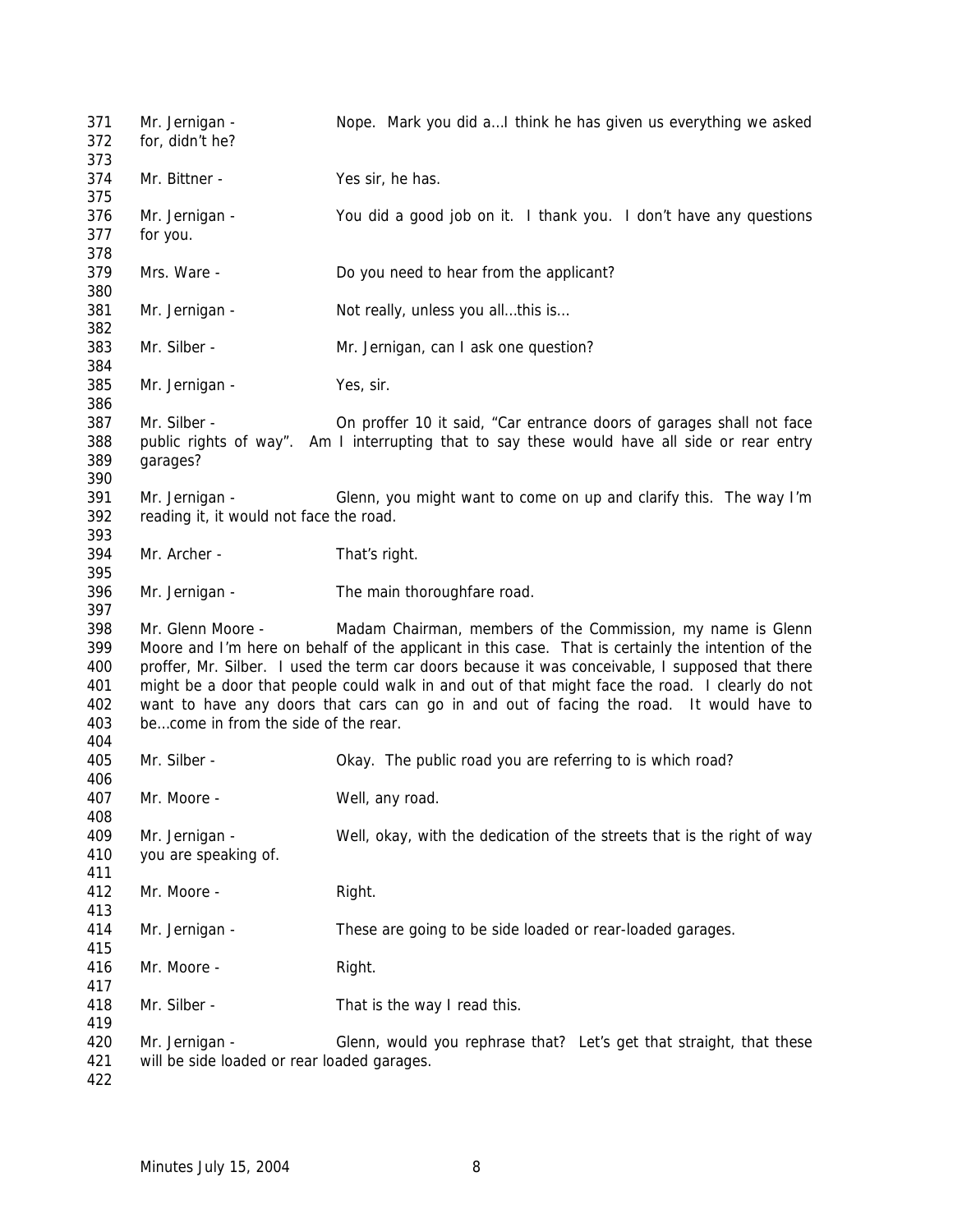Mr. Moore - Sure, we can do that between now and the Board of Supervisors meeting. 426 Mr. Jernigan - I would appreciate it. 428 Mrs. Ware - **Are there any other questions for Mr. Moore?**  Mr. Archer - Madam Chairman, the restated proffer number 5, it reads, "Cantilevered Items. No homes shall have cantilevered chimneys, direct vent fireplaces, or bay windows. All chimneys, direct vent fireplaces, or bay windows shall have foundations…" that could tend to be a little bit confusing. I think the word cantilevered is suppose to differentiate it from any other type of window. In the first sentence it sounds like he is saying there shall be no bay windows and then the second sentence said, "All bay windows shall have foundations". Mr. Moore - There will be no cantilevered… Mr. Jernigan - No cantilevered bay windows. Mr. Archer - Yeah, I see that. I am just wondering if it would confuse anybody if we, or if maybe we should reword that. Mr. Silber - I think, Mr. Archer… Mr. Archer - I understand that cantilevered does at first glance; you might be a 447 little bit confused by it. I don't have a big problem with it, but somebody else might. Mr. Silber - The way I read this, these houses would be allowed to have bay windows, they just couldn't be cantilevered. Mr. Archer - You have got to have a foundation… Mr. Silber - You would have to have a foundation. Mr. Archer - I understand that. Mr. Jernigan - Well the second sentence said, "All chimneys, direct vent fireplaces, or bay windows shall have foundations with the exposed portions made of the same materials as the house foundation". Mr. Silber - I see Mr. Archer's point. It could be read that no home shall have cantilevered chimney, … Mr. Archer - There is a common. Mr. Silber - …and they shall have no direct vent fireplaces or no bay windows. Mr. Moore - I will be happy to work that language out to. 471 Mr. Archer - Perhaps if you inserted the word... 473 Mr. Moore - I will say that I used the recommended language from staff. Mr. Archer - If you insert cantilevered in front of bay window.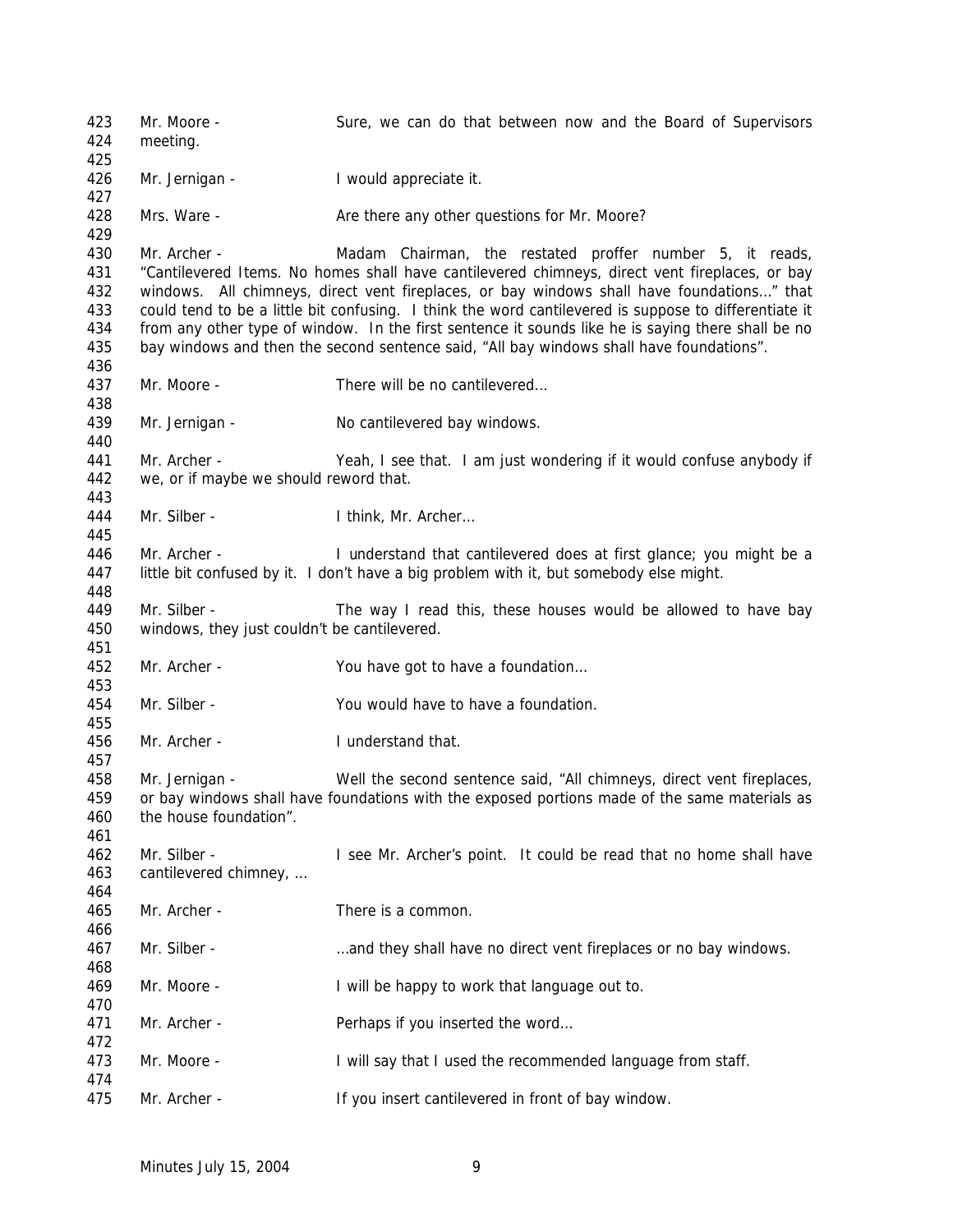| 476        |                                                         |                                                                                                     |
|------------|---------------------------------------------------------|-----------------------------------------------------------------------------------------------------|
| 477        | Mr. Marshall -                                          | And direct vent fireplace.                                                                          |
| 478        |                                                         |                                                                                                     |
| 479<br>480 | Mr. Archer -                                            | Yeah. Then that                                                                                     |
| 481        | Mr. Moore -                                             | Maybe if I put a little roman at (I) before chimneys, a roman at (II)                               |
| 482<br>483 |                                                         | before direct vent, and a roman at (III) before bay windows. That might work too.                   |
| 484        | Mr. Jernigan -                                          | Why don't we just say that, "No chimneys, direct fireplaces or bay                                  |
| 485        | windows will be cantilevered".                          |                                                                                                     |
| 486        |                                                         |                                                                                                     |
| 487        | Mr. Moore -                                             | Okay, we can do that.                                                                               |
| 488        |                                                         |                                                                                                     |
| 489<br>490 | Mr. Silber -                                            | Mr. Jernigan, were you an English teacher at one point?                                             |
| 491        | Mr. Jernigan -                                          | I read one law book. That sounds good.                                                              |
| 492        |                                                         |                                                                                                     |
| 493        | Mrs. Ware -                                             | Anymore questions?                                                                                  |
| 494        |                                                         |                                                                                                     |
| 495        | Mr. Vanarsdall -                                        | Well, I a have comment on number 10. This won't change the case                                     |
| 496        |                                                         | and I'm not suggesting it, but I thought we were trying to have more two-car garages and a lot      |
| 497        | fewer one car. Mr. Secretary, is that true or false?    |                                                                                                     |
| 498        |                                                         |                                                                                                     |
| 499        | Mr. Silber -                                            | Well, I think that is a goal. I think we try to get homes to have                                   |
| 500        |                                                         | garages and we're concerned with the orientation of the garage doors. I don't have a particular     |
| 501<br>502 |                                                         | concern whether this has one or two car garages, but I understand your point.                       |
| 503        | Mr. Vanarsdall -                                        | All right.                                                                                          |
| 504        |                                                         |                                                                                                     |
| 505        | Mr. Jernigan -                                          | Is the builder here?                                                                                |
| 506        |                                                         |                                                                                                     |
| 507        | Mr. Moore -                                             | Mr. Hulcher, the developer is here.                                                                 |
| 508        |                                                         |                                                                                                     |
| 509        | Mr. Jernigan -                                          | Would you come down Mr. Hulcher, please? Glenn in the area with                                     |
| 510<br>511 | that, what do most of the units have there, in garages? |                                                                                                     |
| 512        | Mr. Moore -                                             | Bruce will be better able to answer that question.                                                  |
| 513        |                                                         |                                                                                                     |
| 514        | Mr. Jernigan -                                          | Okay.                                                                                               |
| 515        |                                                         |                                                                                                     |
| 516        | Mr. Bruce Hulcher -                                     | Madam Chairman, members of the Commission, I am Bruce Hulcher.                                      |
| 517        |                                                         | The intent is not to limit, of course, to one car garages, butand I'm sure a number of them will    |
| 518        |                                                         | have two car garages. Until we get a little further and know we have a project it is really hard to |
| 519        |                                                         | say how many of each. You knowwe have talked with a number of builders and they had no              |
| 520<br>521 | problem with the proffers as written.                   |                                                                                                     |
| 522<br>523 | Mr. Moore -                                             | What is it like in the area?                                                                        |
| 524        | Mr. Hulcher -                                           | Well, do you have got to remember this abuts an R-4 development,                                    |
| 525<br>526 |                                                         | but there are a number of garages and nice homes on the creek area?                                 |
| 527        | Mr. Jernigan -                                          | Mr. Hulcher, you think we could get a least 50% of them with two                                    |
| 528        | car garages.                                            |                                                                                                     |
|            |                                                         |                                                                                                     |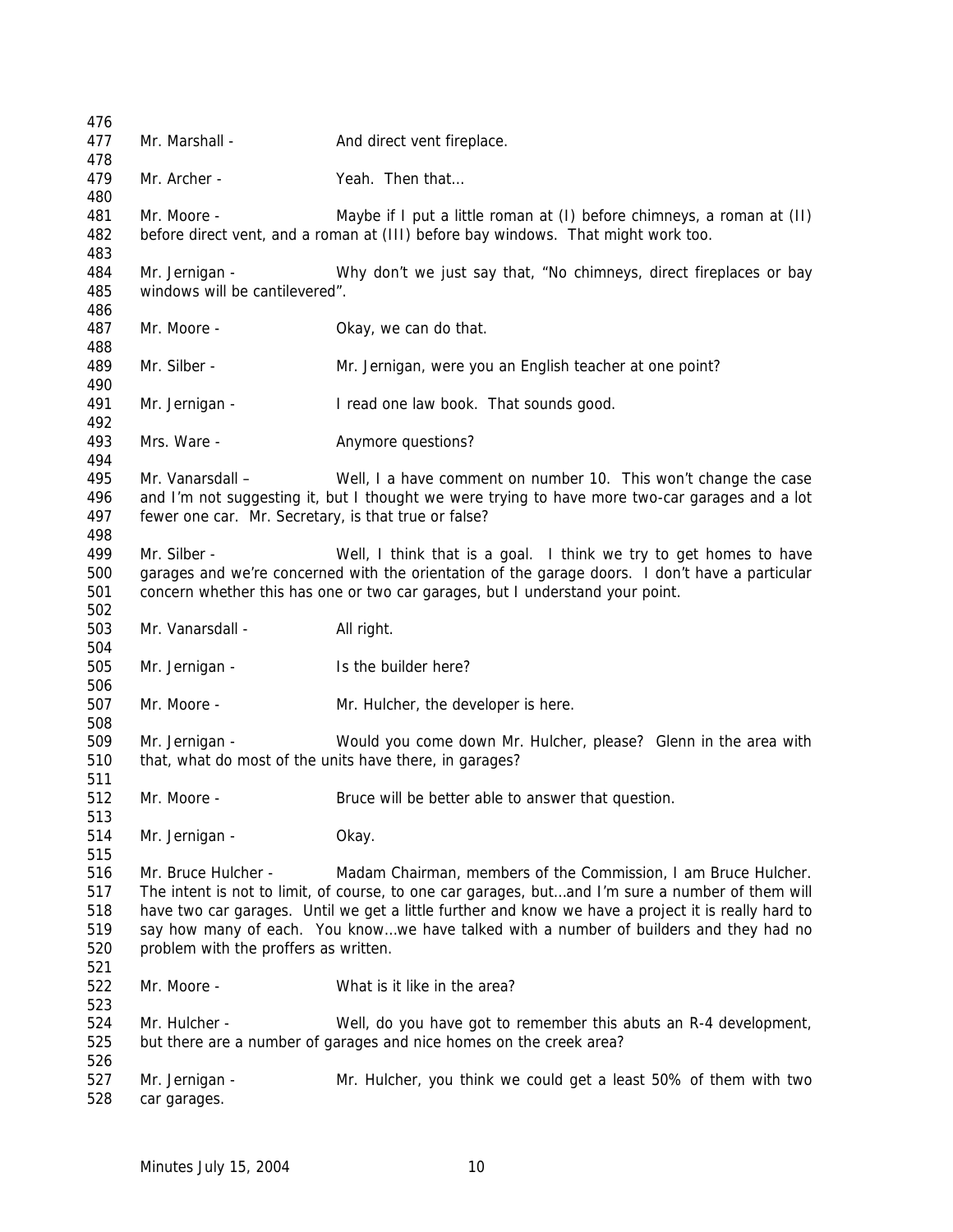Mr. Hulcher - Yes, sir. I think we could. We're a little restricted on lot width, but we can get garages, we can get two car garages. Mr. Jernigan - Would you be willing to proffer that. Mr. Hulcher - Yes, sir. Mr. Jernigan - Okay. Thank you. Mr. Hulcher - Okay. Mrs. Jernigan - I don't have any more questions, Madam Chairman. 543 Mrs. Ware - **All right. Thank you, Mr. Hulcher.**  Mr. Hulcher - Thank you. 547 Mr. Jernigan - All right, this case, this had been deferred before and actually, like I said, it is zoned B-1. The area that it is in I don't ever see that it will be business there. It's a large ravine that is wet right up on Darbytown Road. So, I think this is proper and I think that they have met all the conditions and all the proffers that we need. So, with that I will move for approval of case C-17C-04, Darbytown Partners, LLC. 553 Mr. Marshall - We need a motion... 555 Mr. Vanarsdall - On the proffers. Mr. Jernigan - Excuse me, I make a motion to waive the time limits on case C-17C- 04. Mr. Vanarsdall - Second. Mrs. Ware - Motion made by Mr. Jernigan, seconded by Mr. Vanarsdall. All in favor, aye. All opposed. The motion passes. The Planning Commission voted to waive the time limits on Case C-17C-04, Darbytown Partners, LLC. Mr. Jernigan - I move for approval of case C-17C-04 to be sent to the Board of Supervisors for approval. Mr. Vanarsdall - Second. Mrs. Ware - Motion made by Mr. Jernigan, seconded by Mr. Vanarsdall. All in favor, aye. All opposed. The motion passes. **REASON:** Acting on a motion by Mr. Jernigan, seconded by Mr. Vanarsdall, the Planning Commission voted 5-0 (one abstention) to recommend that the Board of Supervisors **grant** the request because the proffered conditions will assure a level of development otherwise not possible. Mr. Silber - The next rezoning case is on page 3 of your agenda.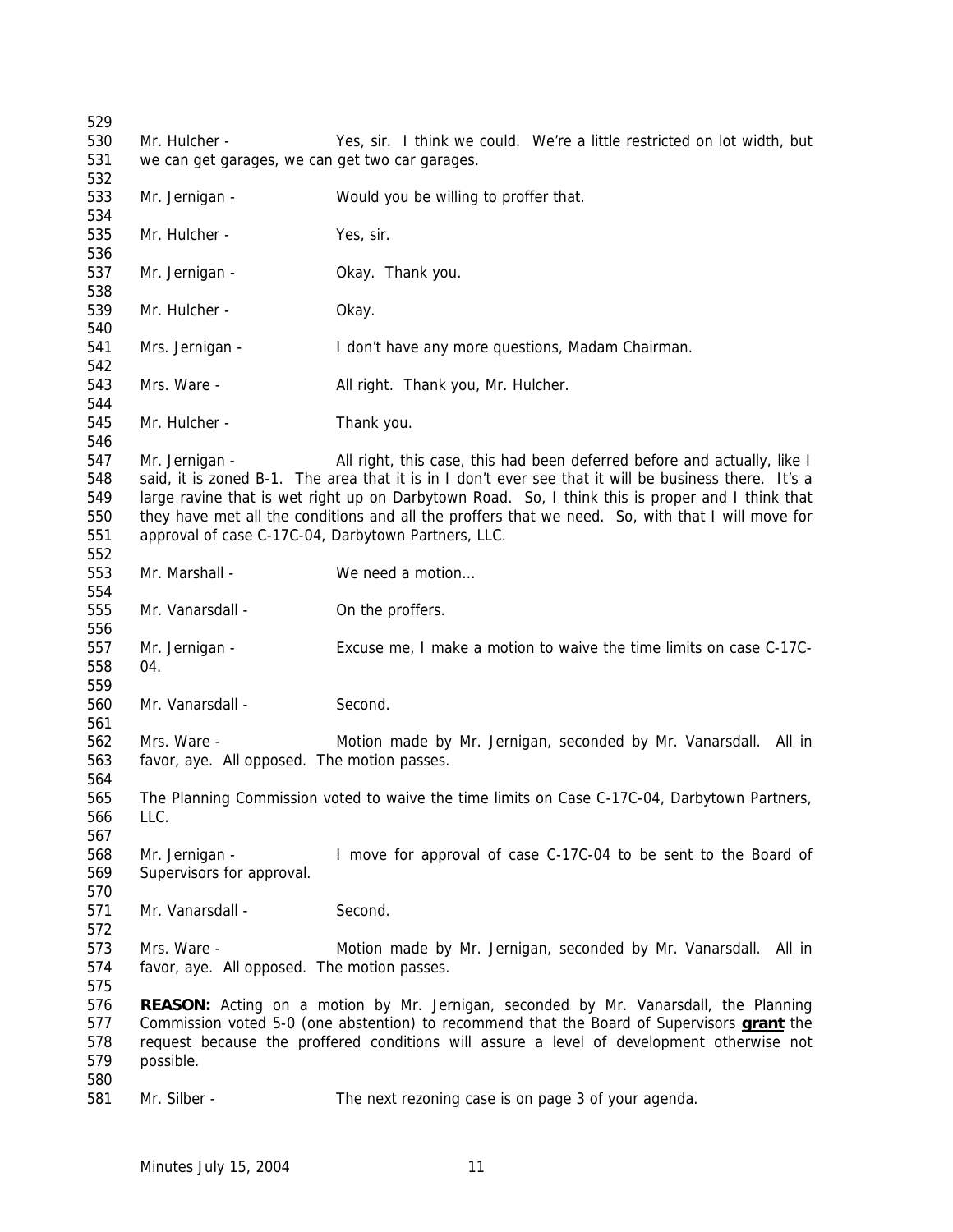**C-29C-04 Tree Top Service, Inc.:** Request to conditionally rezone from A-1 Agricultural District to B-3C Business District (Conditional), part of Parcel 821-697-6489, containing 6.073 acres, located on the east line of Monahan Road 129 feet north of Darbytown Road. A tree contracting service with a vehicle and equipment storage shed is proposed. The use will be controlled by zoning ordinance regulations and proffered conditions. The Land Use Plan recommends Suburban Residential 1, 1.0 to 2.4 units net density per acre. The site is in the Airport Safety Overlay District. Mrs. Ware - Is there any opposition to C-29C-04, Tree Top Service, Inc., in the Varina District? There is no opposition. Hello again, Mr. Bittner. Mr. Bittner - Thank you, Mrs. Ware. This proposal would permit a tree contracting service within an accompanying 17,000 square foot storage building. The 2010 Land Use Plan recommends this site for Suburban Residential 1. The requested B-3C zoning is inconsistent with the plan's recommendations. Since most of this area is still fairly rural and residential, staff is concerned about the precedent B-3C zoning would set. Staff would prefer to see this business on a site already zoned for this use or at least designated for commercial development. The staff report recommended several items that would help limit this proposal's impact on adjacent properties. The applicant has proffered all of these items, including: • Thirty-five foot transitional buffers against adjacent properties. • The only use permitted on the property to be landscape contracting and tree service. • All equipment to be stored indoors. • Total building size not to exceed 20,000 square feet; and • An opaque fence to screen any landscaping materials shall be constructed on the property. Although these proffers are positive and do lessen the impacts of this request, staff would prefer to see this business on a location zoned or designated for commercial uses. This concludes my presentation. I would be happy to try and answer any questions you may have. 622 Mrs. Ware - Are there any questions for Mr. Bittner? Mr. Archer - Mr. Bittner, in your overview of this did you locate or are there additional sites that would fit the requirements for this application that are near by. 627 Mr. Bittner - We did not do that kind of an analysis. We can try to do that if you think it is something we should pursue, but this particular case, no we did not attempt to locate another suitable property for the applicant. 631 Mrs. Ware - Are there any more questions? Mr. Jernigan - I don't have any Madam Chairman.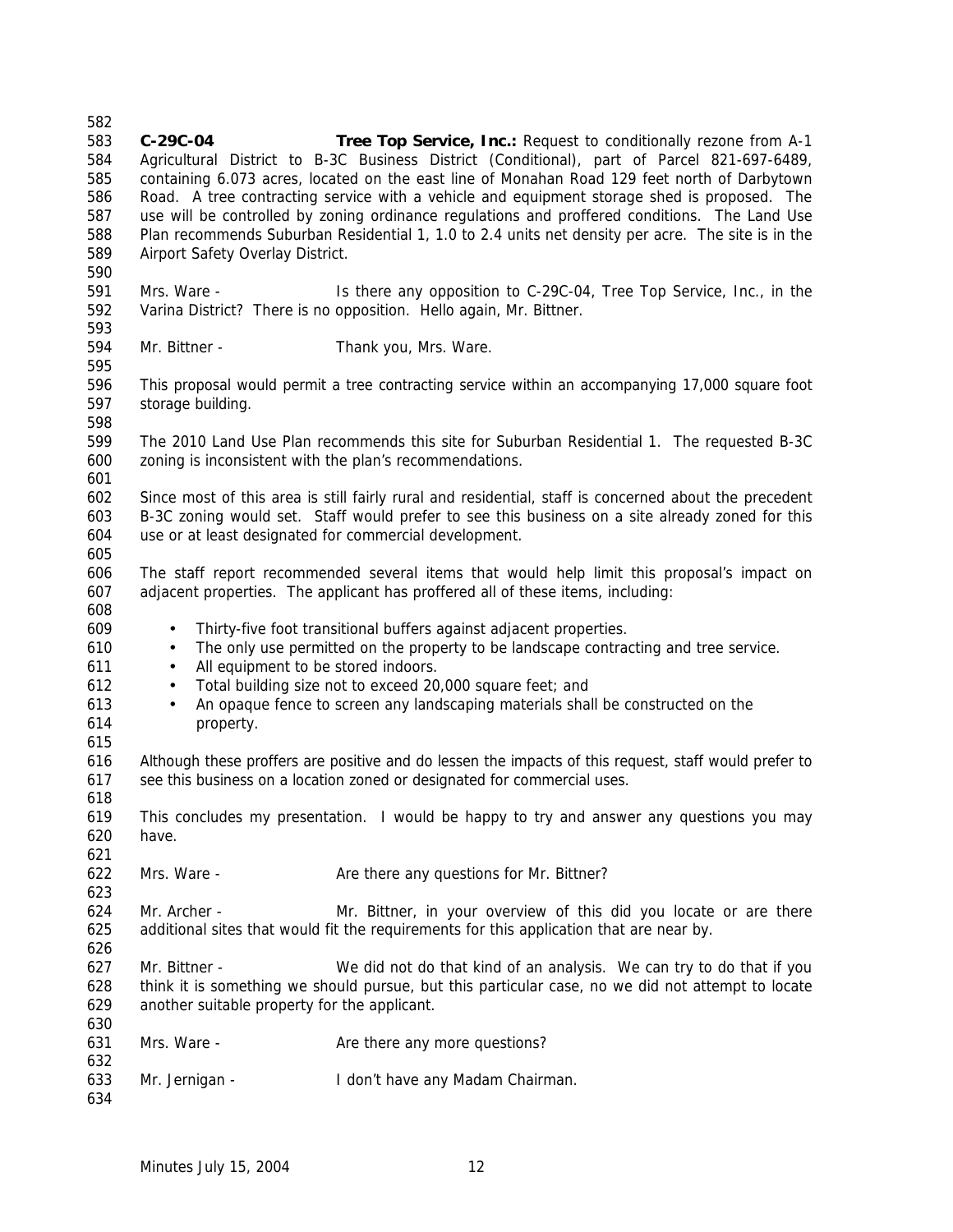Mrs. Ware - Okay. Do you care to hear from the applicant?

 Mr. Jernigan - Well, let me explain how this case works. Monahan Road is a road, first of all Monahan Road runs all the way from about where the Airport runway up to Darbytown. A lot of those homes have been cleared out on the Airport side because of further development of RIR, of the Airport, rather and in the future plans, which I've seen, which are about twenty years out they show that all the way up to 895 those structures that are over there now will be gone and that will be storage facility with runway running all the way up to 895. This parcel here is about four houses pass the 895. When I first looked at this case I wasn't sure about it, but after I checked into it…on the screen if you see that narrow strip, well it shows it in the staff report better, but right to the north side of that red line where Monahan Road is. That 50' strip that comes through, that whole field next to the property that is in red received a 647 conditional use permit from the BZA on February  $26<sup>th</sup>$  and that land is going to be mined for Seven Hills Boulevard Construction. So actually the…English did not have to rezone that property, they were able to get a cup because it was A-1 and on these properties there are a lot of people up and down that road who do have businesses behind their homes. Mr. Englehart is trying to do the right thing. He needs to put up a building to protect his equipment and he filed the case so he would be legal. At this point I feel, especially with what is going on next door, because the mining of that property next door is going to substantially disturb that land and I don't see that any residential will be on there until later, many years down the road, if there is any at that point. He has proffered that he will only use this for his equipment. It is not going to be sold to be used for something else; it can't be sold or be used for something else. Let me ask, do you all have any questions for me? 

 Mrs. Ware - Well, I have a question that maybe Mr. Bittner could answer or maybe your could too. This particular business has been operated out of this location for how long?

 Mr. Bittner - I don't know exactly how long, but it is currently operating, maybe the applicant, Mr. Englehart can answer that.

 Mr. Jernigan - Mr. Englehart, would you come down please and state your name for the record, please.

- Mr. Floyd Englehart I'm Floyd Englehart. I live at 6977 Monahan Road. We have been operating the business for four years.
- Mrs. Ware Thank you.
- Mr. Jernigan Thank you.

 Mr. Silber - I was going to state that one of the reservations or the reservation that staff has with this obviously is, it is not that we have anything against a viable business. It is only an issue relating to location and the impact this could have on the surrounding property. Recognizing where this is relative to existing land uses and zoning in the area. By putting a B-3 at this location you can see that it could have an impact in the future. Other adjacent property may think they have business value in the properties and to establish this a commercial area, in our opinion is not in keeping with the plan. I understand where you are coming from with the conditional use permit that was recently approved by the Board of Zoning Appeals, but that conditional use permit would eventually, the mining or activity in that piece of property would eventually be taken care of and that property hopefully can be reclaimed and reused. Again, just reiterating staffs concern. We would hope that adjacent property owners don't see this as an opportunity necessarily for expansion of this type of zoning.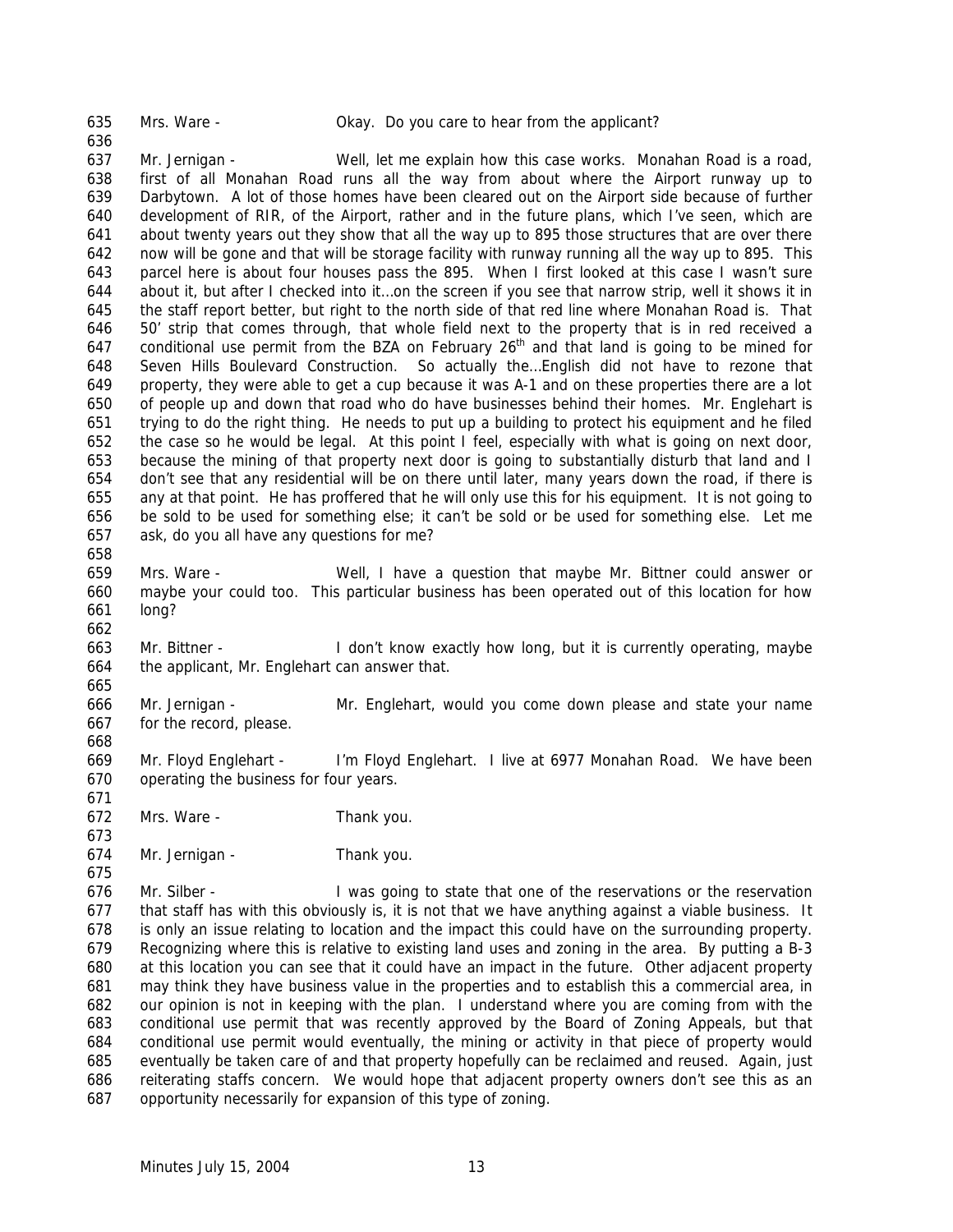Mr. Jernigan - Staff is right. I mean Mark did a good job on it, he is right about it. But there is no opposition and one reason is because a lot of people down there have businesses in their backyard. Mr. Marshall - Mr. Silber, don't you think that the impact of what you're worried about is greatly lessened by the fact that the proffer is so strict that it can only be used for this one type of business and if anything else wanted to be used once Mr. Englehart ceases doing business they would have to come back and have a rezoning because of that proffer. Mr. Silber - Yes, sir, Mr. Marshall. I mean that obviously helps the situation, but 699 obviously the property owner at the corner of Monahan and Darbytown may think that that's a perfect site for a little retail store because there is business zoning adjacent to it and they may restrict that to just one use. I mean, land uses, zoning and then implications that follow certain zoning decisions can have impact beyond the one proffer restriction that exist with that zoning. Mr. Jernigan - Let me say, that one house at the end is owned by the church, it's next door and the church is okay with it. So we've had no opposition on this case and I know it is a little irregular but this is a case where I think we are helping a citizen out here and I think it is marginal. I don't see, like I said, a lot of these people up and down this road have businesses in their backyard. Anymore questions? Mr. Archer - Mr. Secretary, is there any other way to allow the requested use other than by doing a rezoning? Any kind of conditional permit or provisional permit? Mr. Silber - I presume the staff has explored all possibilities. I am not aware 714 that there is anything that exists. Mr. Bittner - We are not aware of anything and the zoning ordinance specifically lists tree-contracting services first in the B-3 district. No, we could not find another way other 718 than rezoning to allow this proposed use. Mr. Archer - So then in viewing the proffer, that this would only be used as a tree contracting service. No other use of any kind would be permitted if that use was discontinued? 722 Is that what we are saying here? 724 Mr. Bittner - Correct. Mr. Jernigan - They would have to come back to the Planning Commission/Board of 727 Supervisors to change it. 729 Mr. Vanarsdall - It's a proffer. 731 Mr. Jernigan - It is a proffer, yes sir. 733 Mr. Vanarsdall - He proffered it right there, no other use. 735 Mr. Jernigan - It is the third condition. It is the third proffer. 737 Mr. Vanarsdall - All right. Mr. Ware - Anymore questions? Are you ready for a motion Mr. Jernigan?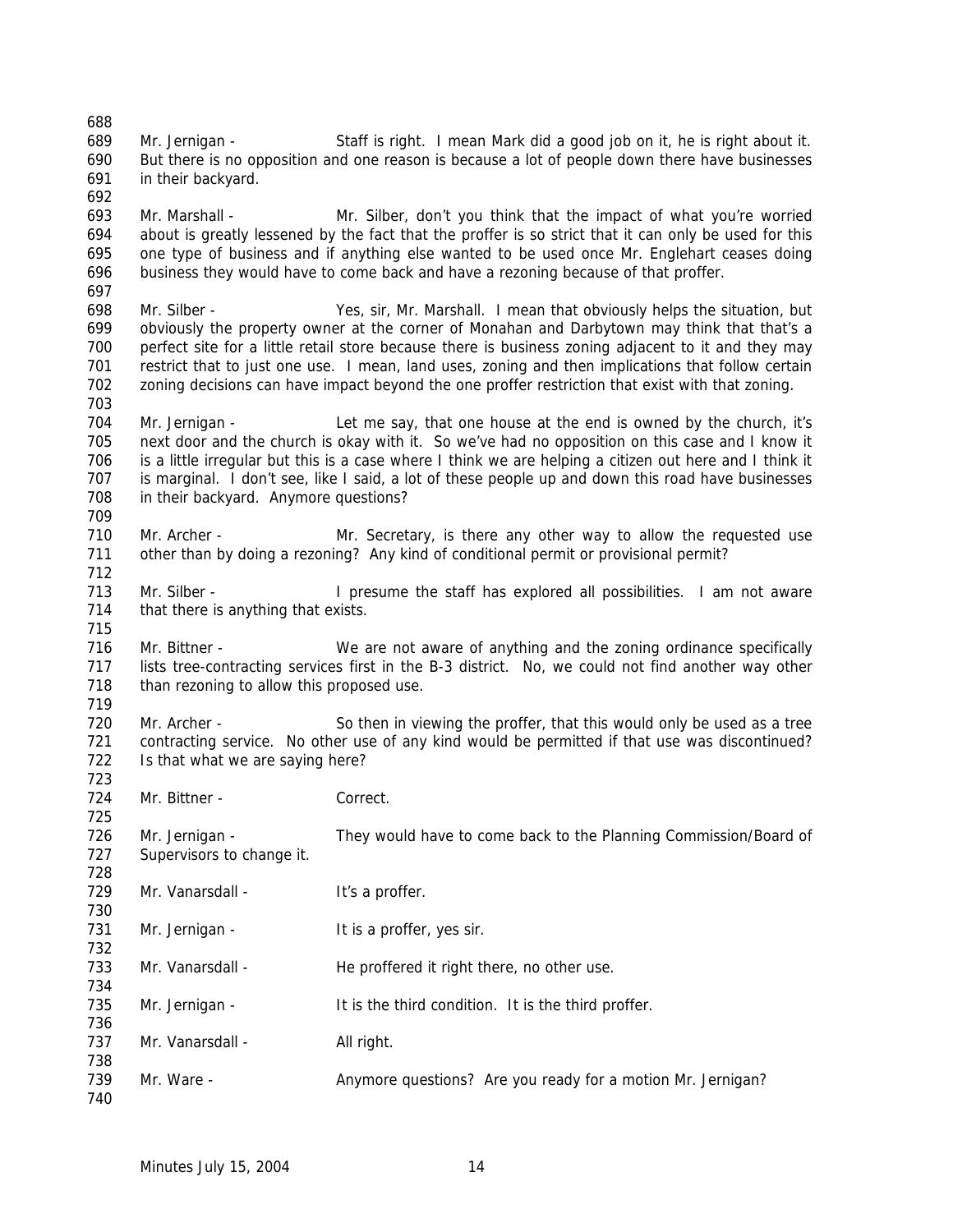Mr. Jernigan - Madam Chairman, with that I will move for approval of zoning case C-29C-04, Tree Top Service, Inc. 744 Mr. Marshall - Second. Mrs. Ware - Motion made by Mr. Jernigan, seconded by Mr. Marshall. All in favor, aye. All opposed. The motion passes. Mr. Silber - Do we need to waive the time limit on that? 751 Mr. Jernigan - No. 753 Mr. Vanarsdall - It was dated the  $13<sup>th</sup>$ . **REASON:** Acting on a motion by Mr. Jernigan, seconded by Mr. Marshall, the Planning Commission voted 5-0 (one abstention) to recommend that the Board of Supervisors **grant** the request because the proffered conditions should minimize the potential impacts on surrounding land uses. 760 Mr. Silber - The next request is: **C-32C-04 The Rebkee Company:** Request to conditionally rezone from A-1 Agricultural District to B-2C Business District (Conditional), Parcels 834-713-8189, 834-714-9609 and part of Parcel 834-714-5632, containing 8.77 acres, located at the northwest intersection of Drybridge and E. Williamsburg (U. S. Route 60) Roads. A grocery store and other retail uses are proposed. The uses will be controlled by zoning ordinance regulations and proffered conditions. The Land Use Plan recommends Office. The site is in the Airport Safety Overlay District. Mrs. Ware - Is there any opposition to C-32C-04, The Rebkee Company in the 770 Varina District? Thank you the opposition is noted. Mr. Silber, will you take a minute and go over the rules of opposition? Mr. Silber - Yes. The Planning Commission Rules and Regulations stipulate that the applicant has ten minutes to present their request for rezoning, some of which they may save for rebuttal. The opposition also has ten minutes to state their position relative to their opposition to the request. The ten minutes in opposition includes all the opposition accumulatively, so if there are multiple people that want to speak, the combined time is 10 minutes. Again, the applicant does have rebuttal time after the opposition speaks. 780 Mrs. Ware - Hello, Mr. Bittner. 782 Mr. Bittner - Thank you, Mrs. Ware. This request would permit a grocery store and retail shopping center. The 2010 Land Use Plan and the recently completed Williamsburg Road Study recommend this site for Office uses. The requested B-2C zoning is inconsistent with these recommendations. Access to the proposed shopping center is a concern. The Virginia Department of Transportation designates this section of Williamsburg Road as limited access. Direct access is, in almost all cases, prohibited.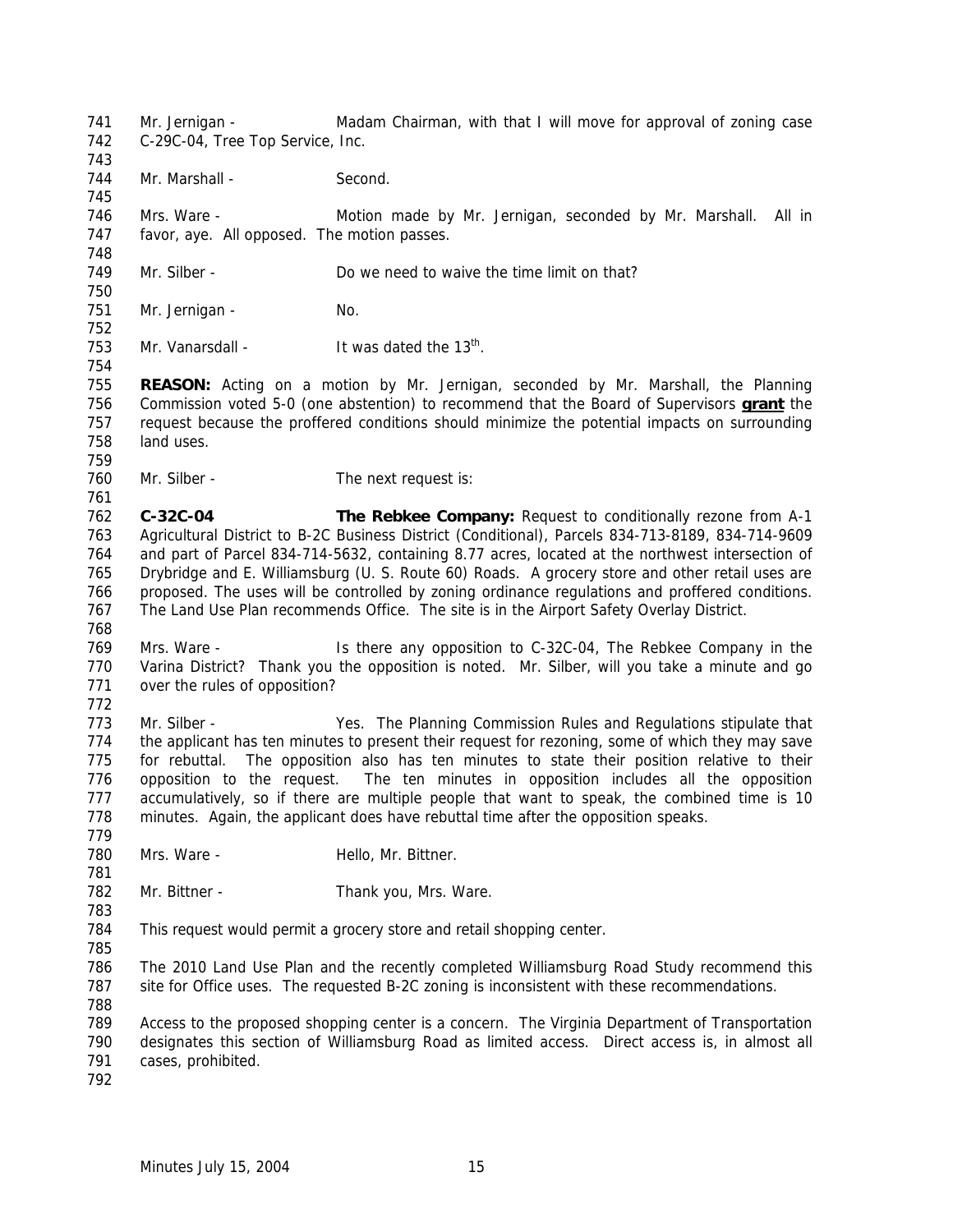The conceptual layout shows an access to Williamsburg Road. Because of this, the Traffic Engineer and VDOT have determined a traffic study should be provided. The Traffic Engineer has also stated that, if no access were proposed to Williamsburg Road, he would have no objection to this project and would not require a traffic study. The traffic engineer is here tonight to answer any questions you may have of him. 

- The applicant has submitted revised proffers that address some of the issues in the staff report, including:
- The prohibition of additional uses, including check cashing and payday loan operations, automobile repair, and automobile fueling stations;
- 804 The screening of dumpsters is required;

- 805 Monument-style signage no greater than 15' in height is required; and
- Trash removal and parking lot cleaning have been limited to 7:00 a.m. to 10:00 p.m. Monday through Saturday
- The time limit would need to be waived to accept these proffers.
- Even with these new proffers, however, staff has several suggestions on how to improve the quality of this proposal:
- 814 In addition to the front of the buildings, consideration should be given to using brick on the building's rear and side. We do have some photos of the proposed building, although they **are a little fuzzy**.
- 817 Instead of having a long flat roof, consideration should be given to providing a more decorative roof similar to that found at the Shops at Crossridge or the Gayton Crossing 819 Shopping Center.
- 820 Provision of at least a 50-foot transitional buffer against the residences to the rear of this 821 site should be considered;
- A 50-foot streetscape buffer should be considered along Williamsburg Road and 823 Drybridge Road;
- 824 Sidewalks should be considered along these roads as well; and
- 825 The applicant should consider prohibiting BMP's within buffer areas.
- 827 Staff is concerned this request could potentially open up this stretch of Williamsburg Road to commercial development. While area residents could benefit from increased retail services, staff encourages the applicant to consider other nearby sites designated for commercial use.
- This concludes my presentation. I would be happy to try and answer any questions you may have.  $0.33$

| 833 |                                               |                                                                                                   |
|-----|-----------------------------------------------|---------------------------------------------------------------------------------------------------|
| 834 | Mrs. Ware -                                   | Are there any questions for Mr. Bittner?                                                          |
| 835 |                                               |                                                                                                   |
| 836 | Mr. Vanarsdall -                              | You still don't have a traffic report, do you?                                                    |
| 837 |                                               |                                                                                                   |
| 838 | Mr. Bittner -                                 | No, sir, we do not.                                                                               |
| 839 |                                               |                                                                                                   |
| 840 | Mr. Vanarsdall -                              | I noticed you recommended deferral until we got one.                                              |
| 841 |                                               |                                                                                                   |
| 842 | Mr. Bittner -                                 | The applicant has agreed to do a traffic signal warrant study for the                             |
| 843 |                                               | intersection of Williamsburg Road and Drybridge Road. I will let them, as well as Tim Foster, our |
| 844 | traffic engineer go into the details of that. |                                                                                                   |
| 845 |                                               |                                                                                                   |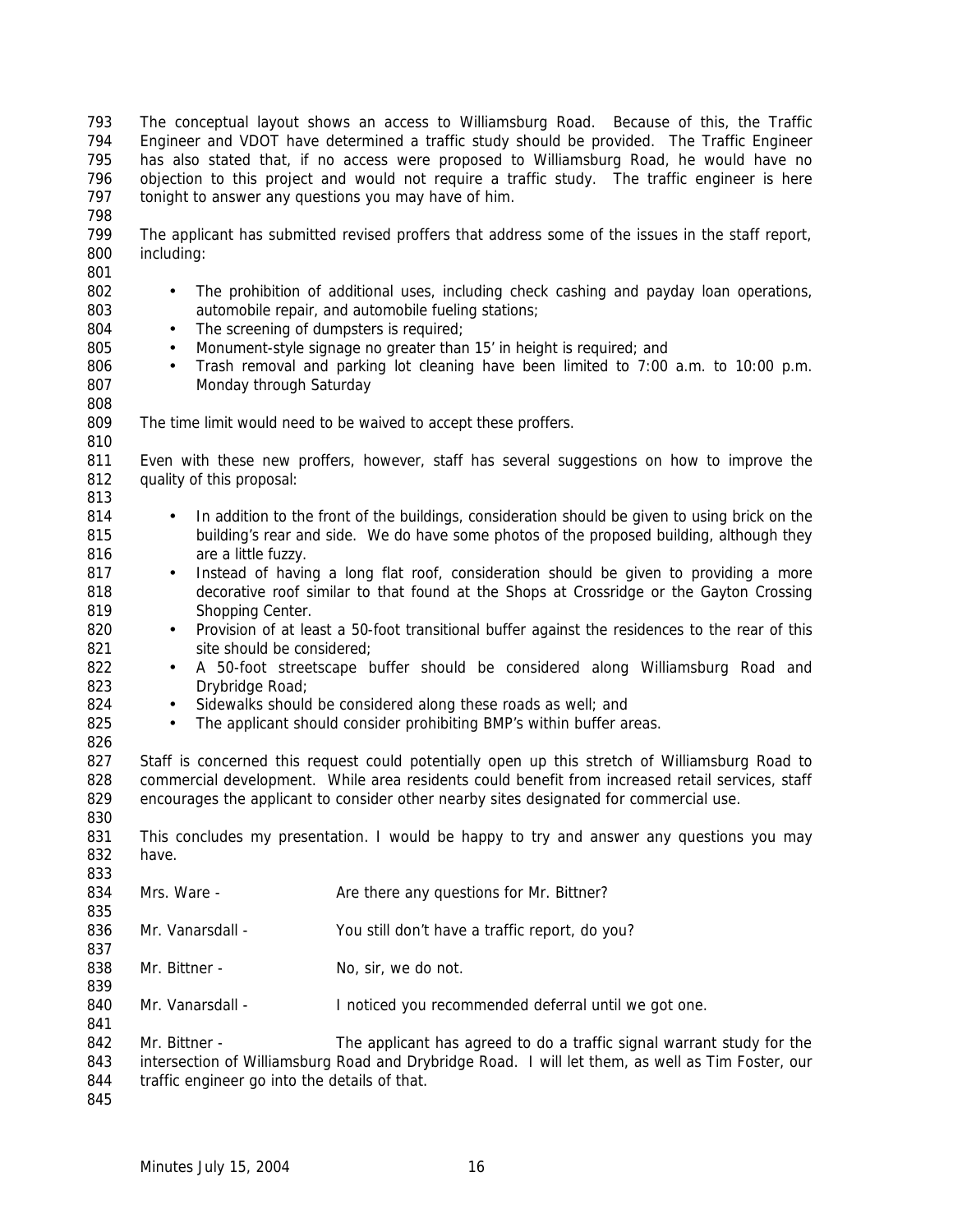846 Mr. Jernigan - Mark, right now they are proffering that it would be brick front and 847 split-face red block on the side, correct. 849 Mr. Bittner - Yes. 851 Mr. Jernigan - In the fifty foot, you want a fifty-foot transitional buffer in the rear. Mr. Bittner - That is what we have suggested, yes. Mr. Jernigan - Okay, Now on the front, from the road curb now to the end of the easement is 85', do you know that? 858 Mr. Bittner - I'm not sure exactly where you are talking about. 860 Mr. Jernigan - All right, from Route 60, the easement is 85' from the road. 862 Mr. Bittner - Right. Mr. Jernigan - That is the easement now and 25' on top of that would be 110' from the road. Mr. Silber - Mr. Jernigan, you are saying that the right-of-way is much wider on Williamsburg Road. So it is not an easement, I don't believe, but the space between the edge of pavement and the property line is much larger than you have in most circumstances. Mr. Jernigan - It is 85'. Remember when we took the trip out there before, the doctor office that was setting way off the road and he had a 15' setback. Mr. Silber - I understand. It is not an easement it is in the right-of-way. If the 875 state ever wanted to widen that they could widen into that area. Your point is well taken. Mr. Jernigan - Okay. Mark, I don't have any more questions for you. Thank you for your work on this. 880 Mrs. Ware - Good evening, Mr. Theobald. Mr. James Theobald - Good evening. Madam Chairman, gentlemen, my name is Jim Theobald and I'm here on behalf of The Rebkee Company. This is a request to rezone about 9 acres from A-1 to B-2 with substantial proffered conditions and while the Land Use Plan does suggest office in this location it does suggest commercial concentration in the area immediately 886 around it. Particularly across the street which we have looked at, by the way, but across the street is very wet and is nearly impossible to develop. You did approve in 2001 that corner parcel for a medical office building. It was impacted by some of the very issues that you've 889 already discussed this evening. We have proffered this concept plan that shows a 37,000 square 890 foot Food Lion Grocery Store with some speculative retail space and also a 7,000 square foot set 891 down restaurant. On the pad side we've proffered out restaurants with drive through. So it 892 couldn't be a fast food restaurant and I suggest these would be welcomed additions to this area of Varina. We have proffered the elevations. I would perhaps like to put these on the table since they are a little better representation than the ones that have been on the screen. This is the Food Lion's newest prototype. You will see when we get it on the screen that it is a brick 896 front with, if you can perhaps blow that up a bit (referring to rendering). Notice, it is a little hard 897 to see the curvature on the wall below the sign there, but it is not a flat façade. If you would like we will pass these up down the road. It is a brick front. We have said that we would like to do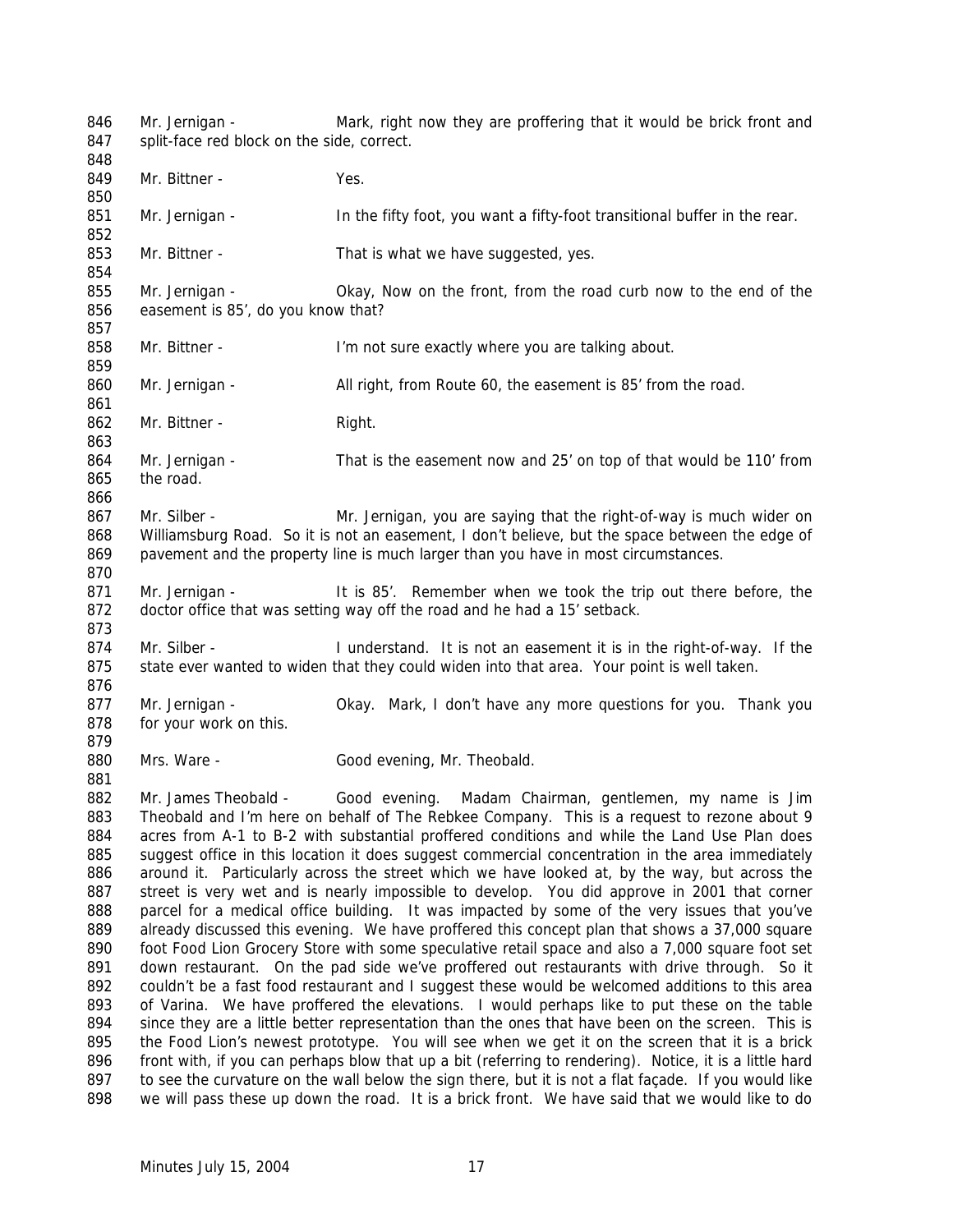split-face block the same color as the brick on the back and the sides. We have about 18 different use exclusions to take out potentially undesirable uses in this location. We have also limited the hours of trash pick up and parking lot cleaning from the hours between 7:00 a.m. to 902 10:00 p.m. on Monday through Saturday.

 The Williamsburg Road frontage is limited access. Not sure why since we have gone past Drybridge Road, which is obviously open but none the less VDOT has deemed that to be limited access and we do not legally have access directly to Williamsburg Road so we have planned our access off of Drybridge Road. It would be my intention to ask the Commonwealth Transportation Board and VDOT to allow that entrance, but the shopping center does work, as I understand Mr. Foster has indicated, off the access from Drybridge Road. Also, my understanding is reiterated 910 by Mr. Bittner that the traffic study was not needed unless or until we were able to break that access and I'd suggest that the time of POD we likely would not have heard from the Commonwealth Transportation Board, but we can certainly put a condition in there requiring a traffic study. But we have also offered to do a warrant study for signalization between now and the Board to see if a traffic light would be warranted there so we would have that information for the future. That is not quite a full-blown traffic study, as I understand it to be, but happy to provide that information it being my understanding that that was the concern expressed by Mr. Foster.

 The buffers, I think you have discussed, the buffer in the rear, this property behind us is 920 predominately owned by the seller of this property who I believe would like to address you shortly who has no problem with the 25' buffer and as suggested by Mr. Jernigan there is an 85' width from the edge of pavement to the property line which we are not allowed to touch. It 923 belongs to VDOT and so we would stick with the regular buffer for that reason.

924<br>925 I believe that this development will significantly contribute to the commercial tax base in Varina. Something we have all been talking a lot about recently and again provides some desirable services and amenities for the folks in that area. With that I would respectively request your favorable recommendation of this case to the Board of Supervisors. I believe there are at least 929 two people that would like to address you in support of this case.

- 931 Mrs. Ware Are there any questions?
- 933 Mr. Jernigan Jim, before you leave one thing we did discuss was sidewalks.

 Mr. Theobald - Yes, Mr. Jernigan I think if you feel strongly about that that is something that we would consider. We were a little concerned as to how we would get a sidewalk, it would be behind the 85' right-of-way and would be predominately across the area that is essentially the parking lot and obviously it doesn't go anywhere. In terms of the corner 939 piece which has not been developed and I don't know that there is a sidewalk within 2 or 3 miles 940 of that location, but ...

- 942 Mr. Jernigan It is not because it is nothing there.
- 944 Mrs. Ware You have got to start somewhere.
- 946 Mr. Jernigan As we discussed on the phone is as further development comes along then we'll add that sidewalk on.

949 Mr. Theobald - Would you considering allowing us to do some sort of pedestrian access where there would be hard surface but not necessarily a 4' concrete section that works through there so people would have connectivity?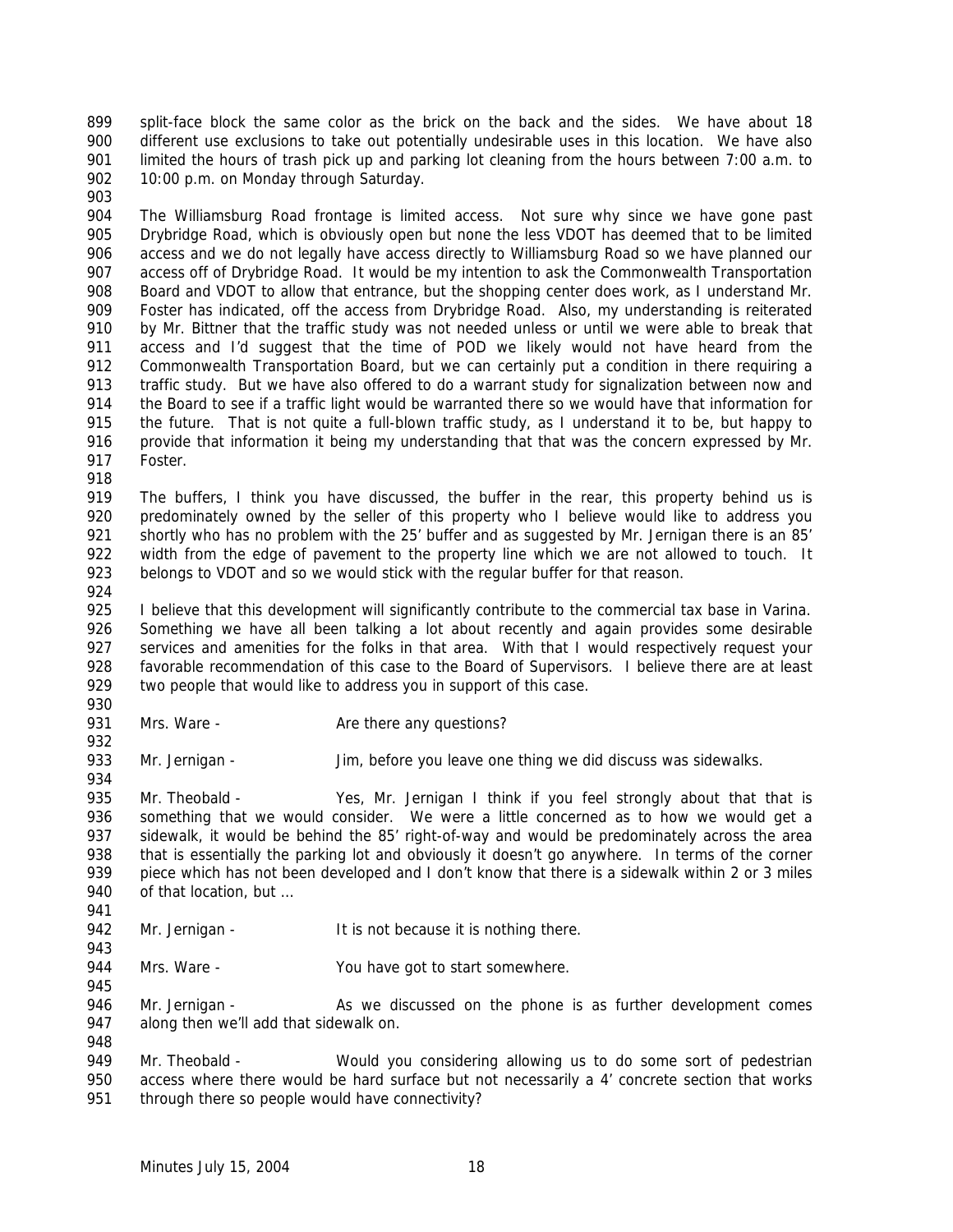| 952        |                                                          |                                                                                                        |
|------------|----------------------------------------------------------|--------------------------------------------------------------------------------------------------------|
| 953<br>954 | Mr. Jernigan -                                           | Well, I think                                                                                          |
| 955        | Mrs. Ware -                                              | In order to continue with sidewalks, I mean if you want to develop                                     |
| 956        |                                                          | this area as a retail area and get all these people who are so anxious to have retail to the           |
| 957        | location, I think a sidewalk would definitely help that. |                                                                                                        |
| 958        |                                                          |                                                                                                        |
| 959        | Mr. Vanarsdall -                                         | I agree. It should have been put in there to start with.                                               |
| 960        |                                                          |                                                                                                        |
| 961        | Mr. Marshall -                                           | Somebody has got to blaze the trail.                                                                   |
| 962        |                                                          |                                                                                                        |
| 963        | Mrs. Ware -                                              | Somebody has got to start.                                                                             |
| 964        |                                                          |                                                                                                        |
| 965        | Mr. Theobald -                                           | I guess we will be the first.                                                                          |
| 966        |                                                          |                                                                                                        |
| 967        | Mrs. Ware -                                              | Good.                                                                                                  |
| 968<br>969 |                                                          |                                                                                                        |
| 970        | Mr. Jernigan -                                           | Jim, then you are saying you are going to put the sidewalk in.                                         |
| 971        | Mr. Theobald -                                           | Yes, sir.                                                                                              |
| 972        |                                                          |                                                                                                        |
| 973        | Mr. Jernigan -                                           | And on the brick                                                                                       |
| 974        |                                                          |                                                                                                        |
| 975        | Mr. Theobald -                                           | Yeah, we are going to brick the front and would like to do split face                                  |
| 976        |                                                          | block on the back and on the side to match, color match.                                               |
| 977        |                                                          |                                                                                                        |
| 978        | Mr. Jernigan -                                           | Can you do brick on the sides and do block on the back?                                                |
| 979        |                                                          |                                                                                                        |
| 980        | Mr. Theobald -                                           | Perhaps that one end, the closes to Drybridge.                                                         |
| 981        |                                                          |                                                                                                        |
| 982        | Mr. Jernigan -                                           | Yes.                                                                                                   |
| 983        |                                                          |                                                                                                        |
| 984        | Mr. Theobald -                                           | Yeah, we can do that. I think that is a reasonable request, Mr.                                        |
| 985        | Jernigan.                                                |                                                                                                        |
| 986        |                                                          |                                                                                                        |
| 987        | Mrs. Ware -                                              | I wanted to ask about the back of the building                                                         |
| 988        |                                                          |                                                                                                        |
| 989        | Mr. Theobald -                                           | Yeah.                                                                                                  |
| 990        |                                                          |                                                                                                        |
| 991        | Mrs. Ware -                                              | I might have missed something, but there is a 25' buffer area.                                         |
| 992        |                                                          | Correct.                                                                                               |
| 993<br>994 | Mr. Theobald -                                           |                                                                                                        |
| 995        | Mrs. Ware -                                              | Is there any plan, especially since there are houses back there, any                                   |
| 996        | plan plantings or some type of fence?                    |                                                                                                        |
| 997        |                                                          |                                                                                                        |
| 998        | Mr. Theobald -                                           | We do have a transitional buffer back there within which we will                                       |
| 999        |                                                          | have to plant, if you, I don't know if you have an aerial as part of your package, but it is all treed |
| 1000       |                                                          | back there, the houses are not particularly close and most of that property is owned by the seller.    |
| 1001       |                                                          |                                                                                                        |
| 1002       | Mrs. Ware -                                              | Okay. Thank you.                                                                                       |
| 1003       |                                                          |                                                                                                        |
| 1004       | Mr. Vanarsdall -                                         | What did you ask about a fence?                                                                        |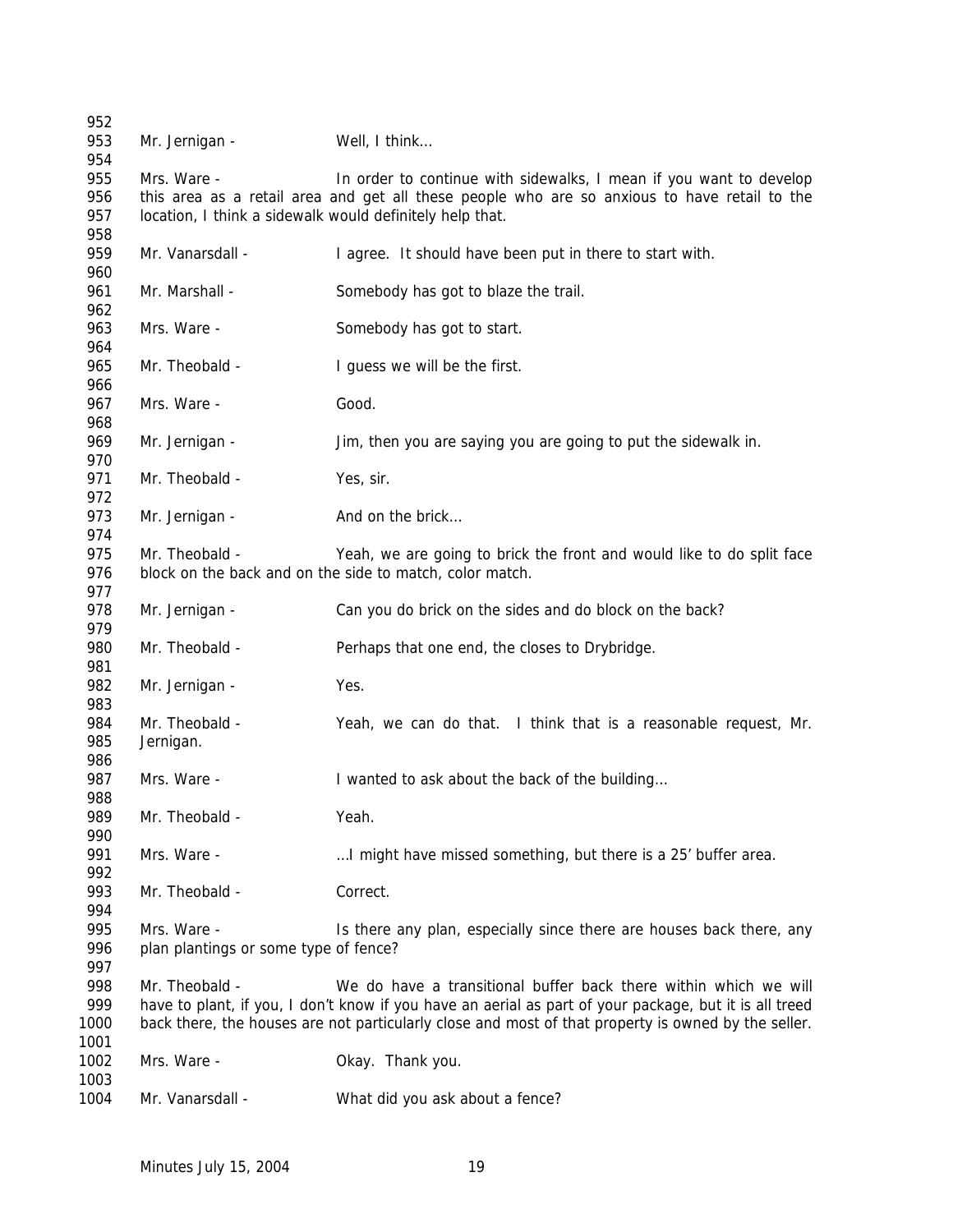| 1005         |                                      |                                                                                                      |
|--------------|--------------------------------------|------------------------------------------------------------------------------------------------------|
| 1006         | Mrs. Ware -                          | Well any type of                                                                                     |
| 1007         |                                      |                                                                                                      |
| 1008         | Mr. Marshall -                       | The seller of the property actually owns the other property behind it.                               |
| 1009         |                                      |                                                                                                      |
| 1010         | Mr. Theobald -                       | I think there is a piece; there is one or two parcels that are tangent                               |
| 1011<br>1012 |                                      | for a very short distance. I think Mr. Gooch can address that.                                       |
| 1013         | Mrs. Ware                            | Okay.                                                                                                |
| 1014         |                                      |                                                                                                      |
| 1015         | Mr. Archer -                         | Mr. Theobald, Mr. Bittner indicated in the staff report that there                                   |
| 1016         |                                      | were some architectural treatments that staff would favor such as: not having a flat roof and so     |
| 1017         |                                      | forth. Did you consider any of those things and did you discuss them with staff and what was         |
| 1018         | the outcome?                         |                                                                                                      |
| 1019         |                                      |                                                                                                      |
| 1020         | Mr. Vanarsdall -                     | I thought that is why we had the study of the Technology Boulevard                                   |
| 1021         | corridor to do that some thing.      |                                                                                                      |
| 1022         |                                      |                                                                                                      |
| 1023         | Mr. Theobald -                       | The prototype that I am passing down so you can see it a little                                      |
| 1024         |                                      | better is one where all the architectural features are basically on that front façade. It is not the |
| 1025         | sort of a building that you          |                                                                                                      |
| 1026<br>1027 | Mr. Archer -                         | I can see that on the                                                                                |
| 1028         |                                      |                                                                                                      |
| 1029         | Mr. Theobald -                       | would build up a pitch roof on.                                                                      |
| 1030         |                                      |                                                                                                      |
| 1031         | Mr. Archer -                         | Yeah, I can see the front curvature in that                                                          |
| 1032         |                                      |                                                                                                      |
| 1033         | Mr. Jernigan -                       | That is the new design Food Lion that has the wrapped front. It is                                   |
| 1034         | not a flat front it is a wrap front. |                                                                                                      |
| 1035         |                                      |                                                                                                      |
| 1036         | Mr. Theobald -                       | Right.                                                                                               |
| 1037         |                                      |                                                                                                      |
| 1038         | Mr. Jernigan -                       | You want to see them Lisa?                                                                           |
| 1039<br>1040 | Mr. Vanarsdall -                     |                                                                                                      |
| 1041         |                                      | This second picture looks good.                                                                      |
| 1042         | Mrs. Ware -                          | Mr. Theobald, did you say there was someone else who would                                           |
| 1043         |                                      |                                                                                                      |
| 1044         | Mr. Silber -                         | That will go against your time.                                                                      |
| 1045         |                                      |                                                                                                      |
| 1046         | Mrs. Ware -                          | Okay. That will go against how much time?                                                            |
| 1047         |                                      |                                                                                                      |
| 1048         | Mr. Silber -                         | Five minutes.                                                                                        |
| 1049         |                                      |                                                                                                      |
| 1050         | Mrs. Ware -                          | Do you want to save any rebuttal time, Mr. Theobald?                                                 |
| 1051         |                                      |                                                                                                      |
| 1052         | Mr. Theobald -                       | I'll save a minute.                                                                                  |
| 1053<br>1054 | Mrs. Ware -                          | Okay. Anyone here to speak in favor of this case?                                                    |
| 1055         |                                      |                                                                                                      |
|              |                                      |                                                                                                      |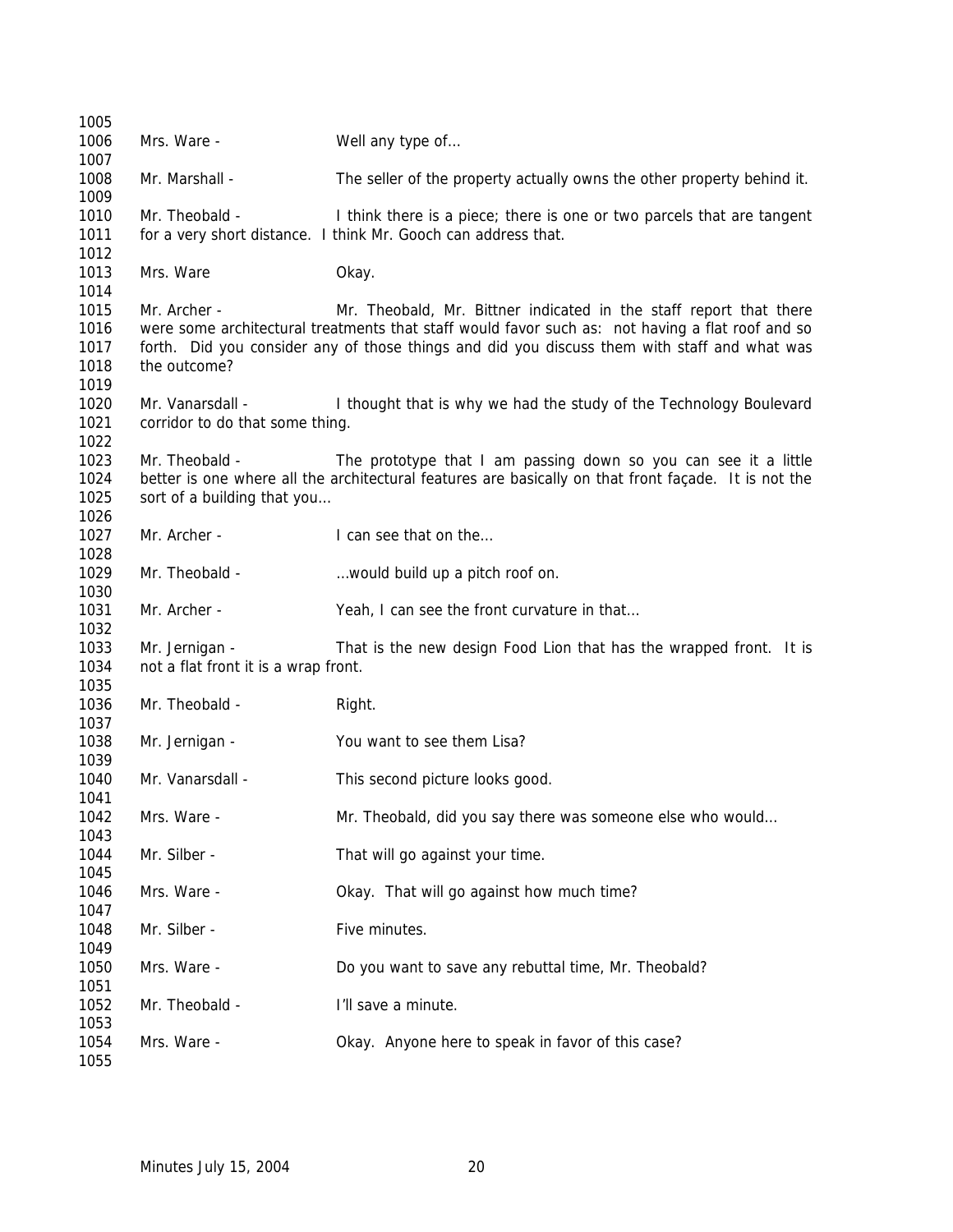Mr. Claude B. Allen, Jr. - Madam Chairman, Members of the Board, my name is Claude B. Allen, Jr. and I'm speaking in behalf, I'm an adjacent property owner on the northeast corner, I guess, would be adjacent to that property. 

1060 Mr. Jernigan - Northeast corner.

 Mr. Allen - I'm naturally in favor of it because I have an ulterior motive. I have property right beside it which I really feel like would help the value of my property. But aside from that I think that we need some development to start in this area down here and we really, in my opinion are lacking development down through this corridor. This is a service-orientated project that they have and I think the community needs it. There is talk of us losing one grocery store that is relatively in this area. This will probably replace it. This is just scuttlebutt, I don't know how much truth is involved in it. I feel like it would be an asset to this area or certainly getting something started. I really don't see any major objection to it.

1071 Mrs. Ware - Are there any questions for Mr. Allen from the Commission? 

1073 Mr. Marshall - I appreciate your condor.

- 1075 Mr. Jernigan Thank you, Brad.
- 1077 Mr. Vanarsdall Thank you, Brad.

 Mrs. Ware - Is there anyone else? I believe Mr. Theobald said there was a couple of people to speak in favor. They have ten minutes.

 Mr. Robert Gooch - Hi there, I am Robert Gooch. I am the property owner or one of the property owners and I'm here, of course, to speak in favor of it. It kind of reminds me of the movie, *Field of Dreams*, and in the *Field of Dreams* they said, "If you build it they will come". We have seen them do this all over Henrico County, but all of that development has been in the west end. We have got the poor east in out here with major interstate access, we have got 295 and 64 only, you know, 295 is a mile away and we need somebody to go out here and take the ball and begin the commercial development in this are. I feel like it will be an asset not only from a tax base, but this needs to be the catalyst that begins to bring development to this area. I feel like the area is starved for this type of development and I'm kind of proud to be the guy who is going first and saying, you know, lets get this thing started and lets get the ball rolling. 

 We are going to retain, the part we are not selling, if you look at that diagram in front of us you would see the yellow dots outlining the area we are going to get rid of (referring to diagram) or sell for the Food Lion. Behind that you will see that there is three homes and a barn, that is the place where I grew up and you know, our old home site and directly on the other side we've got another parcel of property and across Drybridge we have got another parcel of property. We are loosing two single-family residences, we are going to buffer this thing out so that this shopping center is not a big nuisance for the home sites that are still there. We need something on this 1100 side of Henrico County to kind of get going.

 Are there any other questions? 

| .<br>1104<br>1105 | Mr. Jernigan - | Robert, you said you are going to retain those residences behind it. |
|-------------------|----------------|----------------------------------------------------------------------|
| 1106<br>1107      | Mr. Gooch -    | Yes, sir.                                                            |
| 1108              | Mr. Jernigan - | Okay. Thank you.                                                     |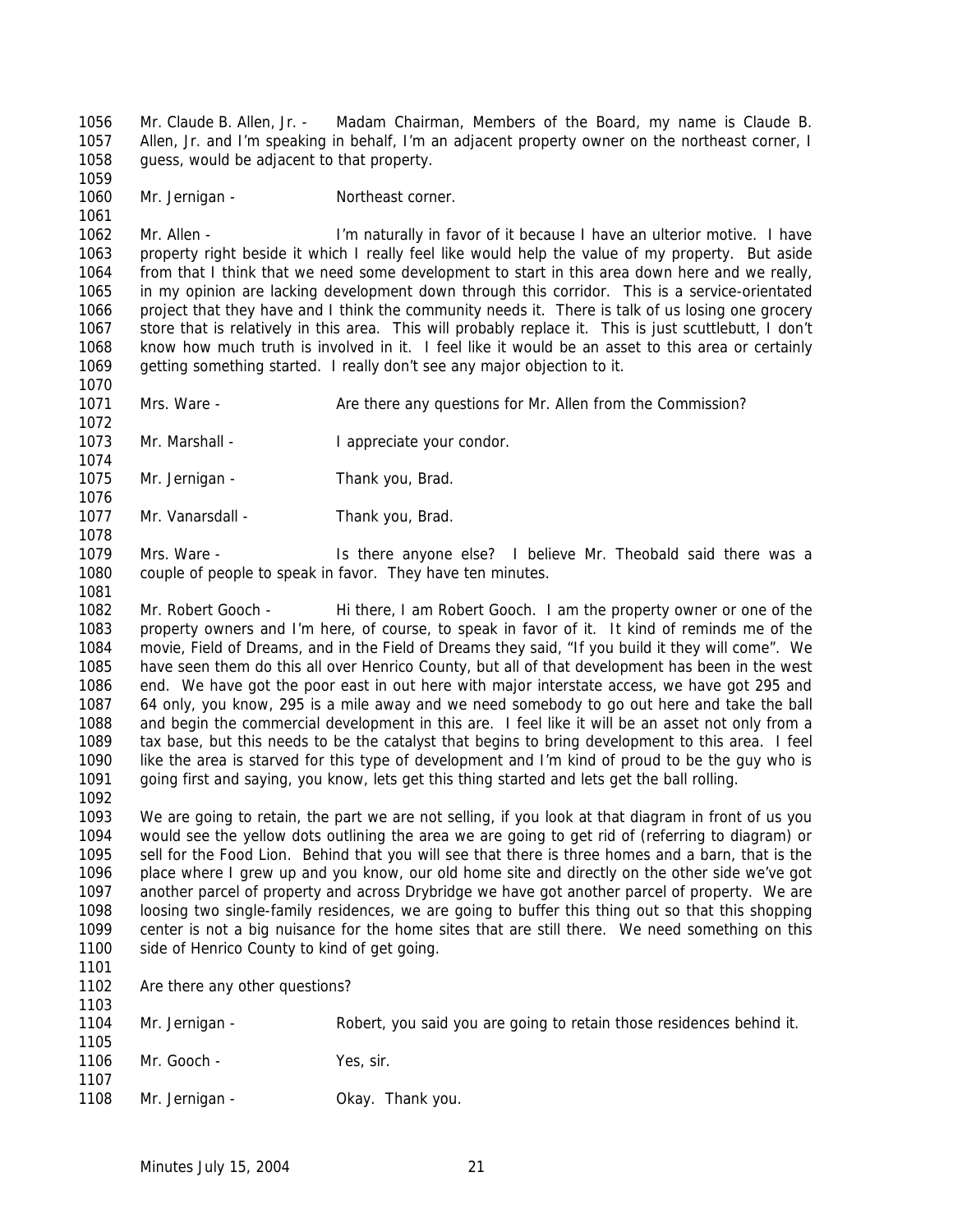Mr. Gooch - Now eventually we would like to, as development moves this way we would like to develop those in the future, but for now those residences are, planned to stay there. 1114 Mrs. Ware - But you don't live in one of these residences. Mr. Gooch - I do not. I grew up in two of them, or grew up and moved to the other. Our whole family built, there was one family farm, and everybody stayed on the farm. Now people have gone this way and that, but… any other questions. 1120 Mr. Jernigan - Thank you. 1122 Mr. Gooch - Thank you, guys. Mrs. Ware - All right, now we can hear from the opposition. Can you come up and state your name, please? Pamela and Bob Stump - Pamela Stump, 1503 Old Williamsburg Road. We moved in on, we 1128 closed on May 10<sup>th</sup>. First I would like to say in addition to the points that Mr. Bittner brought up that opposed retail, concerns about light and noise pollution. There is always trash. Any shopping center, there is trash. I don't care how nice they keep it there are bags blown across the street; it changes the entire character of an area. I disagree; I do not believe we need another grocery store there. I have three grocery stores, four counting the little one in Sandston. Four grocery stores within every close, five to ten minutes, there is a Food Lion on Laburnum, another Food Lion, not Laburnum, Nine Mile Road. Mr. Bob Stump - On Nine Mile Road and if this one opens you know what is going to happen to your tax base with that other Food Lion. They are going to close that other Food Lion and we live here. We live in the fourth house up there (referring to rendering) which is on the right side of that and so this is going to come up beside of our property and it is going to change the quality of life that we are going to have being residents living there. There is property on both sides of that road that is already zone for commercial. Why not build, this area is going to be developed, why not develop it where it is already zoned for commercial. Mrs. Stump – Don't let Henrico go down the tubes like Chesterfield. Chesterfield County is nothing but sprawl, nothing but business. When we were looking for a house I told my realtor and I told my husband don't even show me anything in Chesterfield because that is what happens. They put a little strip mall here, a little business there. It is ugly. The traffic becomes a problem. Mr. Stump - Right now they want to rezone this commercial. The property owner of these other three homes wants to tear down two houses and zone it commercial. He has already told us that he wants to do the same thing later with the other three houses. That is going leave us with big commercial stuff all around us. Mrs. Stump - We are going to be island in a sea of asphalt. Mr. Stump - There is commercial property on both sides of the road. Yes, that area is going to be developed why don't you develop the commercial, the stuff that is already zoned commercial. If you look at the picture up there, the area up there that is zoned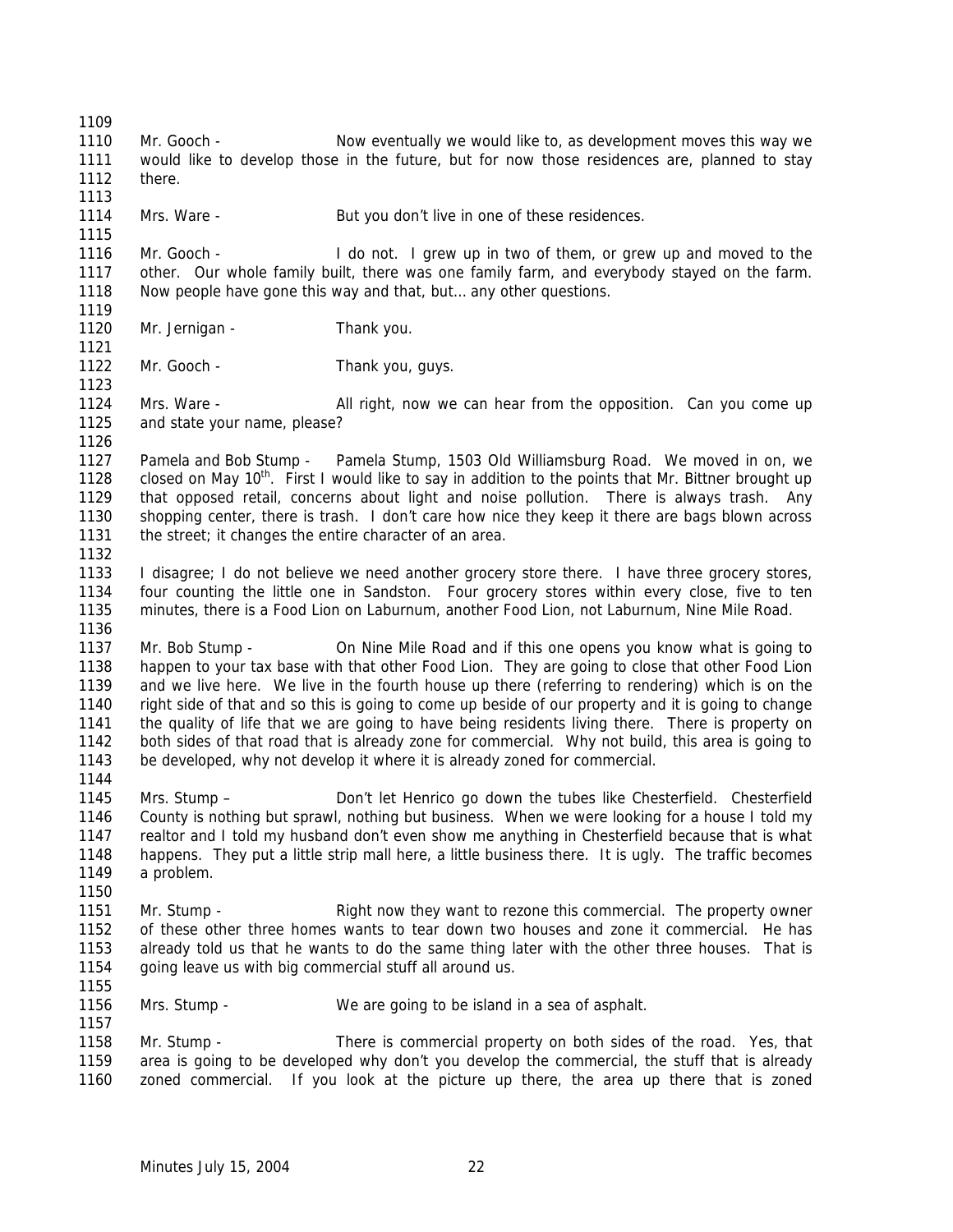commercial, there is a lot more of it there. There is a lot more on both sides of both of those roads where there aren't homes already built. Mr. Jernigan - Well, as I'm looking on my staff report, which they show the zoning across the street on a triangular lot, that is zoned B-3, but it is wet. Everything else on here is A- 1 other than the parcel to the left of it as you look at the picture, that other corner (referring to rendering) is zoned O-2 and that was zoned for Doctor Stanavick's office. 1169 Mr. Stump - We have no objection to that. Mr. Jernigan - Well, he ended up not building. He did file a nice POD and it got zoned and he never ended up doing that. Tell me again which house is yours. 1174 Mr. Stump - Our house is 1503 which is... 1176 Mrs. Ware - Is it Old Williamsburg Road. 1178 Mr. Stump - Yes. It is at the top to the right (referring to rendering). 1180 Mr. Jernigan - Okay. Mr. Stump - Our property is kind of, is long and narrow. Mrs. Stump - They are going to have those tall lights shining down on us. If something had to be developed why not stick with the Comprehensive Plan that they had already with the office building. That would be limited access, limited hours. Retail is just totally disagreeable. I am appalled by the idea. You have got a pretty stretch of road there an office building really wouldn't be that big of deal, but retail, another ugly shopping center. 1190 Mr. Jernigan - Did you see the pictures of the shopping center? Mrs. Stump - Yeah, the ones you put up there. 1194 Mr. Jernigan - Do you really think that looks ugly? 1196 Mrs. Stump - Oh, I do, yes. Mr. Stump - It is going to, there is going to be trash in our yard, are they going 1199 to put a fence up behind, to adjoin our property. 1201 Mrs. Stump - And twenty-five (25) feet that is nothing, a buffer, that is nothing. Mr. Stump - The property owner has already said that later he is going to try and do the same thing with the other three houses. That will leave us and the Allen farmhouse as 1205 the only residential area there. Mr. Jernigan - Well, you know that the property next to you is, down to the corner of Old Williamsburg Road, that triangular piece is already zoned B-3. Mr. Stump - Yes. Allen farmhouse is there. I know who is there. I think he has 1211 got that as a historical... Mrs. Stump - I know that Mr. Bittner's office recommended office building.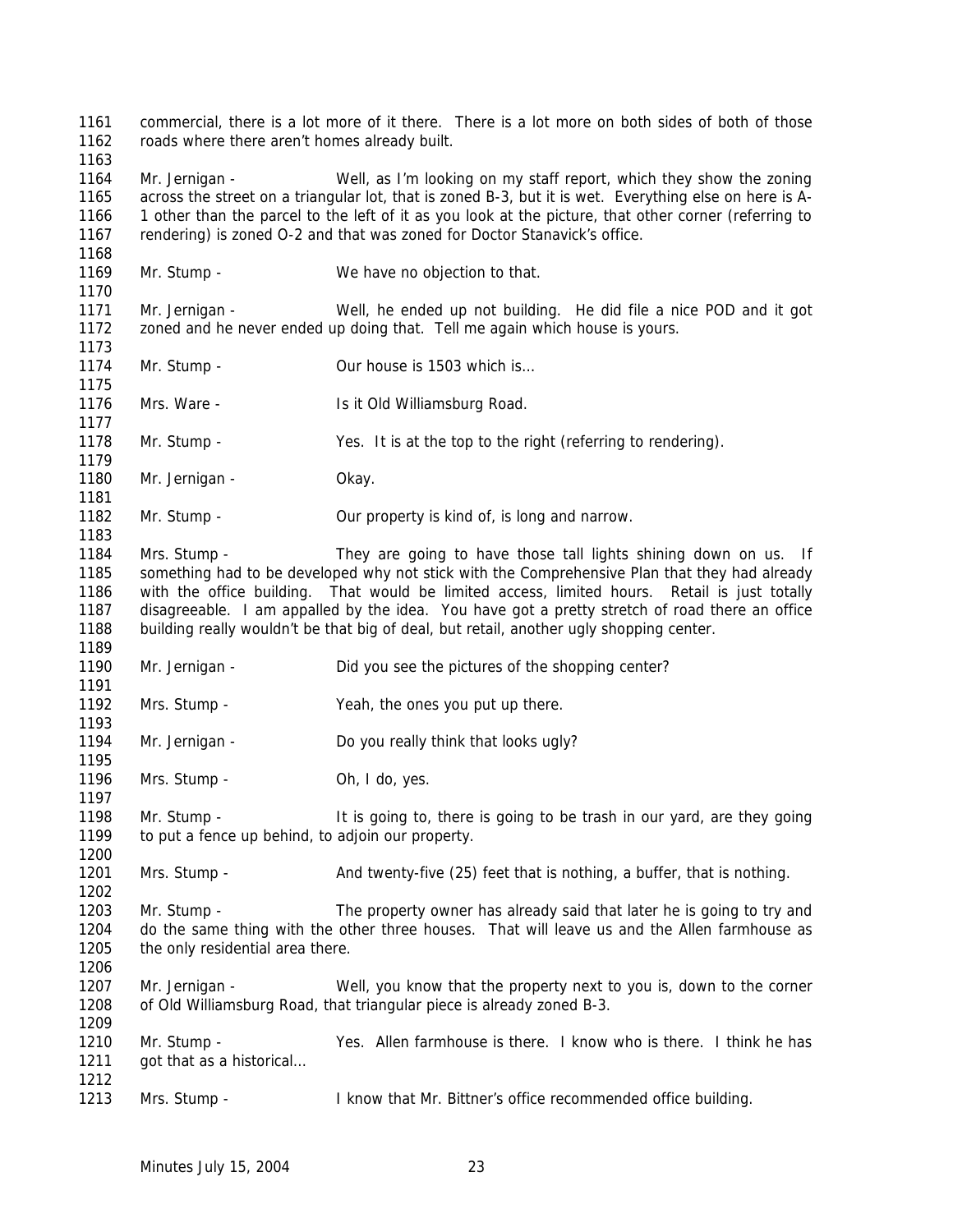| 1214                                                                 |                                                                                                                                                                                                                                                                                                                                                                                                                                                                                                                                                                                                                                                                                                                                                   |                                                                                                                                                                                   |
|----------------------------------------------------------------------|---------------------------------------------------------------------------------------------------------------------------------------------------------------------------------------------------------------------------------------------------------------------------------------------------------------------------------------------------------------------------------------------------------------------------------------------------------------------------------------------------------------------------------------------------------------------------------------------------------------------------------------------------------------------------------------------------------------------------------------------------|-----------------------------------------------------------------------------------------------------------------------------------------------------------------------------------|
| 1215                                                                 | Mr. Jernigan -                                                                                                                                                                                                                                                                                                                                                                                                                                                                                                                                                                                                                                                                                                                                    | That is what the Comprehensive Plan shows, yes ma'am, it does.                                                                                                                    |
| 1216<br>1217                                                         | Mrs. Stump-                                                                                                                                                                                                                                                                                                                                                                                                                                                                                                                                                                                                                                                                                                                                       | Well, retail is a lot different from an office building.                                                                                                                          |
| 1218<br>1219<br>1220<br>1221                                         | Mr. Jernigan -<br>all just moved in here two months ago.                                                                                                                                                                                                                                                                                                                                                                                                                                                                                                                                                                                                                                                                                          | Yes, madam. I know, I mean itsokay lets say this, first of all you                                                                                                                |
| 1222<br>1223                                                         | Mr. Stump -                                                                                                                                                                                                                                                                                                                                                                                                                                                                                                                                                                                                                                                                                                                                       | Yes.                                                                                                                                                                              |
| 1224<br>1225                                                         | Mr. Jernigan -                                                                                                                                                                                                                                                                                                                                                                                                                                                                                                                                                                                                                                                                                                                                    | Where did you live before?                                                                                                                                                        |
| 1226<br>1227                                                         | Mr. Stump -                                                                                                                                                                                                                                                                                                                                                                                                                                                                                                                                                                                                                                                                                                                                       | Brook Road.                                                                                                                                                                       |
| 1228<br>1229                                                         | Mrs. Stump -                                                                                                                                                                                                                                                                                                                                                                                                                                                                                                                                                                                                                                                                                                                                      | City of Richmond.                                                                                                                                                                 |
| 1230<br>1231                                                         | Mr. Stump -                                                                                                                                                                                                                                                                                                                                                                                                                                                                                                                                                                                                                                                                                                                                       | City of Richmond, hear Belvedere.                                                                                                                                                 |
| 1232<br>1233                                                         | Mr. Jernigan -                                                                                                                                                                                                                                                                                                                                                                                                                                                                                                                                                                                                                                                                                                                                    | Okay.                                                                                                                                                                             |
| 1234<br>1235<br>1236                                                 | Mrs. Stump -<br>didn't have a shop right up on top of us.                                                                                                                                                                                                                                                                                                                                                                                                                                                                                                                                                                                                                                                                                         | I mean, we didn't have this problem in the middle of the city. We                                                                                                                 |
| 1237<br>1238<br>1239<br>1240                                         | Mr. Jernigan -<br>that corridor?                                                                                                                                                                                                                                                                                                                                                                                                                                                                                                                                                                                                                                                                                                                  | I drove today from Laburnum Avenue to Route 156, it is 7.3 miles<br>from Laburnum Avenue to 156, and how many new businesses do you think have opened along                       |
| 1241<br>1242                                                         | Mrs. Stump -                                                                                                                                                                                                                                                                                                                                                                                                                                                                                                                                                                                                                                                                                                                                      | I have no idea.                                                                                                                                                                   |
| 1243<br>1244                                                         | Mr. Stump -                                                                                                                                                                                                                                                                                                                                                                                                                                                                                                                                                                                                                                                                                                                                       | Quite a few.                                                                                                                                                                      |
| 1245<br>1246                                                         | Mr. Jernigan -                                                                                                                                                                                                                                                                                                                                                                                                                                                                                                                                                                                                                                                                                                                                    | Two.                                                                                                                                                                              |
| 1247<br>1248                                                         | Mr. Stump -                                                                                                                                                                                                                                                                                                                                                                                                                                                                                                                                                                                                                                                                                                                                       | Two is all?                                                                                                                                                                       |
| 1249<br>1250<br>1251<br>1252<br>1253<br>1254<br>1255<br>1256<br>1257 | You had Long and Foster Real Estate Office, which is at 156 and you<br>Mr. Jernigan -<br>have Citizen's and Farmers Bank, which is in Sandston. That is all that we've had open up in<br>seven years on this corridor. This is a major corridor. The only way that you can get out of<br>Sandston on a major route is Route 60 or Interstate 64. Now, what I'm faced with consistently is<br>people calling me, and Mr. Donati had a town hall meeting a few years ago and asked people to<br>come and tell us what they wanted. People want restaurants out here; they want services and<br>that is one thing that we do not have now. If you've been here two months you found out that<br>we do not have many restaurants in this end of town. |                                                                                                                                                                                   |
| 1258<br>1259<br>1260                                                 | Mr. Stump -<br>and you've got land that is zoned commercial office.                                                                                                                                                                                                                                                                                                                                                                                                                                                                                                                                                                                                                                                                               | But you do have land that is already zoned for commercial business                                                                                                                |
| 1261<br>1262<br>1263                                                 | Mr. Jernigan -                                                                                                                                                                                                                                                                                                                                                                                                                                                                                                                                                                                                                                                                                                                                    | You've got that one piece that is in this area (referring to rendering)<br>that is right across the street, but like Mr. Theobald said, "that property is pretty wet over there". |
| 1264<br>1265                                                         | Mr. Stump -                                                                                                                                                                                                                                                                                                                                                                                                                                                                                                                                                                                                                                                                                                                                       | What about the other side of Route 60?                                                                                                                                            |
| 1266                                                                 | Mrs. Stump -                                                                                                                                                                                                                                                                                                                                                                                                                                                                                                                                                                                                                                                                                                                                      | You have got a YMCA there.                                                                                                                                                        |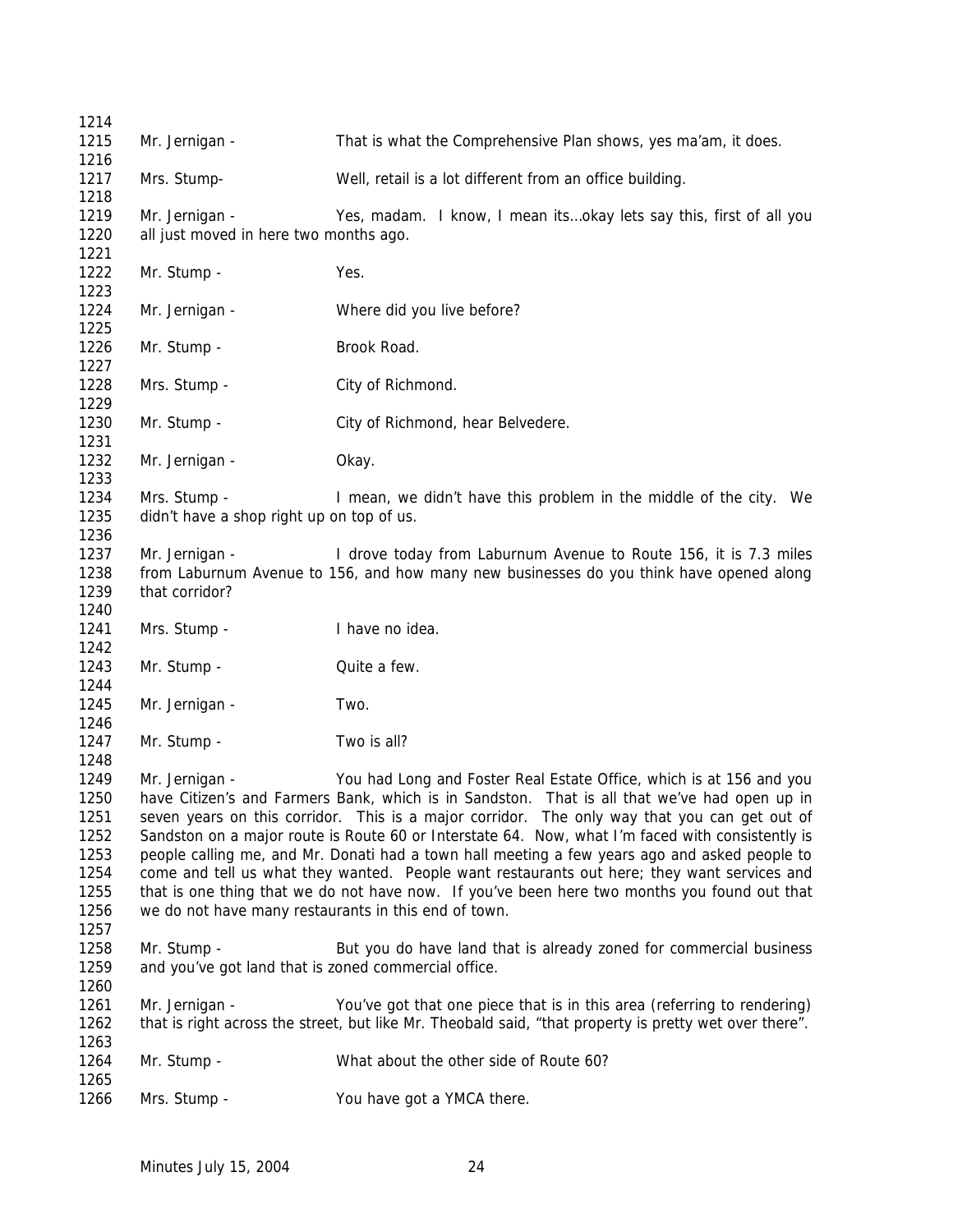Mr. Stump - Or next to the YMCA and beyond that and on down from there. Mr. Jernigan - The YMCA is zoned A-1 and heading west from there it is R-3 and there is a small B-1 sight up on Whiteside Road, which there is a proposed doctor's office and a 1272 veterinary there right now. I see what you are saying and things are going to come this way on Williamsburg Road. Mr. Stump - I understand that it is going to be developed there, but there is a lot of land developed there where there is not already residential. Mrs. Stump - There are lots of ways to develop other than retail. Mr. Jernigan - Well, there is office space and the reason that I was asking you all where you were from because I didn't know if you moved from another town or whether you just moved from another part of the county, but if you've checked this area out there is office out there now that is still for rent. We have a glut of office space right now. If you go up there off of Charles City Road, there is offices up there, down Glen Alden Drive, there is offices down there, office and office service. Mrs. Stump - Well, I'm getting the sense that we don't stand a chance. Mr. Jernigan - Well, ma'am, I'm trying to do what is good for everybody. Mrs. Stump - I would ask, if you are just going to let it go the way of Chesterfield, I would ask that you would at least require a much larger buffer than 25'. Mr. Jernigan - Well, would you rather have a bigger buffer or a fence? Mrs. Stump - Bigger buffer and I don't want the real high lights either. Mr. Jernigan - Well, you won't have lights shining over on you. Your house is 1300 probably, what, 200' from the property line. 1302 Mr. Stump - At least that if not a little more. Mr. Jernigan - Two to three hundred feet from the property line. You are not going to have bleed over. I mean, that is one thing that our staff does control, the lights, you are not going to have bleed over on your property. Even in property that is right next to residential where Citizens and Farmers Bank went, we made them put shields on the light so they wouldn't shine over on the adjacent property. So you won't have that problem. Mrs. Ware - Mr. Jernigan, we probably need to get the applicant up, but do you think the lighting could be brought down to a lower level instead of 25' and perhaps the sign as well, brought down to a lower level and require ground mounted lighting. That might litigate some of the impact of the lighting. 1315 Mr. Silber - It may be possible Mr. Jernigan also, in looking at the site layout. I don't know if the staff can put that site layout back up, but it looks like that in the back corner of this property they don't propose to build right up to that back corner which would be closes to there home. Maybe they could proffer that the distance of the buffering in that back corner could reflect what is on this plan, maybe even the parking could be moved back somewhat from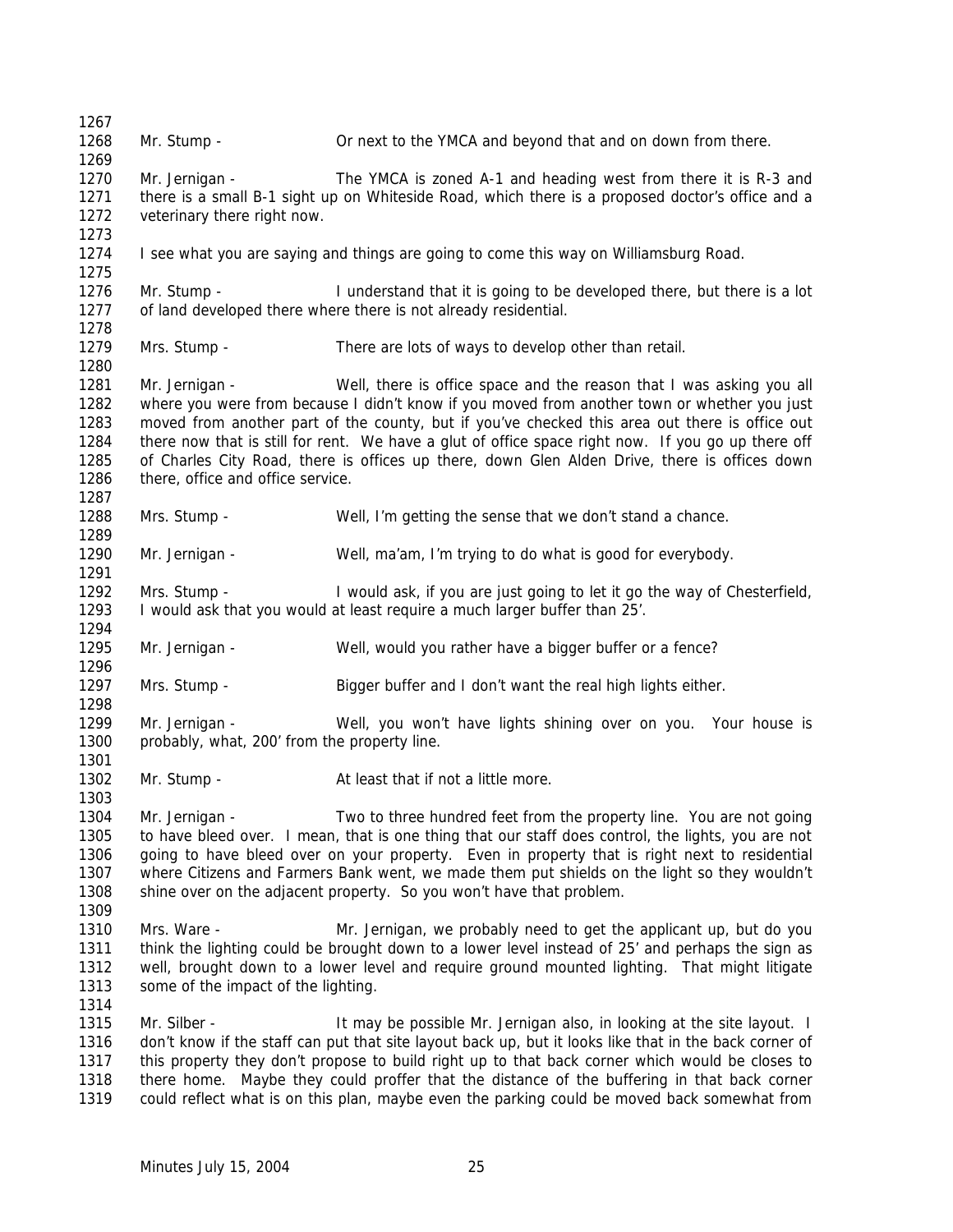their property. There maybe some things to improve the site layout to minimize the impact on there property. Mr. Jernigan - Well, lets get to the lighting first. If they're 250' away they are not going to be lighting, Randy. I mean we can reduce the height of the lighting, but if it is 25' or 15' that light is not going to shine back to there house. Mr. Stump - Fifteen would be much better than the twenty-five. I think the twenty-five would shine… Mr. Jernigan - I mean, like I said if you are 250' from the property line the lighting at either height is not going to really reflect. Mrs. Stump - Well, you know what, if you build it and it does it's a done deal. Mr. Jernigan - Well ma'am, I want you to understand that I'm trying to watch out for you too, but I'm trying to watch out for the rest of the citizens of Henrico. Mrs. Stump - I realize that. I ride around here and I see a lot of land that doesn't 1339 have any houses near by... Mr. Jernigan - But this is the property that they picked and the law said a person 1342 has the right to develop their property... 1344 Mrs. Stump - Well, that is fine. 1346 Mr. Jernigan - ... ... ... ... as long as its done in accordance with the County regulations. Mr. Stump - Well, zoning changes have to be approved though. 1350 Mr. Jernigan - Sir? Mr. Stump - Zoning changes have to be approved. They don't have the right to 1353 do this unless you all approve... Mr. Jernigan - Right, and that is the reason we are here. 1357 Mr. Stump - matches in the zoning changes. 1359 Mr. Jernigan - That is the reason we have the public hearing on it so you can state… 1362 Mr. Stump - Don't you think the, across the street where you say the land is low, don't you think that is going to be filled in and developed if not first then after this? That area is going to be developed… 1366 Mr. Jernigan - At some point and time. Mr. Stump - …which I have no objection to that being developed. Its going to be filled in and they are going to develop that one and I have no objection whatsoever to that other side of Drybridge being developed as commercial. That is what it is zoned for and it will be filled 1371 in and they will develop there.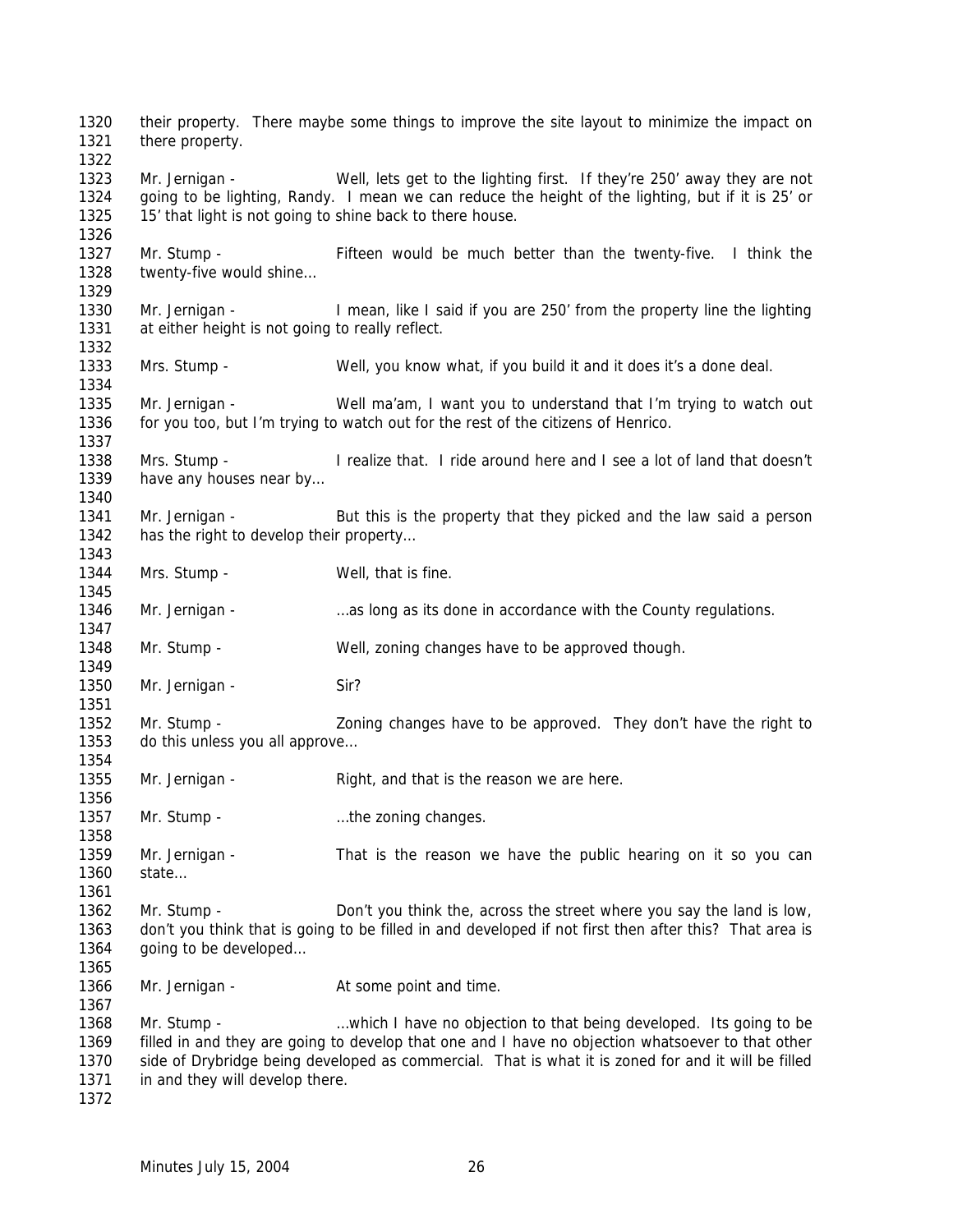Mr. Jernigan - You are probably right, but this is not the parcel that these people picked. They picked the parcel that is on this corner. 1376 Mr. Stump - Right, which isn't zoned commercial and it doesn't follow the plan to 1377 change to commercial zone, right. Mr. Jernigan - It is not in the Land Use, it is listed as office on the Land Use Map. Yes, sir you are right about that, but that does not always mean that that is the way, I mean… 1382 Mr. Stump - Sure you can change the zoning. Mr. Jernigan - …it shows it on the Land Use Map as a suggestion and that is what we go by, but it is up to the Planning Commission and the Board of Supervisors to decide if they 1386 think it is proper for it to be changed to a different zoning. Mrs. Stump - What about the thing, more buffer? The issue of a larger buffer. 1390 Mr. Jernigan - Lets get, Mr. Theobald. Mrs. Ware - Can we get the applicant to address your concerns so that you might have some answers to what your issues are? Mr. Theobald - We are certainly interested in being good neighbors and we would be able to plant in the areas outside of what you see in the site plan, it is proffered. We would also be willing to put a 6' board on board fence along their boundary line back there and also, of course, at the time of landscape plan we would be looking at exactly what they would see. Again, they are over 200' away so we'd be happy to proffer that. All of the parking lot lighting is in front of the building. There are no lighting standards behind the building. Those are wall packs with directed light that are directed down on the back so you don't really have that issue and of course it has to be directional and what not. So you really won't see those from behind 1403 the building. The land across Route 60 is not merely wet it is jurisdictional wetlands. It cannot be filled in or developed. We have talked to the YMCA. When you see that amount of zoning in the Land Use Plan are zoned on your maps that is the first place you go and that was the first stop we made. That really cannot be developed, but we would be willing to provide that fence back in there to 1409 give them additional measure of protection. Mrs. Ware - So you are not agreeable to lowering the lighting. 1413 Mr. Jernigan - The lighting is in the front. There is no lighting in the back. 1415 Mrs. Ware - Iknow, but... 1417 Mr. Marshall - As far away as the house is and the lighting is in front of the building, so the light fixtures are not going to be as tall as the building is. 1420 Mr. Theobald - That is right. 1422 Mrs. Ware - Chay. Mr. Jernigan - Mr. Theobald, what is going to be the hours of operation here?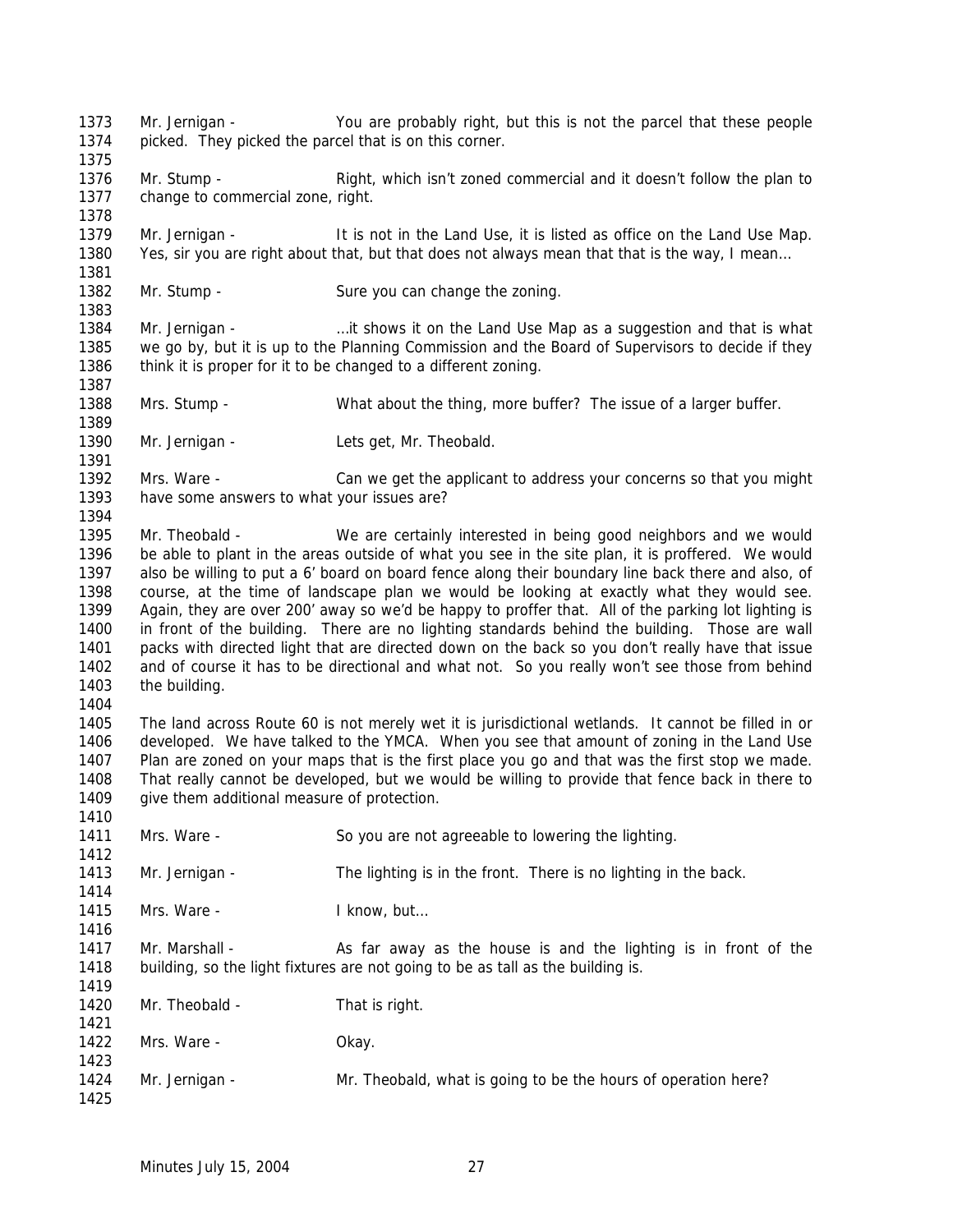Mr. Theobald - Open to the public? It's a B-2 case, so then we haven't asked for 1427 any additional hours. Mr. McFadden stated... 1429 Mr. Jernigan - B-2 is midnight. 1431 Mr. Theobald - Right. It is not a 24-hour operation. Mr. Jernigan - Right, if that was it, it would have to be B-3. Okay. 1435 Mr. Theobald - Thank you. 1437 Mr. Jernigan - Thank you. 1439 Mr. Archer - Mr. Theobald, before you set down. 1441 Mr. Theobald - Sir. 1443 Mr. Archer - I'm sure you would be, but I didn't note that there was anyone else here who objected to the plan except this couple and I can certainly emphasis what there position is and not knowing whether or not the development process that would have to take place, if and when the Board approves this plan. Would you be willing to meet with them 1447 individually so that they can have a chance to add what some of there separate concerns are... 1449 Mr. Theobald - Of course. 1451 Mr. Archer - ...to see if we can elevate, if possible. Mr. Theobald - Of course, absolutely. We also did send out letters to all the adjacent property owners and it may be that they had just brought their home in May that the County's records may not have reflected that transfer. Did you buy from the Guisingers? Mrs. Stump - Yeah. Mr. Theobald - Yeah. So they are not showing up on the tax map yet, so I would be happy to met with them. Mr. Archer - Well, I just wanted to make sure that they understand that the process doesn't end right here tonight. 1465 Mr. Theobald - Sure, I understand. Mr. Archer - That they would have an opportunity to somewhat participate in how 1468 the development proceeds, if the Board should approve it. 1470 Mr. Theobald - Sure. 1472 Mrs. Ware - Thank you, Mr. Theobald. 1474 Mr. Jernigan - Ma'am, did you want to say something? 1476 Mrs. Ware - Did you have another comment?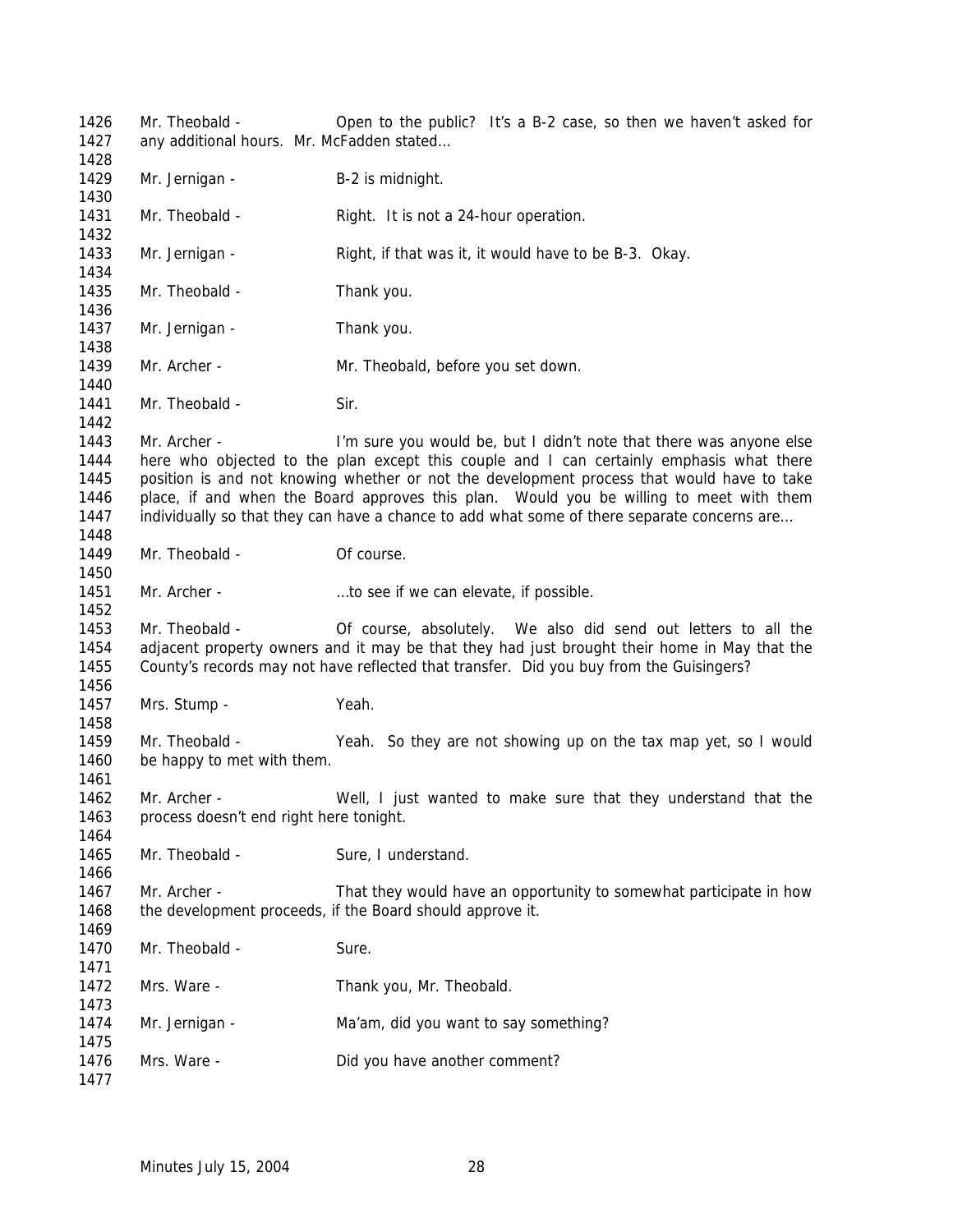Mrs. Stump - I really am not comforted by the idea of a fence. I would want at least a 50' buffer zoned. I don't think that is unreasonable. This is going to change the entire, you know, the customers might come in from the front, that might be where all the lights are, 1481 but they load in the back. Mr. Jernigan - I would think that a fence would be better than an additional buffer. 1485 Mrs. Stump - No, I'll plant plenty of shrubs. 1487 Mr. Jernigan - Ma'am. Mrs. Stump - I'll plant shrubs. I want the distance. That is what is important to 1490 me. I want that on the record. 1492 Mrs. Ware - Thank you, ma'am. 1494 Mr. Jernigan - Jim. 1496 Mr. Theobald - Yes, sir. Mr. Jernigan - Between now and the Board of Supervisors would you work with 1499 them and see what you can work out on a buffer? 1501 Mr. Theobald - Sure. Mr. Jernigan - Okay. Thank you. Mr. Theobald is going to get with you all before you leave and he will be the liaison on this. 1506 Mrs. Ware - **Anymore questions?**  1508 Mr. Jernigan - Nope. 1510 Mrs. Ware - Are you ready? 1512 Mr. Jernigan - Yes, ma'am. 1514 Mrs. Ware - All right. Mr. Jernigan - I hear what you all are saying and I understand that anytime development comes your way it is not pleasant for anybody, but this end of town is going to grow up. When I first heard about this, I let it out in the pipeline three or four months ago that there was a Food Lion possibly coming. I checked with different people in the area and I've even had phone calls in support of it. We don't have anything in that area, business is going to come that way and what we want to do is make sure that it is quality. I know your idea of having a nice Food Lion and three or four outparcels is not the way that you want to go, but I think it is best for the community. So, Mr. Theobald is going to work with you all and see what we can do on the buffer situation. The Planning Commission makes a recommendation to the Board of Supervisors. Mr. Silber when will this come to trial. 1527 Mr. Silber - This will come to the Board of Supervisors on August  $10^{th}$  at 7:00 p.m. in the same room.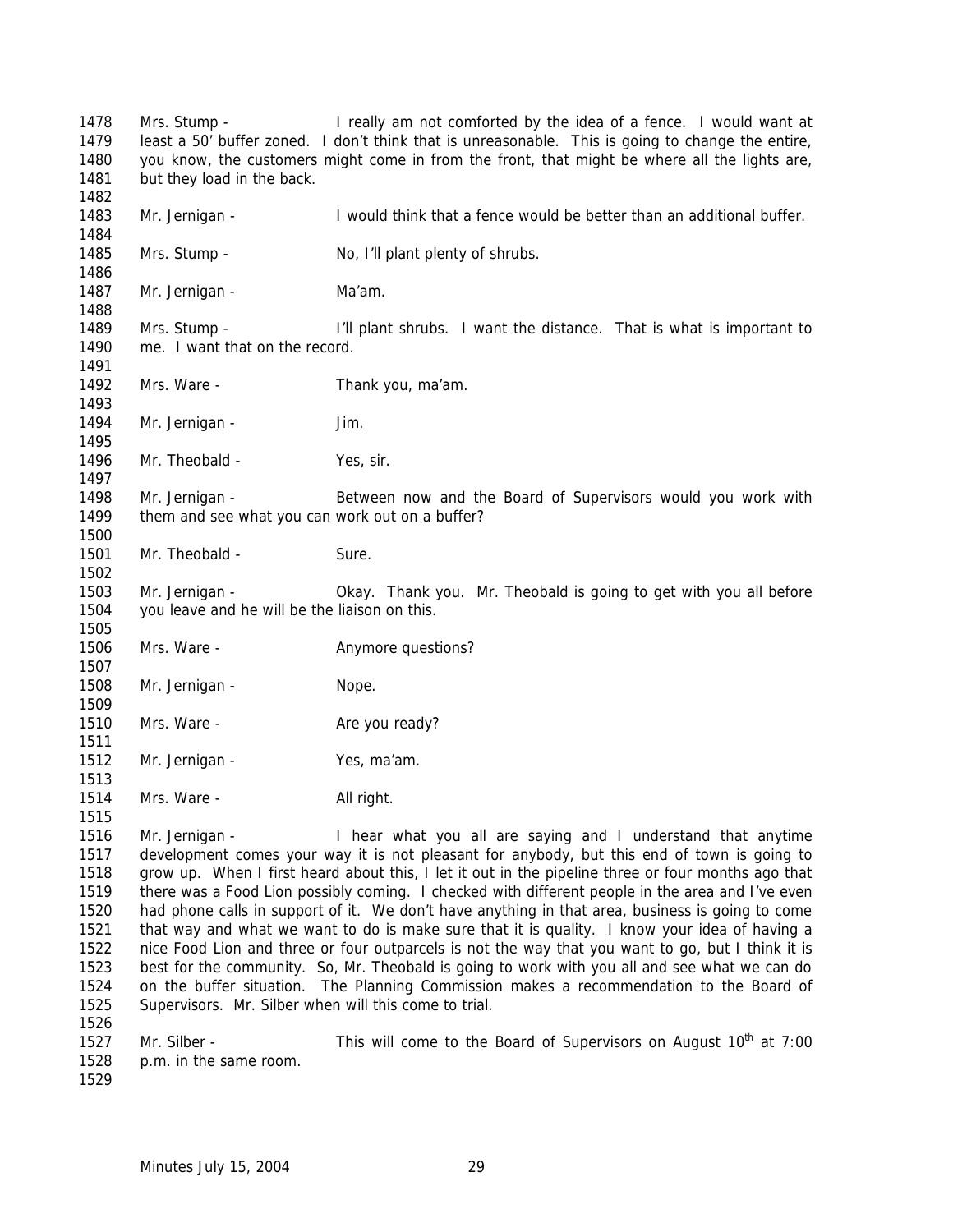Mr. Jernigan - So, lets hope that we can work out a compromise in that period of time. With that Madam Chairman I will move for approval, excuse me; do we have to waive the time limits? 1534 Mr. Marshall - Yes. Mr. Jernigan - I make a motion to waive the time limits on case C-32C-04, The Rebkee Company. 1539 Mr. Marshall - Second. Mrs. Ware - Motion made by Mr. Jernigan, seconded by Mr. Marshall. All in favor, aye. All opposed. The motion passes. The Planning Commission voted to waive the time limits on Case, C-32C-04, The Rebkee Company. Mr. Jernigan - With that Madam Chairman I will move for approval of case C-32C- 04, The Rebkee Company. 1550 Mr. Marshall - Second. Mrs. Ware - Motion made by Mr. Jernigan, seconded by Mr. Marshall. All in favor, aye. All opposed. The motion passes. **REASON:** Acting on a motion by Mr. Jernigan, seconded by Mr. Marshall, the Planning Commission voted 5-0 (one abstention) to recommend that the Board of Supervisors **grant** the request because the proffered conditions will assure a level of development not otherwise possible. Mr. Silber - There is one more case, but Madam Chairman I think it may be best to move ahead to the 7:00 agenda and pick up any withdrawals or deferrals we may have on the 7:00 agenda. So if there are deferrals people will not need to wait around. Mr. Emerson, if you could walk us through the deferrals and if there are any withdrawals on the 7:00 agenda. Mr. Emerson - Yes, sir we do have several deferrals at 7:00, beginning with page 4 of your agenda. *Deferred from the May 13, 2004 Meeting:* **C-18C-03 Commercial Net Lease Realty Services, Inc.:** Request to conditionally rezone from B-3 Business District and A-1 Agricultural District to B-2C Business District (Conditional), Parcel 741-761-8112 and part of Parcel 741-761-8532, containing approximately 2.899 acres, located at the southeast intersection of W. Broad Street (U. S. Route 250) and Three Chopt Lane. A retail use is proposed. The use will be controlled by proffered conditions and zoning ordinance regulations. The Land Use Plan recommends Office and Commercial Concentration. This site is within the West Broad Street Overlay District. 1577 The deferral is requested to your October  $14<sup>th</sup>$  meeting. Mrs. Ware - Is there any opposition to the deferral of C-18C-03, Commercial Net Lease Realty Services in the Three Chopt District? There is no opposition.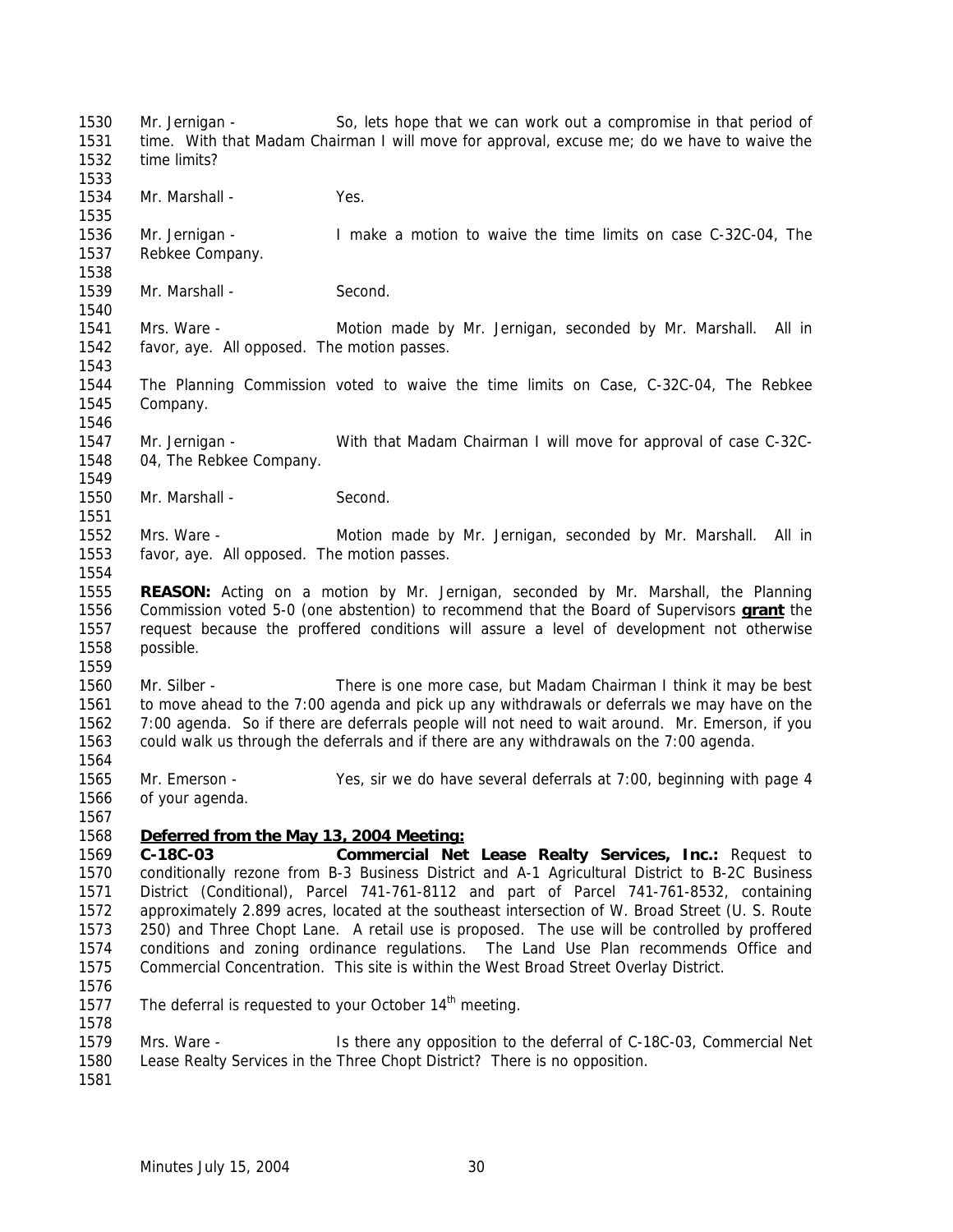- Mr. Marshall Madam Chairman, I move that case C-18C-03 be deferred to the 1583 October  $14<sup>th</sup>$  meeting at the request of the applicant.
- 1585 Mr. Vanarsdall Second.
- Mrs. Ware Motion made by Mr. Marshall, seconded by Mr. Vanarsdall. All in favor, aye. All opposed. The motion passes.
- At the applicant's request, the Planning Commission deferred C-18C-03, Commercial Net Lease Realty Services, Inc., to is meeting on October 14, 2004.
- Mr. Emerson Madam Chairman, the next item is on page 4 of your agenda.

## *Deferred from the June 10, 2004 Meeting:*

- **C-51C-03 Larry D. Willis:** Request to rezone from A-1 Agricultural District and M-1C Light Industrial District (Conditional) to B-2C Business District (Conditional), Parcels 742- 762-9861, 743-762-1862 and 743-762-1538 and part of Parcel 742-762-9178, containing 4.089 acres, located at the northern terminus of Brookriver Drive and at the I64E/I295 southeast cloverleaf. Restaurants and other retail uses are proposed. The use will be controlled by proffered conditions and zoning ordinance regulations. The Land Use Plan recommends Semi Public. The site is also in the West Broad Street Overlay District.
- 

- 1604 The deferral is requested to your September  $9<sup>th</sup>$  meeting.
- Mrs. Ware Is there any opposition to the deferral of C-51C-03, Larry D. Willis in 1607 the Three Chopt District? No opposition.
- Mr. Marshall Madam Chairman, I move that case C-51C-03 be deferred to the 1610 September  $9<sup>th</sup>$  meeting at the request of the applicant.
- 1612 Mr. Vanarsdall Second.
- Mrs. Ware Motion made by Mr. Marshall, seconded by Mr. Vanarsdall. All in favor, aye. All opposed. The motion passes.
- At the applicant's request, the Planning Commission deferred C-51C-03, Larry D. Willis, to its meeting on September 9, 2004.
- Mr. Emerson The next item is on page 4 of your agenda.

# *Deferred from the March 11, 2004 Meeting:*

- **C-4C-04 Forest Park Associates, L.L.C.:** Request to conditionally rezone from RTH Residential Townhouse District and O-2 Office District to O-2C Office District (Conditional), Parcel 758-743-7963, containing 1.815 acres, located at the northeast intersection of Santa Rosa and Three Chopt Roads. An office and bank is proposed. The use will be controlled by proffered conditions and zoning ordinance regulations. The Land Use Plan recommends Office.
- 
- 1630 The deferral is requested to your August  $12<sup>th</sup>$  meeting.
- Mrs. Ware Is there any opposition to the deferral of C-4C-04, Forest Park Associates, LLC in the Three Chopt District? No opposition.
-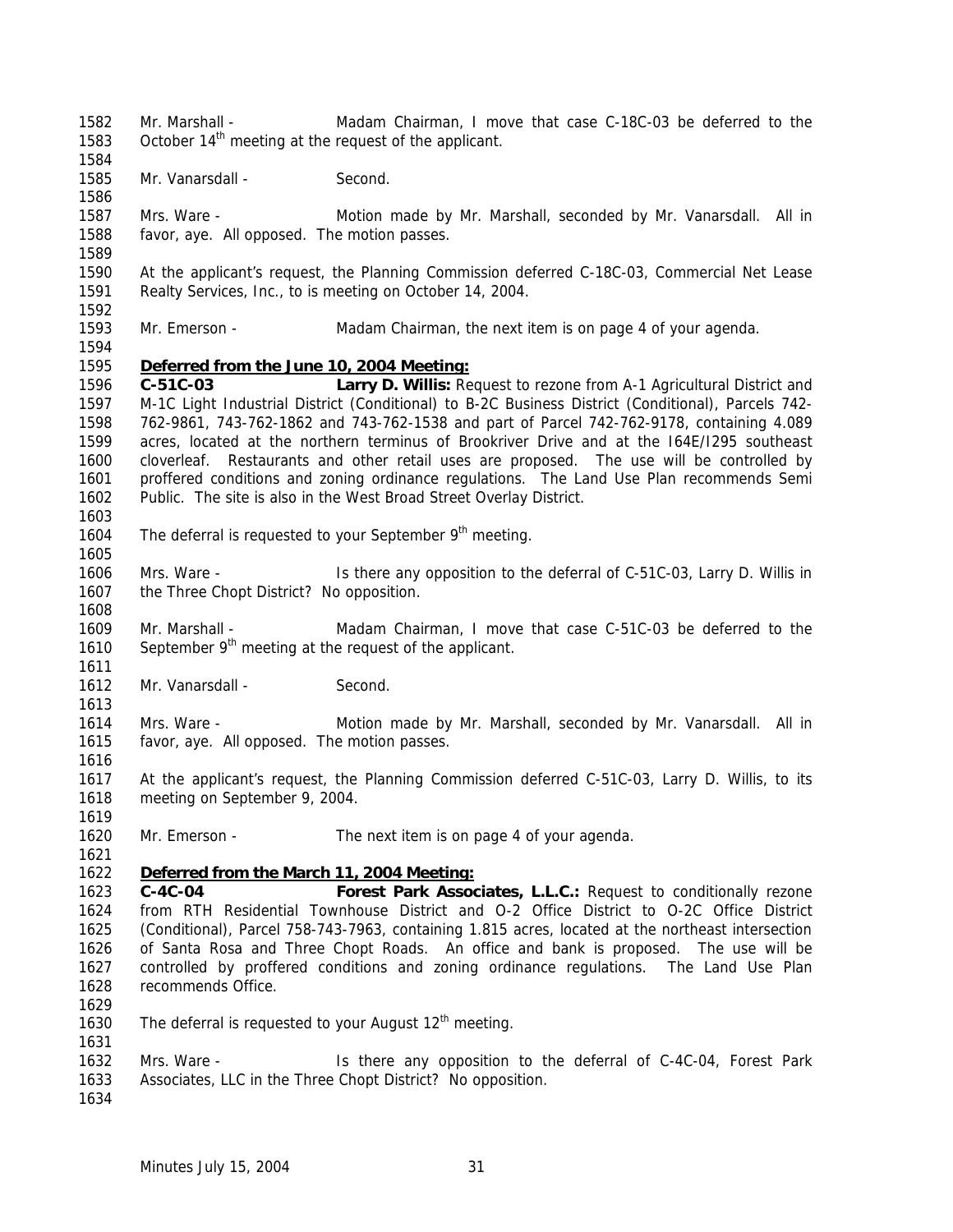- 1635 Mr. Marshall Madam Chairman, I move that case C-4C-04 be deferred to the 1636 August  $12<sup>th</sup>$  meeting at the request of the applicant.
- 1638 Mr. Vanarsdall Second.
- Mrs. Ware Motion made by Mr. Marshall, seconded by Mr. Vanarsdall. All in favor, aye. All opposed. The motion passes.
- At the applicant's request, the Planning Commission deferred C-4C-04, Forest Park Associates, LLC, to its meeting on August 12, 2004.
- Mr. Emerson The next item is on page 5 of your agenda.

### *Deferred from the April 15, 2004 Meeting:*

 **C-16C-04 Colson & Colson Construction Co.:** Request to conditionally rezone from A-1 Agricultural District and R-6C General Residence District (Conditional) to R-6C General Residence District (Conditional), Parcels 749-755-4576, 749-755-9136 and 749-755- 8188, containing approximately 10.80 aces, located on the north line of Three Chopt Road and the southwest corner of the I-64/Gaskins Road Interchange, approximately 500 feet west of Gaskins Road. The applicant proposes a 118-suite unit retirement residence for seniors with associated uses. The R-6 District allows a density up to 19.80 units per acre. The Land Use Plan recommends Office and Environmental Protection Area.

- 1658 The deferral is requested to your August  $12<sup>th</sup>$  meeting.
- Mrs. Ware Is there any opposition to the deferral of C-16C-04, Colson & Colson Construction Company in the Three Chopt District? No opposition.
- Mr. Marshall Madam Chairman, I move that case C-16C-04 be deferred to the 1664 August  $12<sup>th</sup>$  meeting at the request of the applicant.
- Mr. Vanarsdall Second.
- Mrs. Ware Motion made my Mr. Marshall, seconded by Mr. Vanarsdall. All in favor, aye. All opposed. The motion passes.
- At the applicant's request, the Planning Commission deferred C-16C-04, Colson & Colson Construction Company, to its meeting on August 12, 2004.
- Mr. Emerson Madam Chairman, the next three items are one in the same, but they will require separate motions for deferral. They are all on page 6 of your agenda.
- **C-27C-04 Highwoods Realty LP, et al:** Request to conditionally rezone from O-3C Office District (Conditional) to UMU Urban Mixed Unit Development, Parcels 750-766-3162, 750-765-4697, 749-765-7952 and 750-765-0494, containing approximately 36.13 acres, located along the southwest intersection of Cox Road and Sadler Place. A mixed-use development is proposed. All uses will be controlled by proffered conditions and zoning ordinance regulations. The applicant proffers any residential use will not exceed three hundred ninety-two (392) units. The Land Use Plan recommends Office and Environmental Protection Area.
- **P-6-04 Highwoods Realty LP, et al:** Request for a Provisional Use Permit under Sections 24-32.1(a) and 24-122.1 of Chapter 24 of the County Code in order to permit the activities listed in Section 24-32.1(a) of the UMU ordinance, on Parcels 750-766-3162, 750-765-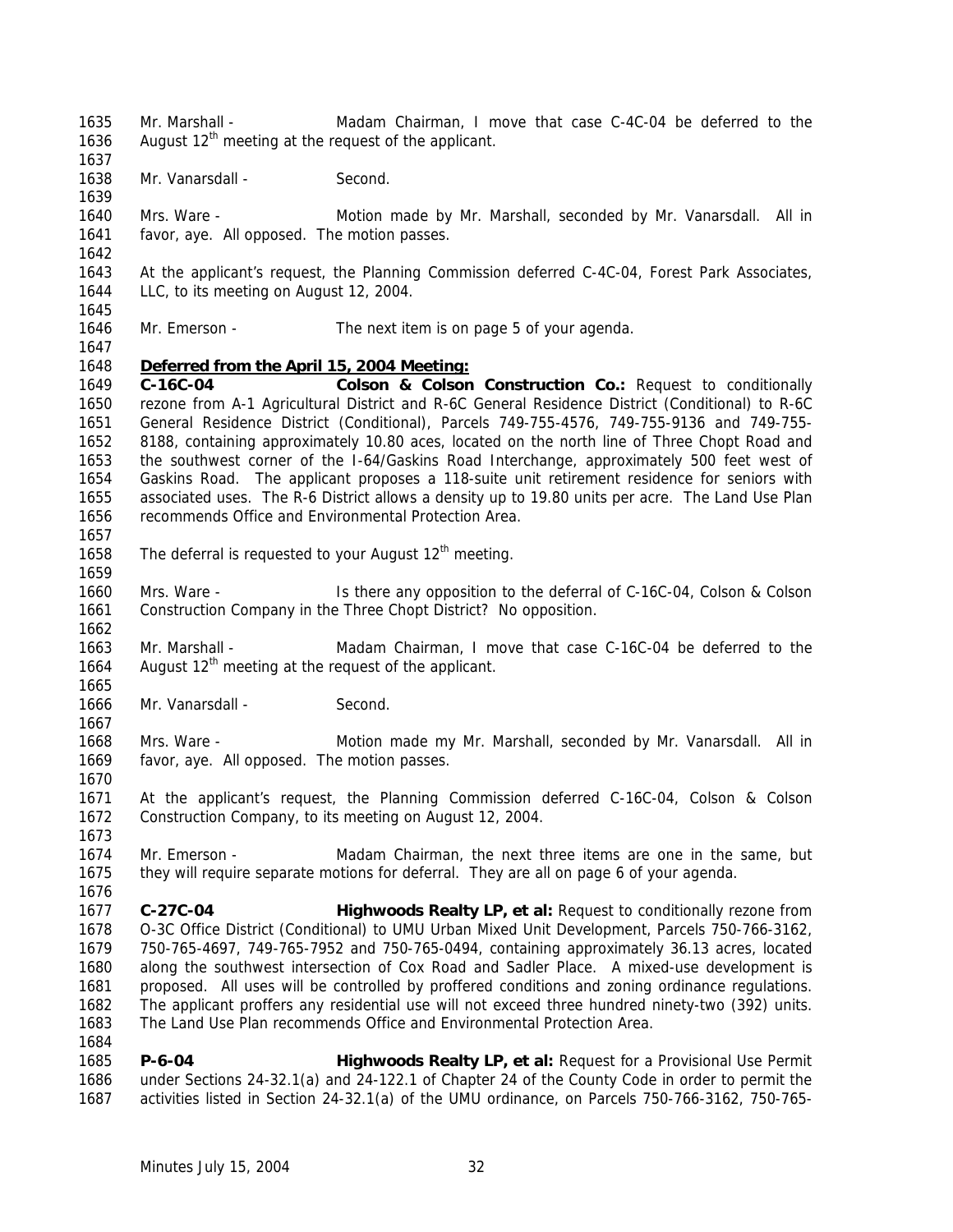4697, 749-765-7952 and 750-765-0494, containing approximately 36.13 acres, located along the southwest intersection of Cox Road and Sadler Place. The existing zoning is O-3C Office District. The Land Use Plan recommends Office and Environmental Protection Area. 

 **P-7-04 Highwoods Realty LP, et al:** Request for a Provisional Use Permit under Sections 24-32.1(u) and 24-122.1 of Chapter 24 of the County Code in order to permit a thirteen (13) foot increase in the permitted height of office buildings in the UMU District, on Parcels 750-766-3162, 750-765-4697, 749-765-7952 and 750-765-0494, containing approximately 36.13 acres, located along the southwest intersection of Cox Road and Sadler Place. The existing zoning is O-3C Office District. The Land Use Plan recommends Office and Environmental Protection Area.

 The deferral has been requested to the September meeting according to the applicant. The 1701 applicant has just informed me that he is requesting it to September  $9<sup>th</sup>$ . 

 Mrs. Ware - Is there any opposition to the deferral of C-27C-04, P-6-04 and P-7- 04, Highwoods Realty LP in the Three Chopt District? There is opposition to the deferral. Will you step forward and state what opposition you have to this being deferred please.

 Mr. Cummings - My name is Dave Cummings and I am president of the Cedars Homeowners Association, which borders this property, just to the left, there (referring to rendering). Our concern is primarily a request to simply deny rather than defer. The Cedars has about 100 homes. Another neighborhood that adjoins ours, called Saddlebrook, has another, about 50 homes. Innsbrook is an area that has had a distinct competitive advantage for a long time for residential purposes. It may be losing some of that competitive advantage on the commercial side with Westbrook and some other parks coming in. The office market might be a little soft now and certainly we recognize that Henrico County ought to look at alternatives for the property that's already zoned office. However, this idea may be worth considering some places in Henrico County but we do not believe it's worth considering here. 

 Mr. Vanarsdall - Mr. Cummings, we are only considering the deferment of this case 1719 tonight, we are not hearing the case. 

 Mr. Cummings - We recognize that, however, we were brought in fairly late in the game and we would suggest that you ought to spend your time doing other things that are more productive rather than wasting your time and the staff's time looking at a project that doesn't make any sense. We would suggest that you simply deny the case and move on.

 Mr. Marshall - Well, sir, I respect your opinion but I think you ought to respect my feeling that I need to have…. Although you have formed your opinion about what you think the case is or should be I haven't formed mine. And a part of that reason is that I haven't been appropriately sat down and informed, as I discussed with you, about what this project exactly is about. How it's going to affect your neighborhood and that's the reason for the deferral to September. To give the applicant time to not only discuss with me in conjunction with the neighbors, the surrounding neighbors, what this project is about but to explore the entire project to see if in fact it is an appropriate project or not an appropriate project. I haven't formed my opinion yet. Although, I understand and respect that you have formed your opinion, and you have it. So, that's the reason why the deferral is being requested. Had it not been requested by the developer, it would have been requested by myself because I don't think enough information has been obtained, at least by me, to form an opinion about whether this is an appropriate use or not. 

```
1740 Mr. Cummings - Well, I can certainly understand that.
```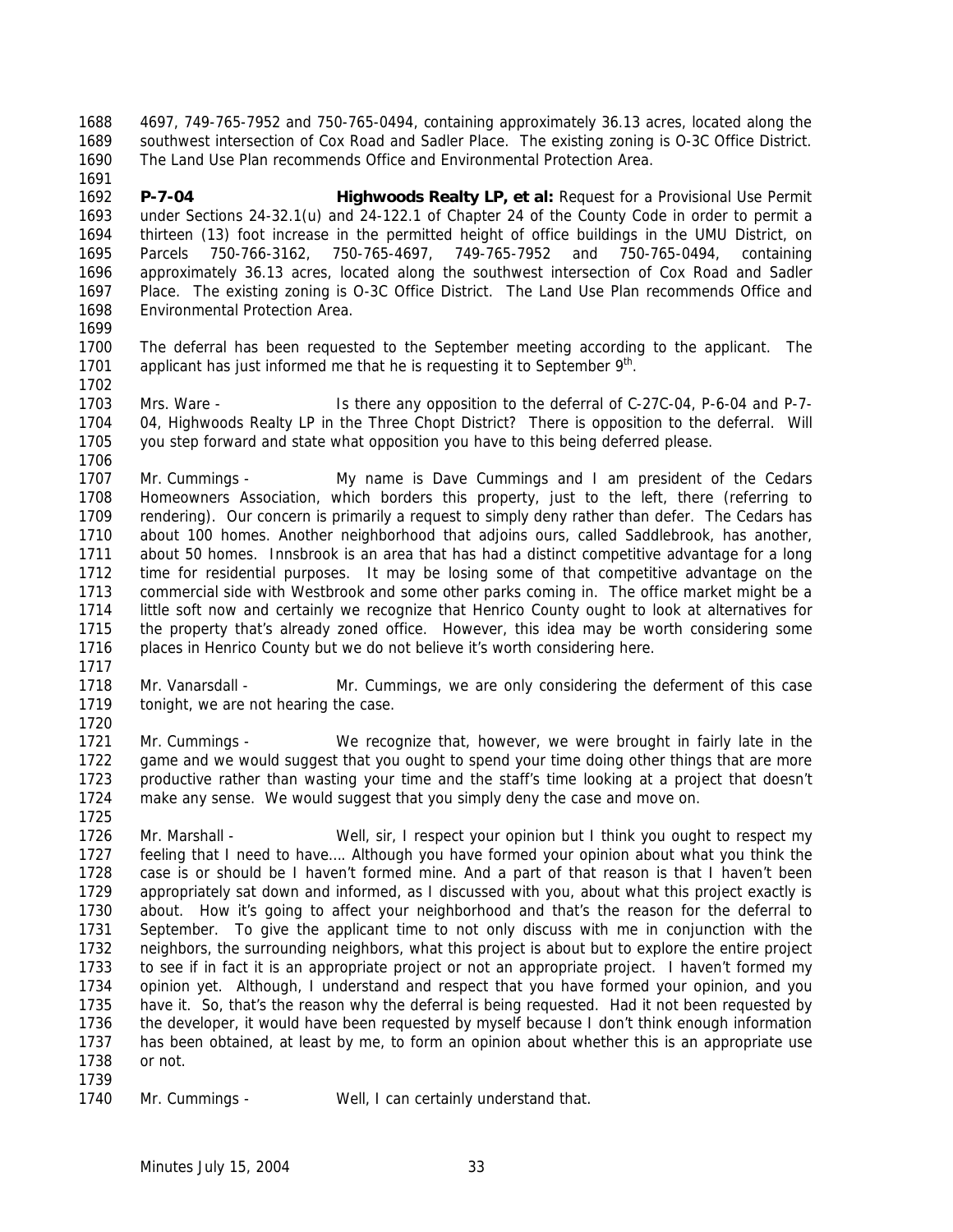| 1741         |                                           |                                                                                                     |
|--------------|-------------------------------------------|-----------------------------------------------------------------------------------------------------|
| 1742         | Mr. Marshall -                            | So, that's what the deferral is for.                                                                |
| 1743<br>1744 | Mr. Cummings -                            | You and I have never spoken on this.                                                                |
| 1745         |                                           |                                                                                                     |
| 1746<br>1747 | Mr. Marshall -                            | Maybe it was the president of the Saddlebrook subdivision.                                          |
| 1748         | Mr. Cummings -                            | It could have been, the president of Saddlebrook. However, I've                                     |
| 1749         |                                           | spoken with the staff and we have had a number of conversations within our neighborhood. We         |
| 1750         |                                           | have had people that have talked to Highwoods. And it is my understanding that not only is this     |
| 1751         |                                           | contrary to the Land Use Plan that Henrico County has adopted, but there are numerous               |
| 1752         |                                           | concerns that the staff has raised, and there is no need to go into those unless you want too. I    |
| 1753         |                                           | would just suggest that No. 1, being contrary to the master plan. No. 2, having significant         |
| 1754         |                                           | opposition. No. 3, having real concerns at the staff level. Deny it and go home and put this        |
| 1755         |                                           | where it makes sense. This whole UMU designation wasn't designed to put in Innsbrook; it was        |
| 1756         |                                           | designed for particular places in the County that makes more sense. Maybe down on the river,        |
| 1757         |                                           | Browns Island or other places where it makes sense to have a combined use of commercial,            |
| 1758         |                                           | residential, office whatever. But Innsbrook is not the place for that particular zoning.            |
| 1759         |                                           |                                                                                                     |
| 1760         | Mrs. Ware -                               | Mr. Cummings, at this point I believe that the applicant, the owner,                                |
| 1761         |                                           | has requested rezoning and it is up to us to listen to that request and to listen as well as we can |
| 1762         |                                           | with the information that we need. And what we are asking for now is the ability to get that        |
| 1763         |                                           | information together so that we can as every property owner has the right to present their case.    |
| 1764         |                                           |                                                                                                     |
| 1765         | Mr. Cummings                              | And again, I recognize that I'm just appealing to you again that                                    |
| 1766         |                                           | you have a lot of things on your agenda, a lot of things on your plate, given the concerns with     |
| 1767         |                                           | this particular project in the amount of time that it will consume, I would suggest that this case  |
| 1768         | be denied and move on.                    |                                                                                                     |
| 1769         |                                           |                                                                                                     |
| 1770         | Mr. Marshall -                            | Believe me, I prefer to do that but then I wouldn't be doing my job.                                |
| 1771         |                                           |                                                                                                     |
| 1772         | Mr. Cummings -                            | Well, you would be doing it for all of the homeowners that are                                      |
| 1773         | represented.                              |                                                                                                     |
| 1774         |                                           |                                                                                                     |
| 1775         | Mr. Marshall -                            | It would be nice to save the time it's going to take to invest in this                              |
| 1776         |                                           | case and the time that I have already spent of this case, but that's what I am here for and so I'm  |
| 1777         |                                           | not going to not do my responsibility and I'm going to give the case a fair hearing.                |
| 1778         |                                           |                                                                                                     |
| 1779<br>1780 | Mrs. Ware -                               | That's the job of the Commission.                                                                   |
| 1781         | Mr. Cummings -                            | Well, if you decide to move forward I would just really ask that you                                |
| 1782         |                                           |                                                                                                     |
|              |                                           | keep the homeowners involved. If it weren't for the diligence of one of our homeowners who          |
| 1783<br>1784 |                                           | took it upon himself to find out what this was about, none of us would have even known what         |
| 1785         | was happening.                            |                                                                                                     |
| 1786         | Mr. Marshall -                            | Don't worry. I would not have allowed this case to go forward                                       |
| 1787         |                                           | without the homeowners being involved. That's why the statement I made is why the deferral is       |
| 1788         |                                           | being requested tonight because the developer knew that if they didn't take it, I would.            |
| 1789         |                                           |                                                                                                     |
| 1790         | Mr. Cummings -                            | I appreciate that, and again I just offer an appeal to use your time                                |
| 1791         | on other things that are more worthwhile. |                                                                                                     |
| 1792         |                                           |                                                                                                     |
| 1793         | Mr. Marshall -                            | Mr. Theobald, would you like to say something?                                                      |
|              |                                           |                                                                                                     |
|              |                                           |                                                                                                     |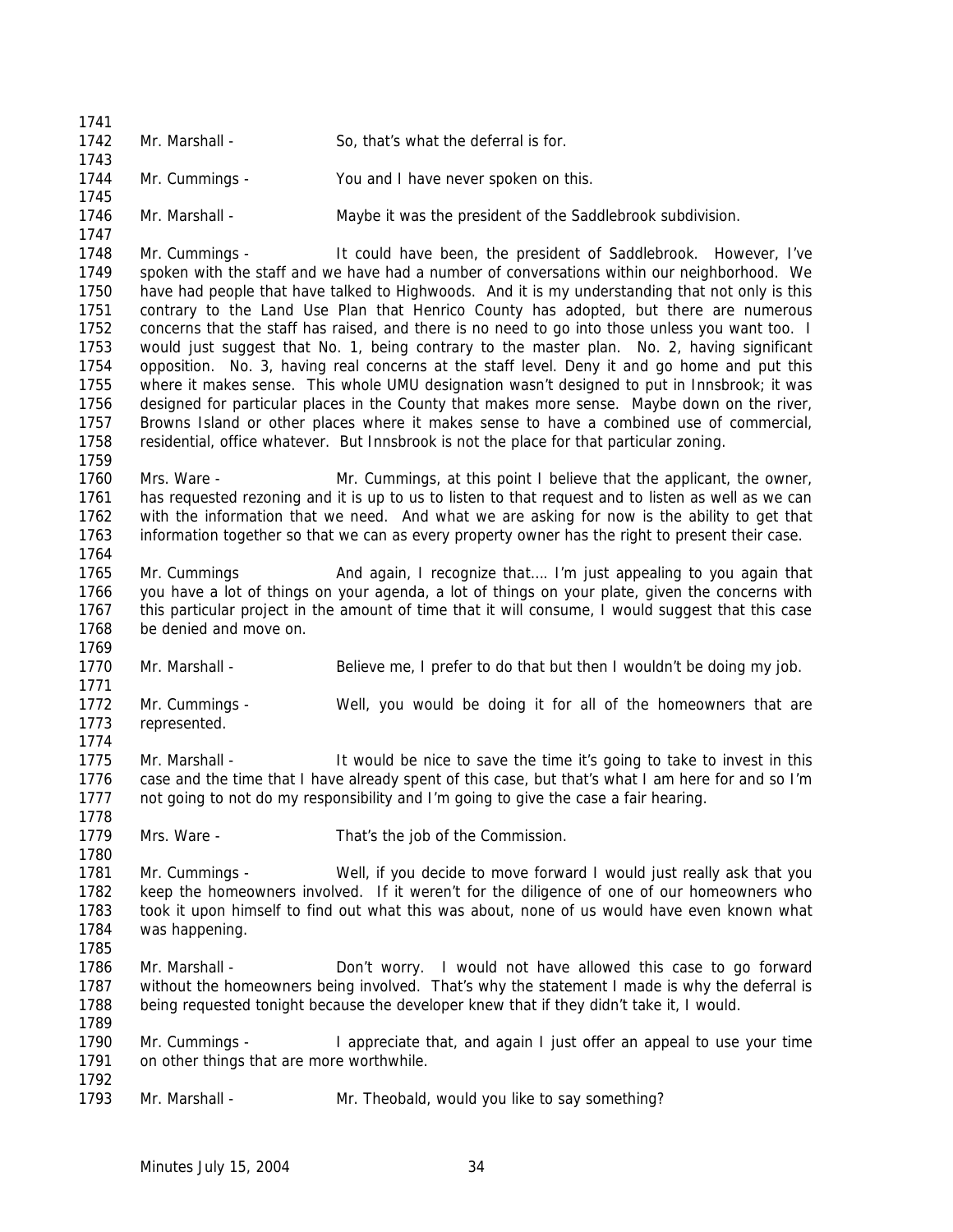Mr. Theobald - Jim Theobald, here on behalf of Highwoods. I would just like to assure you that the reason that we asked for a 60-day deferral is…. First of all, this is the first UMU ever filed in the County, and we along with staff are still sort of working through the format of the reports that we need to provide and that they want to see to it that we get all of the information and we need to do some cleanup in that regard. Secondly, we have switched responsibility for neighbor relations, if you will. The Highwoods organization, the gentleman who was undertaking that was not able to get these folks together as promptly as I would have liked. And, Mr. Cummings, if you and whomever would give me your names and addresses, we are trying to set a meeting with residents at Highwoods Office for the evening of August 5 at 7:00 p.m. for the heads of the associations out there who deserve input on this case. And we will be meeting with staff throughout in the hopes that 60 days from now we may agree to disagree but at least everybody will have all of the information. Mr. Marshall - You need to make that meeting after August 7. 1810 Mr. Theobald -  $\overline{A}$  After the 7<sup>th</sup>. I hadn't caught up with you or Mr. Kaechele, so. 1812 Mr. Marshall - I'll be back after that day.

 Mr. Theobald - Okay. Then we will get together and find a date. 

1816 Mr. Marshall - And, Mr. Theobald, for the record, I want to state and so that the people here will know, the reason for the problems with the neighbors not being informed was not Mr. Theobald fault. In fact, Mr. Theobald was hearing the raft from me but it was not his designated job, much to his chagrin, to get with the neighbors, but I'm now pleased to know that the person that had fallen down on that job has now acquiesced and has allowed Mr. Theobald to do it and I think you all will see big difference with him handling and keeping you all informed versus what you all have had to date.

1824 Mrs. Ware - Are you ready for a motion, Mr. Marshall?

 Mr. Marshall - Yes. Madam Chairman, I think we should do these one at a time. I move that C-27C-04 be deferred to the September 9 meeting at the request of the applicant.

1829 Mr. Vanarsdall - Second.

 Mrs. Ware - Motion made by Mr. Marshall, seconded by Mr. Vanarsdall. All in favor, aye. All opposed. The motion passes.

 At the applicant's request, the Planning Commission deferred C-27C-04, Highwoods Realty LP, et al, to its meeting on September 9, 2004.

 Mr. Marshall - Madam Chairman, I move that P-6-04 be deferred to the September 9 meeting, at the request of the applicant.

1840 Mr. Vanarsdall - Second.

 Mrs. Ware - Motion made by Mr. Marshall, seconded by Mr. Vanarsdall. All in favor, aye. All opposed. The motion passes.

 At the applicant's request, the Planning Commission deferred P-6-04, Highwoods Realty LP, et als, to its meeting on September 9, 2004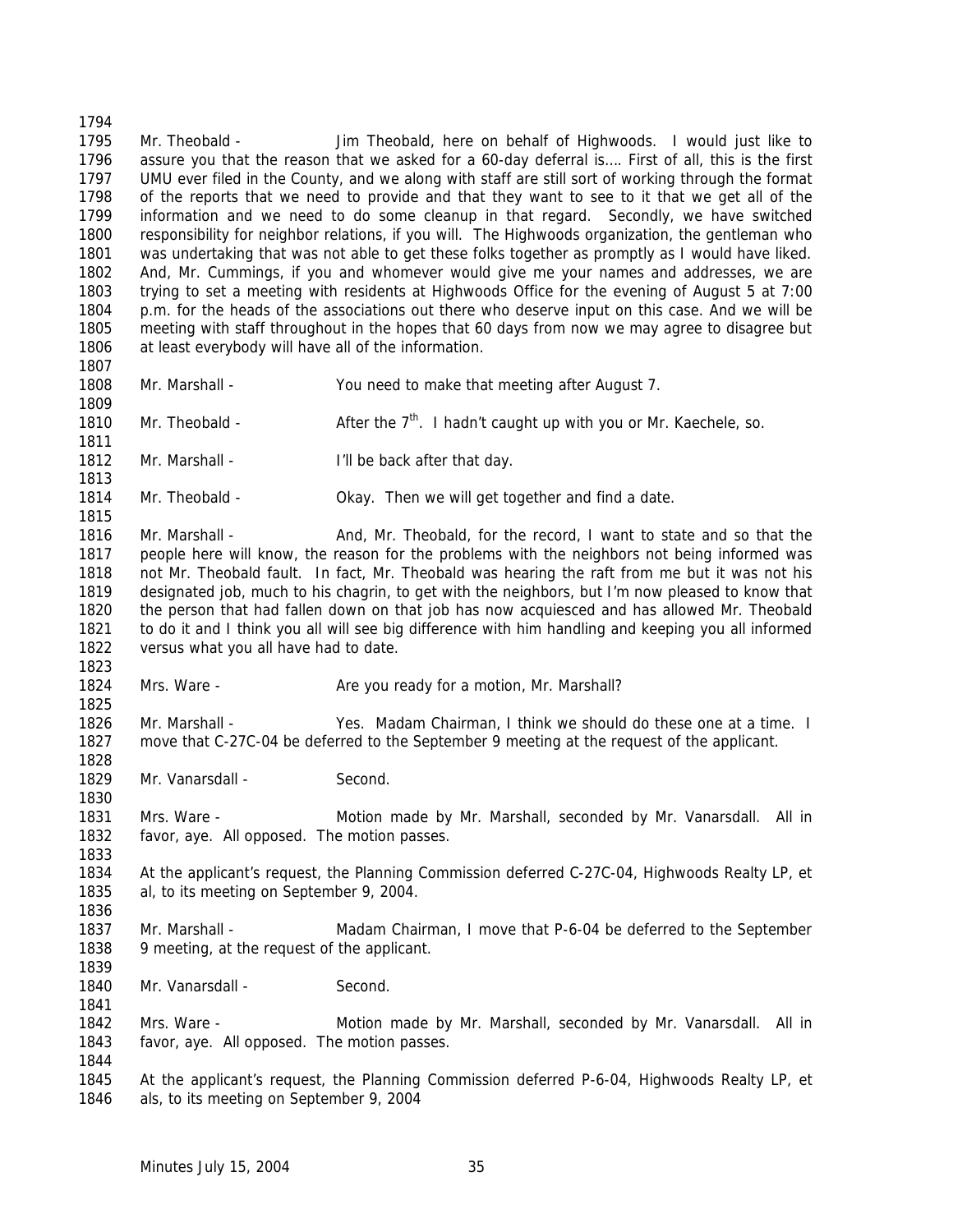Mr. Marshall - Madam Chairman, I move that P-7-04 be deferred to the September 9 meeting, at the request of the applicant. 1851 Mr. Vanarsdall - Second. Mrs. Ware - Motion made by Mr. Marshall, seconded by Mr. Vanarsdall. All in favor, aye. All opposed. The motion passes. At the applicant's request, the Planning Commission deferred P-7-04, Highwoods Realty LP, et als, to its meeting on September 9, 2004. Mr. Emerson - Madam Chairman, the next item is on page 7 of your agenda. **C-35C-04 Gaskins Centre, L.C.:** Request to conditionally rezone from R-3C One Family Residence District (Conditional), R-5C General Residence District (Conditional), and RTHC Residential Townhouse District (Conditional) to RTHC Residential Townhouse District (Conditional), Parcels 745-740-9892, 746-741-3665 and part of Parcel 745-741-0907, containing 54.589 acres, located at the southeast intersection of N. Gaskins Road and Patterson Avenue (State Route 6). The applicant proposes a mixed-residential development with no more than two hundred twenty (220) dwelling units. The maximum density in the RTH District is 9 units per acre. The Land Use Plan recommends Suburban Residential 1, 1.0 to 2.4 units net density per acre. Mrs. Ware - Is there anyone in the audience in opposition to C-35C-04, Gaskins Centre, in the Tuckahoe District? There's no opposition. I move that C-35C-04, Gaskins Centre, be deferred to the August 12, 2004, meeting, at the applicant's request. 1875 Mr. Vanarsdall - Second. Mrs. Ware - The motion was made by Mrs. Ware and seconded by Mr. Vanarsdall. All in favor say, aye. All opposed say, nay. The motion passes. At the applicant's request, the Planning Commission deferred C-35C-04, Gaskins Centre, L.C., to 1881 its meeting on August 12, 2004. Mr. Emerson - Madam Chairman, that completes your withdrawals and deferrals for 7:00 p.m., however, you do have two Expedited items. The first one being on page five of your agenda. *Deferred from the April 15, 2004 Meeting:* **C-15C-04 Joseph P. Marchetti, Jr.:** Request to rezone from A-1 Agricultural District to O-1C Office District (Conditional), Parcel 746-757-7922, containing 0.556 acre, located on the east line of Church Road approximately 140 feet north of Woodbaron Way. The applicant proposes a general office, medical or dental use. The use will be controlled by proffered conditions land zoning ordinance regulations. The Land Use Plan recommends Office. Mrs. Ware - Is there anyone in the audience in opposition to C-15C-04, Joseph P. Marchetti, Jr., in the Three Chopt District on the Expedited Agenda? No opposition. 1897 Mr. Silber - Let me explain before we go any farther about the Expedited Agenda. These are items that are up for consideration by the Commission and have no known outstanding issues. The staff is recommending approval. The applicant agrees with the staff's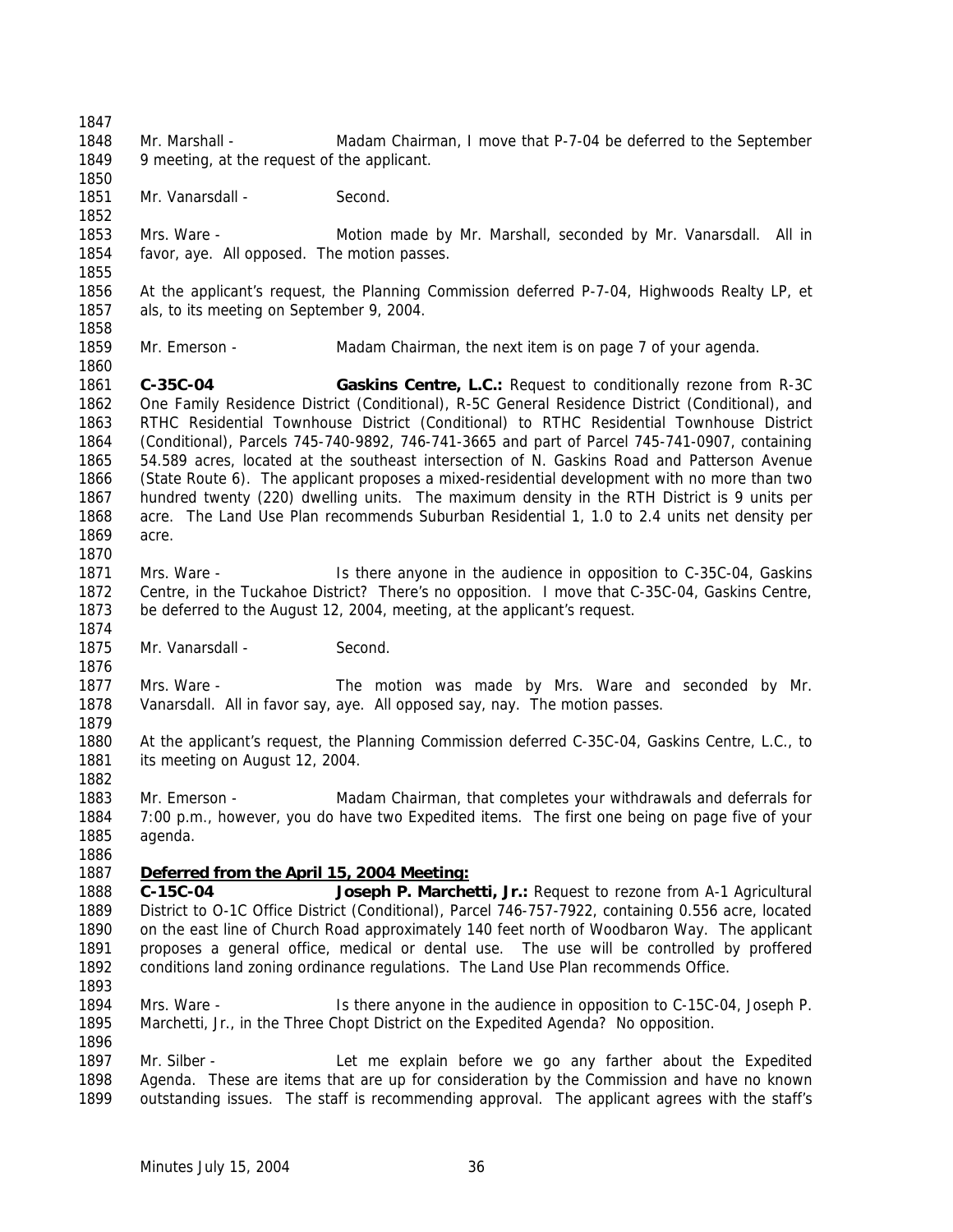recommendation and the Planning Commission is supportive of the request. So, these are placed on the Expedited Agenda so that we can move these through more quickly. Mr. Marshall - Madam Chairman, I move that case C-15C-04 be recommended for 1904 approval to the Board of Supervisors. Mr. Vanarsdall - Second. Mrs. Ware - The motion was made by Mr. Marshall and seconded by Mr. Vanarsdall. All of those in favor say, aye. All opposed. The motion passes. **REASON:** Acting on a motion by Mr. Marshall, seconded by Mr. Vanarsdall, the Planning Commission voted 5-0 (one abstention) to recommend that the Board of Supervisors **grant** the request because it conforms to the recommendations of the Land Use Plan and the proffered conditions should minimize the potential impacts on surrounding land uses. **C-34C-04 William W. Eudailey:** Request to conditionally rezone from R-6C General Residence District (Conditional) to O-2C Office District (Conditional), Parcel 754-747- 5520, containing 0.478 acre, located on the east line of Three Chopt Road, 364 feet south of its intersection with N. Parham Road. A real estate office is proposed. The use will be controlled by proffered conditions and zoning ordinance regulations. The Land Use Plan recommends Office. Mrs. Ware - Is there anyone in the audience in opposition to C-34C-04, William W. Eudailey, in the Three Chopt District on the Expedited Agenda? No opposition. Mr. Marshall - Madam Chairman, I move that case C-34C-04 be recommended for 1926 approval to the Board of Supervisors. 1928 Mr. Vanarsdall - Second. Mrs. Ware - The motion was made by Mr. Marshall and seconded by Mr. Vanarsdall. All of those in favor say, aye. All opposed. The motion passes. **REASON:** Acting on a motion by Mr. Marshall, seconded by Mr. Vanarsdall, the Planning Commission voted 5-0 (one abstention) to recommend that the Board of Supervisors **grant** the request because it reflects the Land Use Plan designation of Office for this site and reflects the existing and future uses and zoning of the area. Mr. Emerson - Madam Chairman that completes the withdrawals, deferrals and expedited for 7:00 p.m. Mrs. Ware - At this time we will take a 10-minute break. Thank you. **AT THIS TIME THE COMMISSION TOOK A BREAK AND THEN RECONVENED** 1945 Mr. Silber - **Our next request is on page 4 of the agenda**. We are back under the 6:00 p.m. portion of the agenda. This is P-9-04, Omnipoint Communications. **P-9-04 Omnipoint Communications CAP Operations LLC**: Request for a Provisional Use Permit under Sections 24-95(a) and 24-122.1 of Chapter 24 of the County Code in order to construct a 140-foot wireless telecommunications tower, on part of Parcel 795-745- 6496, containing 2,238 square feet, located on the northwest side of Richmond Henrico Turnpike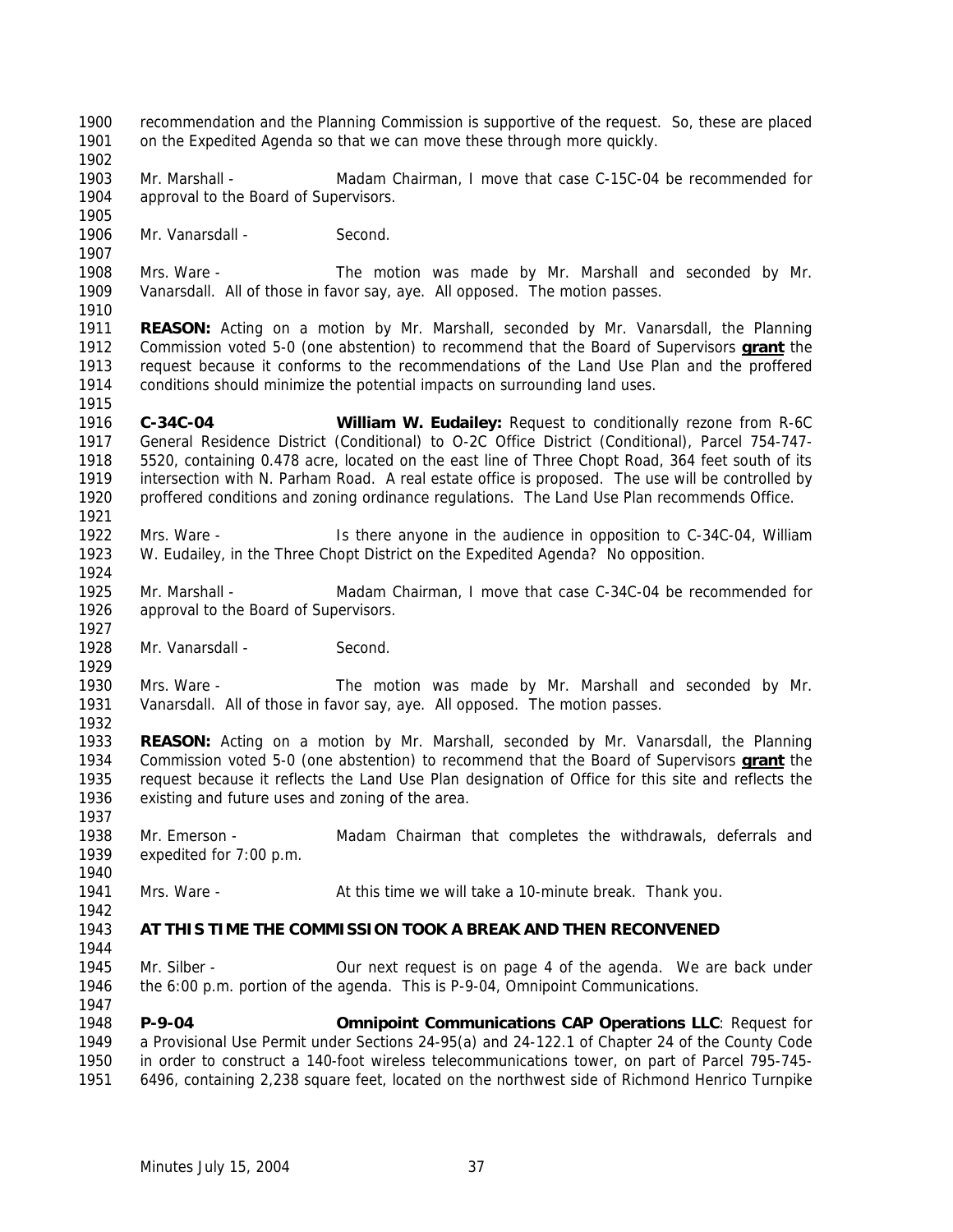approximately 1,200 feet north of Azalea Avenue. The existing zoning is M-1 Light Industrial District. The Land Use Plan recommends Light Industry. Mrs. Ware - Is there anyone in the audience in opposition to P-9-04, Omnipoint Communications in the Fairfield District? There is no opposition. Hello, again, Mr. Bittner. Mr. Bittner - Hello, again, Mrs. Ware. This tower is proposed at the Extra Attic Mini Storage property. The parcel is zoned M-1 and designated as Light Industrial on the 2010 Plan. The applicant had previously contacted Richmond International Raceway about locating a tower on their property. However, the raceway has an existing relationship with another communication company and they declined the applicant's offer. The proposed tower meets all required setbacks. However, the tower's drop zone overlaps adjacent A-1 property to the east and because of this the applicant should submit an Acknowledge of Impact Form. This form is recommended when a tower's drop zone overlaps A-1 zoned property and is intended to inform adjacent property owners about a tower's potential impact on the future development of their property. In summary, this site is not objectionable for a tower. If the applicant were to submit the Acknowledge of Impact Form, staff could recommend approval of this application. This concludes my presentation and I'll be happy to answer any questions you may have. Mrs. Ware - Are there any questions of Mr. Bittner from the Commission? Okay. Thank you. Mr. Archer, would you like to hear from the applicant? Mr. Archer - I think the applicant would like to make a brief statement, Madam Chairman. Mr. Given - I'm Ed Given with T-Mobile USA, Omnipoint Communications. We have spoken with the adjacent property owner but have not yet gotten together with him for him to execute the agreement. He has indicated to us that he does not have any problems with it; however, it has been a verbal commitment. We have a tentative meeting for the week of the  $26<sup>th</sup>$  of this month to get together for him to execute the acknowledgement of that fact. Mr. Archer - Madam Chairman, Mr. Given and I have had this conversation earlier and I just asked him to come up so that you all would have the benefit of it also. I talked with him earlier today to make sure that he understands that by the time that this gets to the Board, he should, if at all possible, have this release form in hand. And he is going to do everything he can to see that that is done. So, I didn't want to use that as a reason to hold this up tonight and as Mr. Coleman explained to me today, it's a policy matter and I believe this is the first we have had and so I guess this will set precedent for the rest of you when these things come up again. I surely hope we never have a tower drop. But, in any event, Mr. Given, we will look forward to you trying to get that done between now and the time it gets to the Board. You do understand that this may be a sticking point when it comes to the Board. But, I don't want to hold this up tonight because of that. And I appreciate you coming forward, sir. 2001 Mr. Given - Thank you. 2003 Mrs. Ware - Are there any other questions.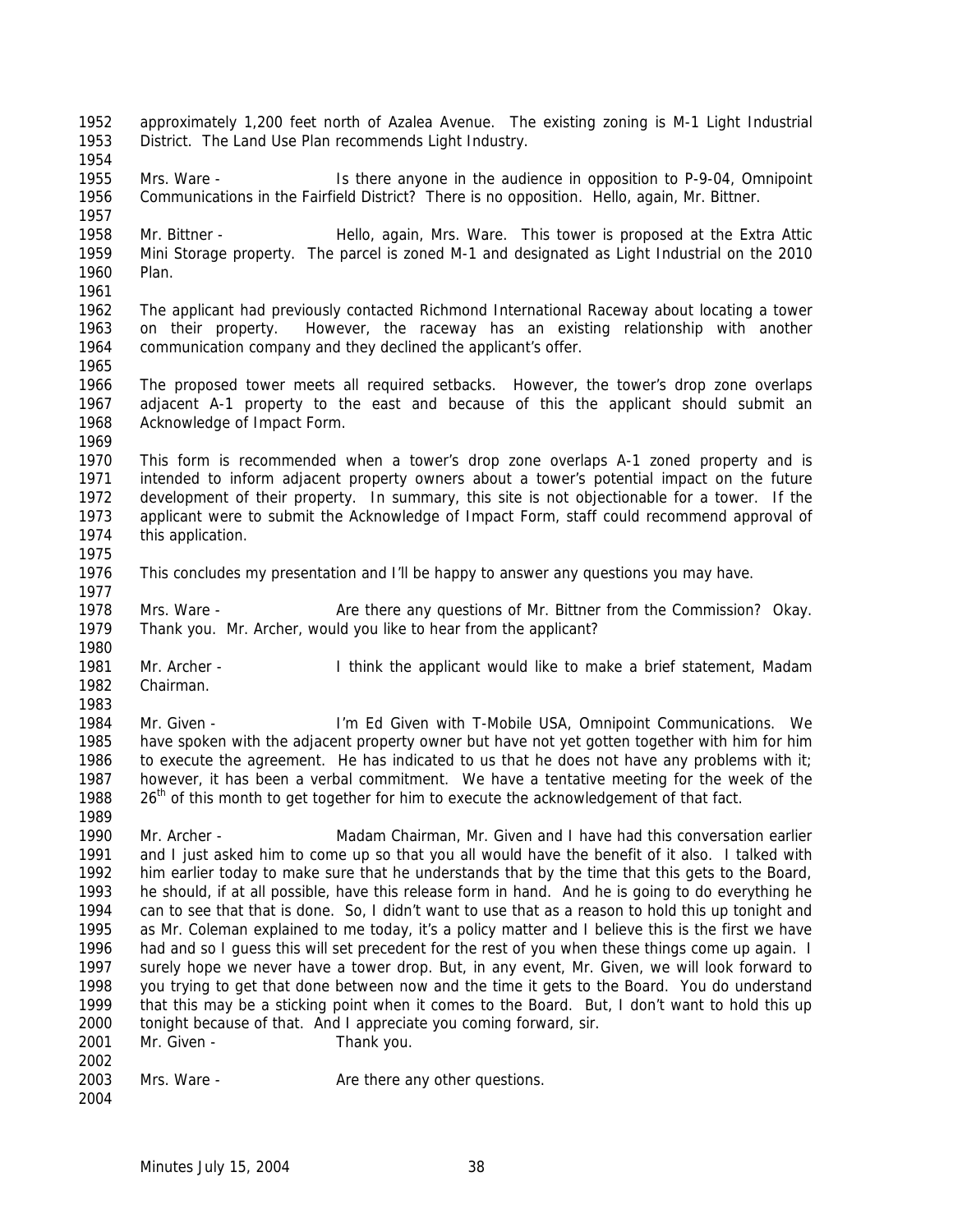Mr. Silber - I would just like to reiterate that if you can get that to us sooner than later, we would appreciate it. 2008 Mr. Given - Mr. Norman is a long-haul truck driver and it's a little difficult catching him but we've finally reached a date that we will definitely get together. And as soon as we have that notarized agreement, you will have it. 2012 Mr. Silber - Thank you. Mr. Archer - Madam Chairman, with that I will recommend approval of P-9-04, Omnipoint Communications, and we can pass it on to the Board. 2017 Mr. Marshall - Second. Mrs. Ware - The motion was made by Mr. Archer and seconded by Mr. Marshall. All in favor say, aye. All opposed say, nay. The motion passes. **REASON:** Acting on a motion by Mr. Archer, seconded by Mr. Marshall, the Planning Commission voted 5-0 (one abstention) to recommend that the Board of Supervisors **grant** the request because it would provide added services to the community and the proposed tower at this location was of adequate distance from the closest residential area. Mr. Silber - The next request under the 7:00 p.m. portion of the Agenda is on page 5. Mr. Bittner - Mr. Silber, I would like to point out that there is an adjacent case, C- 11C-04, which basically is half of the same case. Mr. Silber - Yes, sir, Mr. Bittner. Let's call the second case as well. C-11C-04. *Deferred from the April 15, 2004 Meeting:* **C-9C-04 Webb L. Tyler and G. Edmond Massie, IV:** Request to conditionally rezone from A-1 Agricultural District to R-3C One Family Residence District (Conditional) and C-1 Conservation District, Parcels 744-764-5770, 744-764-5157, 744-764-4443, 744-764-3831, 744-764-3317, 744-764-2703, 744-763-2190, 744-763-1576, part of Parcels 744- 763-0961 and 744-763-0148 (McDonalds Small Farms subdivision), and Parcel 743-763-3572, containing 30.31 acres (R-3C= 28.83 ac.; C-1= 1.48 ac.), located along the west line of Belfast Road beginning at a point approximately 167 feet south of its intersection with Dublin Road and on the east line of I-295 approximately 375 feet north of I-64. The applicant proffers no more than 2.2 single-family residential dwelling units (approximately 67 single family units) per acre. The R-3 District allows a minimum lot size of 11,000 square feet. The Land Use Plan recommends Suburban Residential 1, 1.0 to 2.4 units net density per acre. **C-11C-04 Webb L. Tyler and G. Edmond Massie, IV:** Request to conditionally rezone from A-1 Agricultural District to R-3C One Family Residence District (Conditional) and C-1 Conservation District, Parcels 743-764-6363 and 743-764-4622, containing 2051 20.95 acres (R-3C= 13.93 ac.; C-1= 7.02 ac.), located between Belfast Road and I-295. The applicant proffers no more than 2.2 single-family residential dwelling units (approximately 46 single family units) per acre. The R-3 District allows a minimum lot size of 11,000 square feet. The Land Use Plan recommends Suburban Residential 1, 1.0 to 2.4 units net density per acre, and Environmental Protection Area.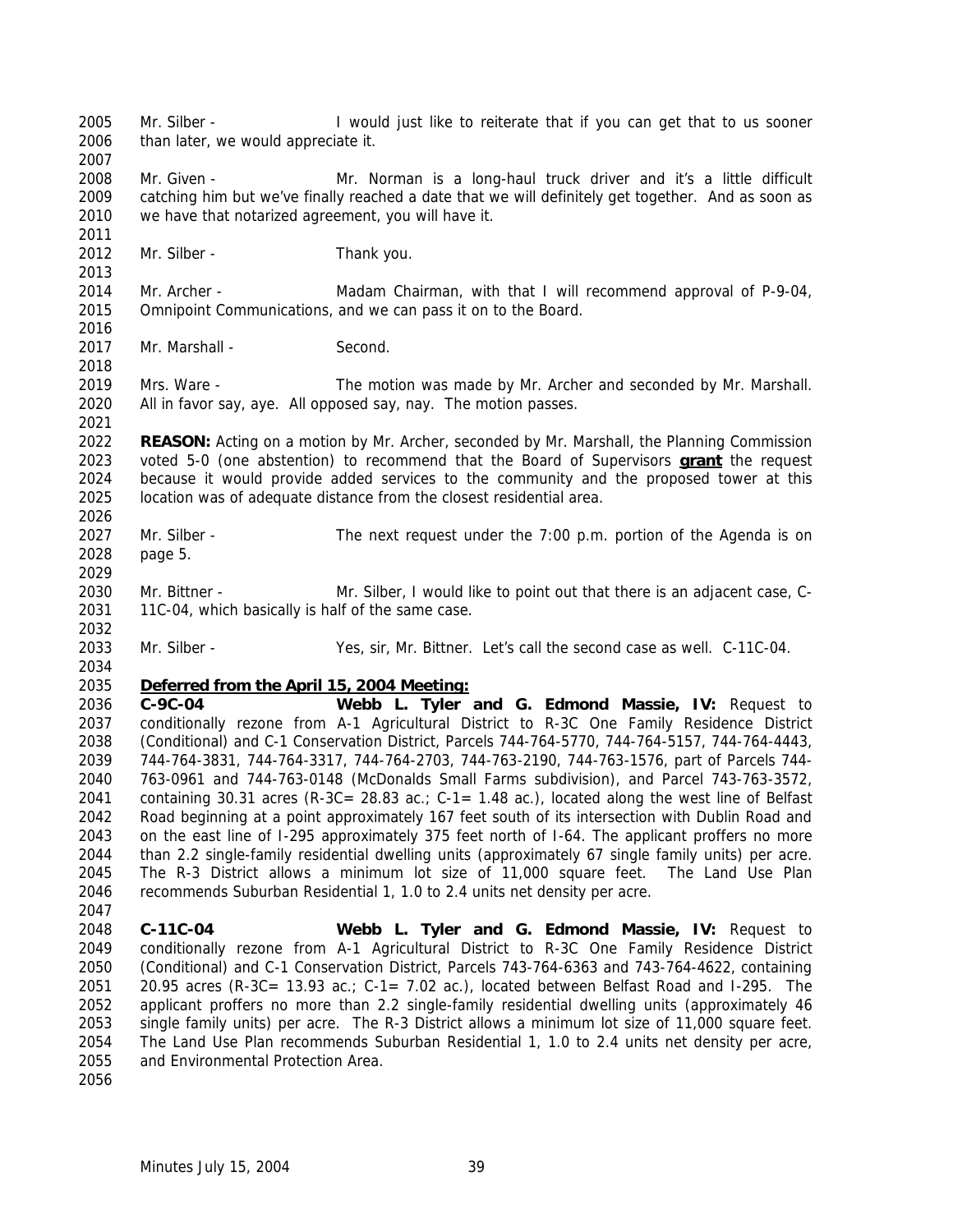Mrs. Ware - Is there anyone in the audience in opposition to C-9C-04 or C-11-04, Webb L. Tyler and G. Edmond Massie, in the Three Chopt District? We have someone here in opposition. Thank you. Mr. Bittner. 

 Mr. Bittner - Thank you, Mrs. Ware. I would like to point out on this map that the cases that we are talking about tonight are located, here, and here (referring to rendering). These other areas are recently approved cases in the Sadler Road corridor. Since the printing of the staff report, the applicant has submitted revised proffers, which we have just handed out to you. These new proffers include the following:

• Visible portions of all foundations to be brick or stone.

- No building permit applications until August 1, 2005.
- Homes within 300 feet of I-295 to have a minimum sound transmission coefficient rating of 54 and sidewalks to be provided on both sides of interior streets.
- 
- 

The time limit would need to be waived to accept these proffers.

 These new proffers do provide several assurances regarding the quality of this development. However, there are still some outstanding items that the staff would encourage the applicant to address, including:

- Delaying the application of building permits beyond August 2005 to allow more time for improvements to Sadler Road to be constructed.
- Providing a sound transmission coefficient for dwellings of at least 55 as opposed to 54. And providing lot widths of at least 90 feet and minimum lot sizes of 12,500 square feet for any lot adjacent to C-1 zoned land. And this has been done on previous Sadler Road rezonings.

 Given the recent pattern of R-3 zoning in this area, staff uses this request as a logical continuation. If the applicant could address aforementioned items staff could support this application. I'll be happy to answer any questions you may have. 

 Mrs. Ware - Are there any questions for Mr. Bittner from the Commission? Okay. Thank you, Mr. Bittner. We need to hear from the applicant. We have opposition. Good evening, Ms. Freye. 

 Ms. Freye - Good evening, Mrs. Ware, members of the Commission. My name is Gloria Freye and I am an attorney here on behalf of the applicant. Mr. Tyler and Mr. Massie are also here. And as Mr. Bittner explained, these are companion cases and so my comments will go to both cases. These two cases would permit the developer to continue the redevelopment of this area into high-quality homes as they have done with their previous cases in the Sadler Road area. The proposed homes will be of very high-quality material and construction. They will be marketed in the range of \$325,000 to \$400,000. Actually, the homes that they have built in the previous subdivisions are selling for that and a little bit more. The benefit of this case over the others is that the minimum square footages of the houses has been raised from 2000 to 2200. 

 The developer has demonstrated that they can create very nice neighborhoods that are coordinated and well planned. They would like to continue the vision that they have for transforming this area into housing that meets today's standards. The area here is somewhat depressed and property values. And what they have been able to do is to turn that trend and move it upwards in a very fast way. The developer has submitted proffers that are equal to or better than those that have been approved in the previous subdivision cases that they have developed. So, we believe that you can be assured that this will be a quality development as the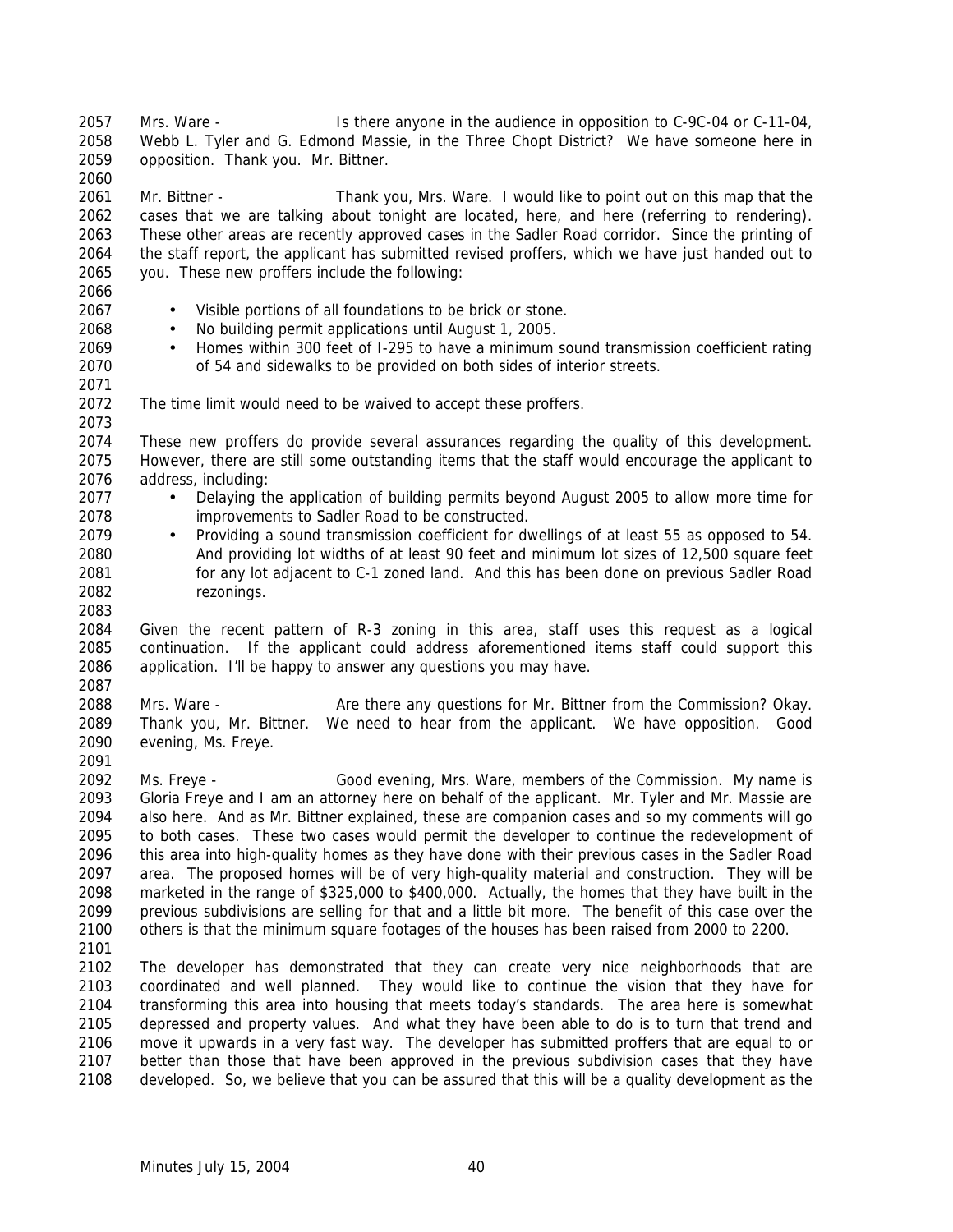example of what they have done represents. We ask that you recommend approval of both 2110 these cases and we will be glad to answer any questions that you have. 2112 Mrs. Ware - Are there any questions of Ms. Freye by the Commission? Mr. Marshall - Ms. Freye, these two properties that are a part of these cases, they 2115 just adjoin properties that they have already redeveloped, correct. Ms. Freye - Yes, sir. And there will be connections through there with proper 2118 signage showing the different neighborhoods. 2120 Mrs. Ware - Are there any more questions? Thank you. Mr. Marshall - We can hear from the opposition. Mrs. Ware - Yes. Sir, would you like to come down to the front and state your opposition? Good evening. Could you give us your name and address for the record? Mr. Trent - My name is Al Trent and I live at 4455 Belfast Road. The opposition that we have with the proposed rezoning is everybody that lives in this neighborhood at this time; everybody is on well and septic. And to do this kind of rerouting of all the natural runoffs and so on and so forth is going to effect the wells, it's going to effect the septic tanks, not to mention that the reason we moved out there years ago was because of the way you could live out there. It's open, it's wooded, it's quiet and this is going to change everything out there. Our main concern is since they built Car Max and Innsbrook and everything out there, it's already affected the wells and septic tanks in this area. And since they started the last construction site that they did, we have got three neighbors on our road alone that had to re-dig wells. If you build within a 1000 yards of a well, you can be building right dead on top of their vanes and water tables. With everything that they build and all the extra vehicles and everything else, whatever oil they lose, people putting fertilizer on their yards and everything else, where does it go? It goes in the ground and anything that goes in the ground goes in our wells. Mr. Marshall - Which side of Belfast do you live on, on that map? Mr. Trent - On the opposite side from where they are rezoning. 2144 Mr. Marshall - So, you live on the other side of Belfast? 2146 Mr. Trent - Yes, sir. 2148 Mr. Marshall - Thank you. 2150 Mrs. Ware - Thank you, sir. Mr. Marshall - Mr. Bittner, where is the closest water and sewer to that property? 2154 Mr. Bittner - I'll have to check the staff report. We don't have a map that shows that. 2157 Mr. Marshall - Maybe Mr. Tyler would know. Mrs. Ware - Mr. Tyler, do you have that information?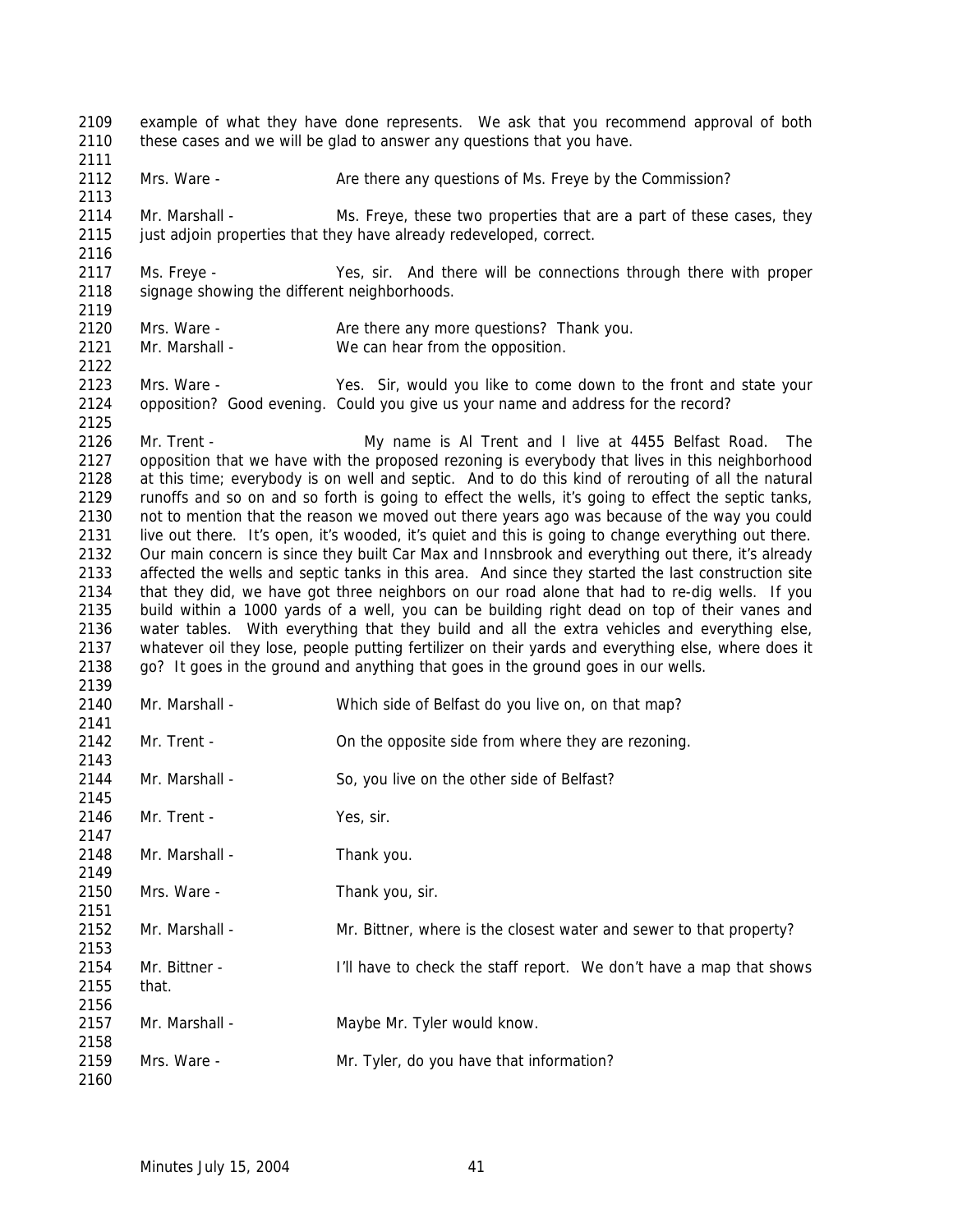Mr. Tyler - Good evening. For the record, my name is Webb L. Tyler. I am an engineer with Youngblood, Tyler & Associates. Tonight I'm here as the developer and contract purchaser with Mr. Massie, Fidelity Properties. If you can see where the existing roads are and the intersection right below C-74C-02, where that arrow points, that's where the sanitary sewer service is and a twelve inch water line is over there. The zoning cases that are in the blue and in the purple is called proposed Greenbrook, which we have final subdivision approval on and we are getting ready to start construction on that. That will extend sewer and water to that area and of course we will be extending water to Belfast and Dublin with that construction. That water is public water but unfortunately during last years, or year before last drought, some of the wells did go dry because they are shallow wells. There was even some sharing and garden hoses across the road where neighbors were sharing with other neighbor's water during that drought period. But we are extending public sewer, public water a 12-inch water main, a 12-inch sanitary sewer into this area as we redevelop it, including gas as well. 

Mr. Marshall - With the new project, it will go even farther down Belfast?

 Mr. Tyler - Yes, sir. The proposed lots with this rezoning will be fronting Belfast Road, the homes will be fronting the existing homes and we will be extending water to Belfast and sewer to that area in order to provide public water and sewer to those homes. Assuming, of course, if this request is approved. 

2182 Mr. Marshall - Thank you.

### Mrs. Ware - Does that answer your question about the sewer?

 Mr. Trent - They said that they are going to bring the water and sewer in, but we have free water and sewage. We already have ours but by doing what they are going to do, they are destroying what we have. Now, we won't have any opposition to this if they want to supply us with water and sewage at their cost. But, there is no reason why we should have to foot the bill for their construction.

 Mr. Silber - Mr. Trent, I think, I guess your concern is the impact of their development on your property relative to your well and perhaps your septic field. I don't think what they intend to do will have any impact on your well. I can't promise that or insure that's the case but they will not be impacting property and your well should work fine. I think the point is that public water and sewer will be brought closer to your property with the development of their property so if there is ever any intention to connect in the future you will have greater possibilities to tie into the County's public water and sewer system.

- Mr. Trent That's the point. We would rather have our well and septic. Mr. Silber - You will continue to have your well and septic. 2204 Mr. Trent - But once they do all of this building it's going to effect our well and septic. 2207 Mr. Silber - Typically, it doesn't impact properties nearby. I can't insure that. The septic should be fine, but I can't insure that it won't have any impact on your well. I just don't know the circumstances, how deep your well is. I can't insure that's not going to happen, but typically it should continue to work fine.
- 2212 Mr. Trent He's proposing to build, I think, 62 or 67 homes?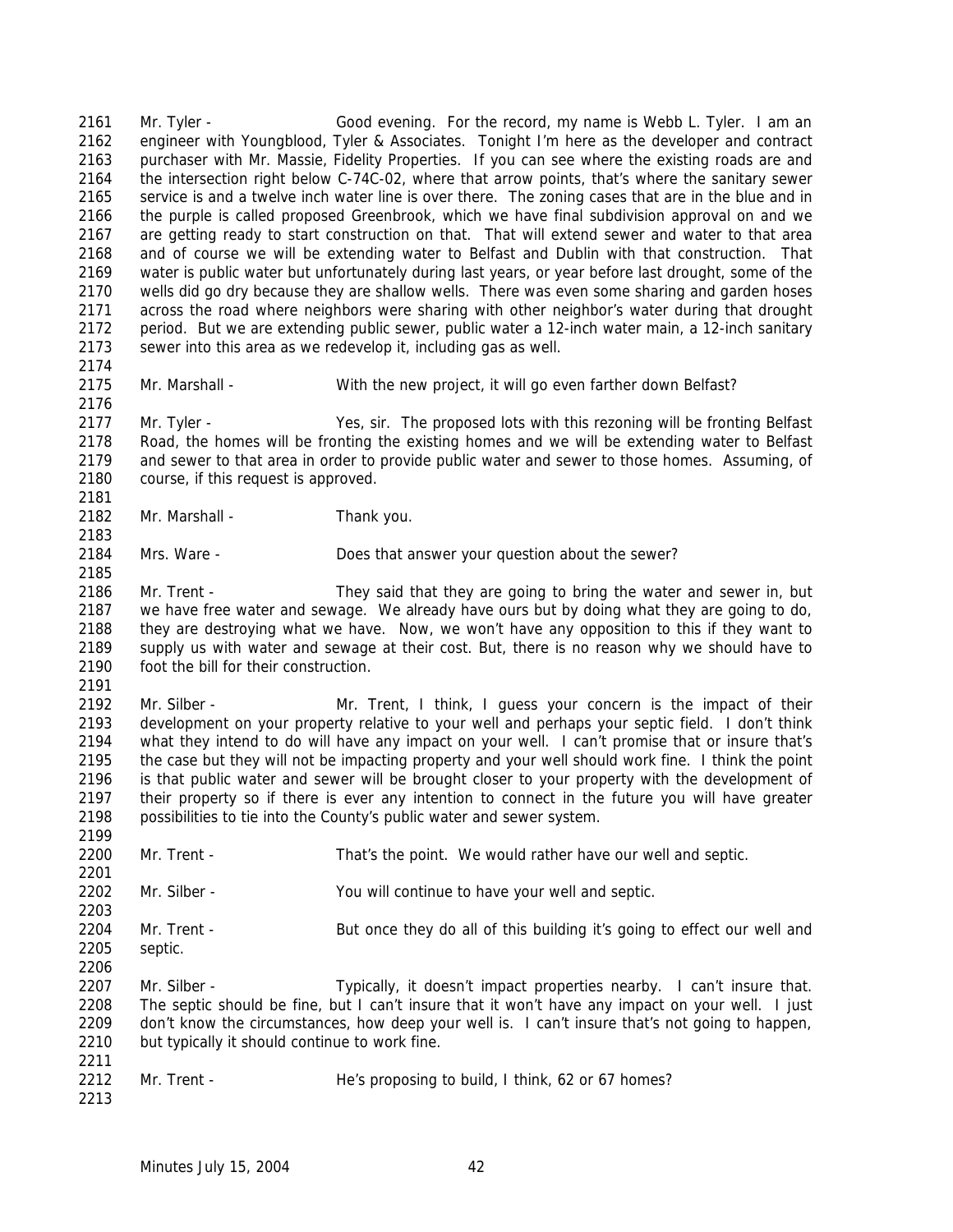2214 Mr. Silber - That's correct. Mr. Trent - Well, most families nowadays have at least two cars. I work on cars 2217 for a living and there's not a car out there that doesn't leak. So, you are talking about well over 2218 200 and some added cars within a half mile of our house that is going to be dumping even more<br>2219 oil, gas and so on and so forth into the land. Most everybody's well out there they have lost the oil, gas and so on and so forth into the land. Most everybody's well out there they have lost the quality of their water since they've built Car Max. Mr. Marshall - Thank you. Mr. Archer - Mr. Trent, let me ask you. So, given the choice between the two things of having public water and well, you prefer to keep the well instead of having public water? Mr. Trent - Yes, sir, I would. Mr. Archer - Okay. Thank you. Mr. Jernigan - Mr. Trent, let me ask you. When the three wells that went dry, at what time period was that? Mr. Trent - One of them went dry about seven months ago and they live two doors over from us. Mr. Jernigan - Did it happen to all three of them within the same time period, within a month or two or are we talking years? 2241 Mr. Trent - The three that have been re-drilled, has been within the time they built the last piece of the subdivision that backs up to our neighborhood. See everything out 2243 there is basically wetlands. There are swamps all over the place out there. Basically, the swamps are a part of our existing water tables out there. If you get rid of the swamps, you are drying them up; you are cutting our water supply. 2247 Mr. Silber - What becomes a challenge is that, and the properties that they have obtained and proposed zoning on and future development on this property, is they own or have rights to develop on them. So, it's difficult to tell them that they don't have the ability to develop 2250 their property because of the concern you have nearby. We are sensitive to where you are coming from. We don't want this development to impact your situation, your home, your well or your septic tank anymore than what currently exist. Any time there is development such as this, yes, there is the potential of having impact, yes there will be more cars out here, there will be more roads, there will be more impervious material, nothing is guaranteed. But, they do have the right to file zoning and propose development on their property. So, that's where the Commission is at and what they have to decide is the appropriateness of this proposed land use relative to what's in the area. I think what you are saying is that you prefer that they not develop the property so that you can maintain the integrity of what you have at this point. 2260 Mr. Trent - If they are going to continue to develop the property then I think that they should at least take and bring us water and sewage at their expense. I mean our houses are like 150 to 200 feet off the roadway. Do you have any idea how much that would cost if our well goes dry and we have to get County water? We are looking at about \$5000 to \$6000 or to dig an artesian well would be \$5000 to \$6000. The only people that are losing in this situation are the people who have been there for 30, 40, 50 years. If you had a piece of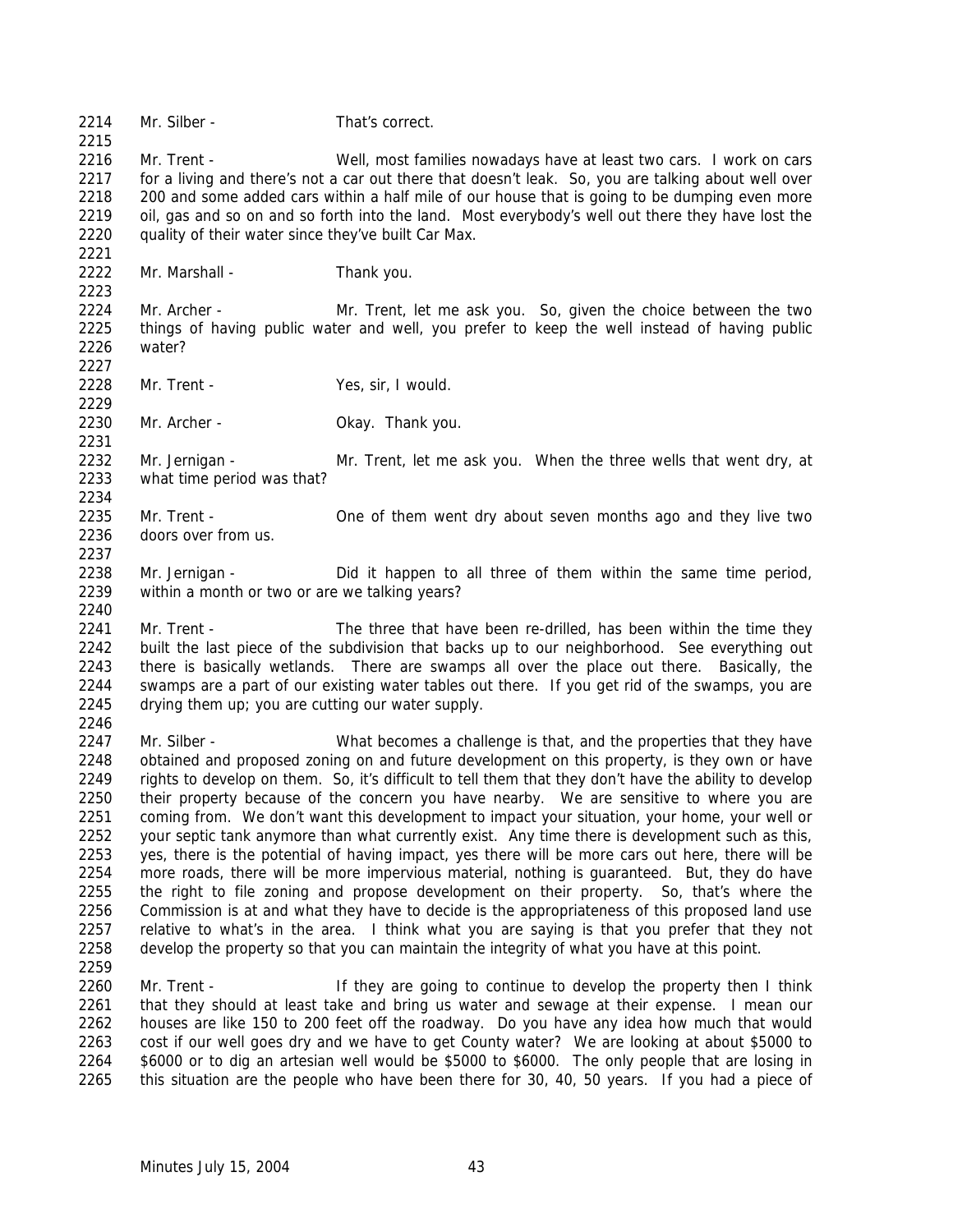property sitting next to my piece of property and I did something on my property that was going 2267 to destroy your property, I would have to pay for it wouldn't I? 2269 Mr. Silber - Think it would depend on what the circumstance were. Mr. Archer - Mr. Trent, how many families have wells and septic? 2273 Mr. Trent - All of them. Mr. Archer - Do you know about how many? 2277 Mr. Trent - Left in there now, I say probably close to about 40 homes. 2279 Mr. Silber - Mr. Tyler, can I ask you a question again, please? 2281 Mr. Tyler - Yes. Mr. Silber - There's a mouse up there that has a pointer or a hand that you can 2284 move around, I believe, if you again can illustrate where the water and sewer is coming from. I didn't understand that it would be coming down Dublin or Belfast you would be bringing it from your existing subdivision, is that correct? Can you show us again how that area is served? 2288 Mr. Tyler - The water and sewer, or the water is served by an extension of a road that comes over here like this and goes in and there is a network of roads in this community, right here, and then it would extend up and continue along Belfast as well as along 2291 this portion of Dublin. So, we are putting water lines in, here. Mr. Silber - So the water line would run down Belfast and Dublin. 2295 Mr. Tyler - That is correct. As far as the sewer, the gravity sewer starts at the low area and it comes up into this area, here, and then it runs up hill to Belfast a very low area to upper areas in, here, and Belfast. So, that we would be extending sewer lines up to serve those lots, along where the hand is, that will be fronting Belfast as well. So, there will be water and sewer that will be in Belfast. Now I don't know that his property… I know, obviously, that his property could hook up to water, I don't know if his property is going to hook up to sewer because I don't have the topographic here but I can honestly tell you that it is going to be very, very, close and it's likely to be across the street and he's likely to be able to hook into it. But, again, I can't make that pledge because I don't have the topographic maps in front of me. There have been multiple drainfield failures out here in other areas, Small McDonald's Farms already that are, I don't think it has become an alarming situation but there have been concerns about some of the drainfields. But, drainfields tend to fail after 30 or 40 years. That is why the Health Department requires us to have not just a primary field but a reserved field in our systems nowadays, unlike in the old days when Small McDonald's Farms was originally developed it did not have to have a reserved field. Now if you are going to have wells and drainfields you must have a reserved fields. 2313 Mr. Silber - That's correct. 2315 Mr. Tyler - I hope that answers your question. 2317 Mr. Silber - It does. Yes, sir. Thank you.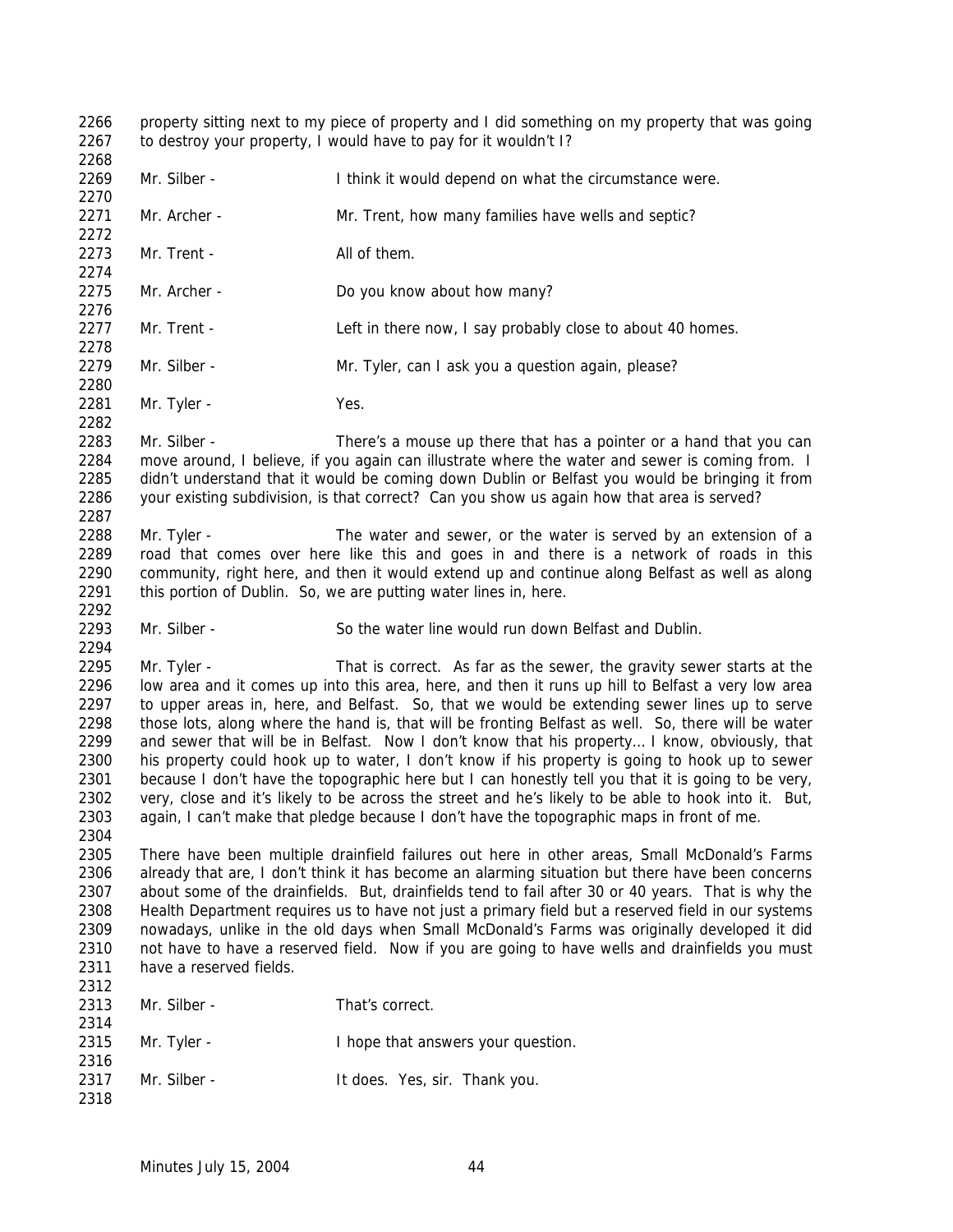Ms. King - Yes, I do. I'm Christina King. My land is right here where the hand 2322 is and my concern is with all the other homes, usually the ones that are right beside my land, 2323 that's Sadler Grove, that was just built. A lot of homes were built there and a lot more I see is going to be built. My concern is what will be done with the roads? I pull right out; I'll show you my driveway. Here is my driveway and right here is now a stop sign, which does help, and when we get down here there are still cars…. And it did start with Car Max. People test driving cars or whatever they need to do, zooming up and down Sadler Road, which used to be one of the roads 2328 where I am. And now I'm concerned with all of the new cars coming in. What will be done with 2329 the roads? The safety of my son and my son's friends who actually comes to my house because the roads? The safety of my son and my son's friends who actually comes to my house because 2330 I am surrounded with trees and a fence. So, I don't have to worry about cars or anyone hitting 2331 them and if they want to ride their go-carts or their scooters, they are safe. I am concerned now with more cars being brought in what's going to be done with Sadler Road and how soon? 

 Mr. Silber - Well, we don't have a representative tonight from the Department of Public Works, our traffic engineer is not here. The County has, I believe, contracted with an engineer to begin the process of studying improvements to Sadler Road. The exact alignment of Sadler Road we don't know at this point in time. But the County is now engineering this 2338 improvement and I don't know the exact timeframe for which improvements would be made. I would suspect we are probably several years out before that would be completed. Mr. Tyler, do you know anything else more about the timing of Sadler Road improvements that I may not?

 Mr. Tyler - Sadler Road improvements are scheduled…. The County has contracted with Austin, Brockenbrough Consulting Engineers. They have developed preliminary alignment alternatives that are going to be placed before the public, as I understand it, later this summer or early this fall for input from the public. Those alternative alignments, a decision will be made in a public forum as to what is the correct alignment or desired alignment after all parties have inputted and then right-of-way, appraisals, and right-of-way acquisitions will take place. Ultimately, Mr. Lee Priestas has informed us, the Assistant Director of Public Works, anticipation to be under construction some time in 2007.

- Mr. Silber So construction will start in 2007 and we are probably looking at completion in 2008.
- Mr. Tyler I think that is a fair assessment.
- 2356 Ms. King - And when will your development be?

2358 Mr. Tyler - We have by proffer said that no building permits will be applied for a year, by August of next year. It takes us approximately six months to build a house, realistically due to weather conditions I would suspect our first occupancy will start to take place in the Spring of 2006. And we generally will be in there for at least a few years. I would also like to point out our voluntarily cash proffer, not capped. That contributes to the roads in the road in 2363 the future and the improvements of those roads. I would like to also point out that not only are we contributing in the future, but we have contributed in the present by the realignment of Sadler Road and Sadler Grove Road so that this lady does not have a gravel path in front of her home and driveway but rather asphalt road with water, sewer, power and gas. 

 I would also like to point out, that we contributed that right-of-way and built the road at our expense. I would like to point out, that we also did that in Sadler Green and because we contributed that right-of-way free to the County, in front of Sadler Green, the County asked us to not build that widening but rather hold funds in reserve so that when they came along and build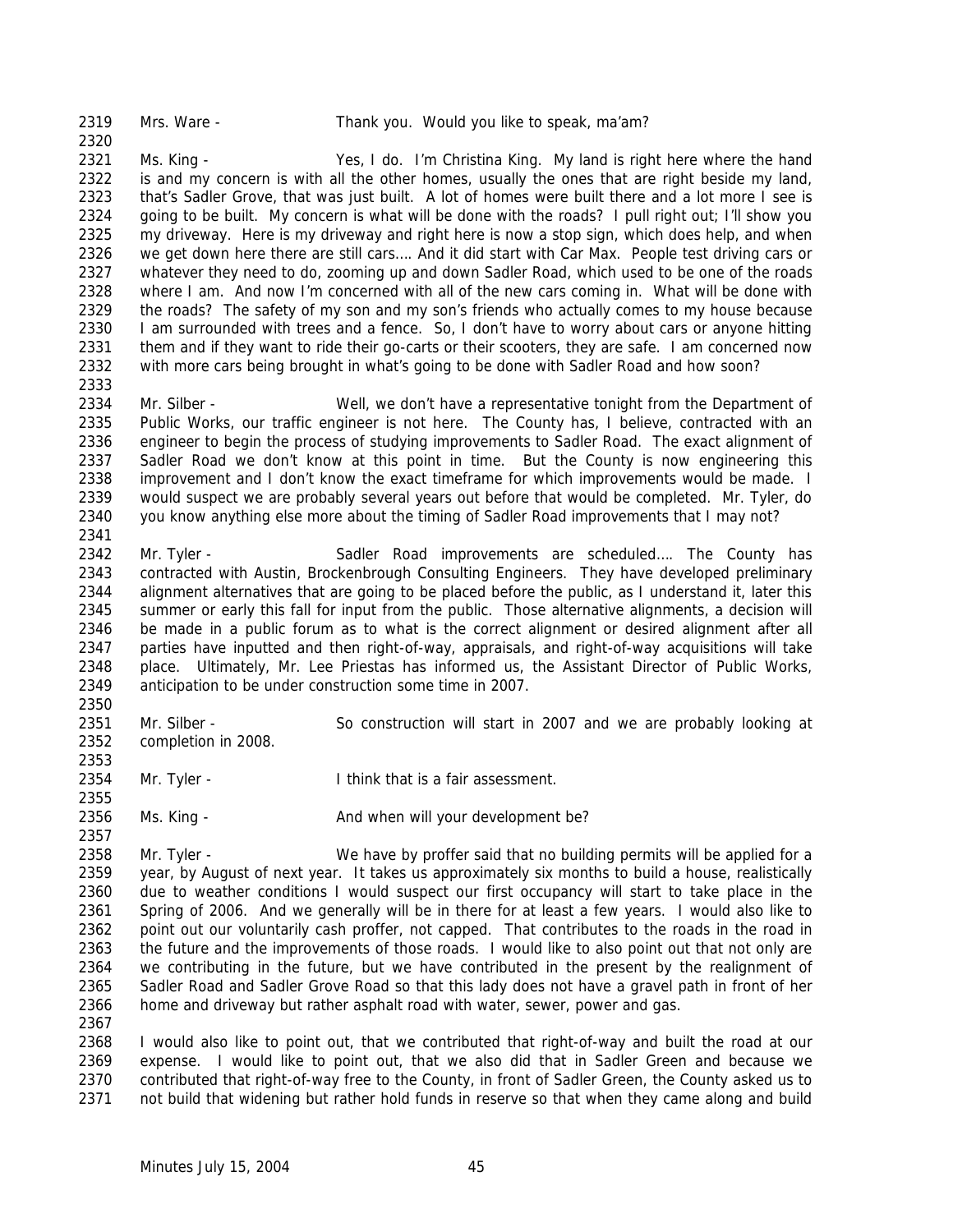this road that they would have those funds available. So, we would be yet contributing yet another large amount of funds that are earmarked for this traffic shed in the future so that we can contribute to the solution to this problem rather than aggravate the problem. Mr. Silber - We do appreciate the improvements you have made out here, Mr. Tyler, and we appreciate you escrowing funds in your previous development and we also appreciate you voluntarily offering the uncapped cash proffer to offset…. Mr. Tyler - I think it's better to call it "blank check." 2382 Mr. Silber - …to offset the impact that your development is going to have in the area. We do appreciate it. Mr. Marshall - You know who to send your thank you note to, right. 2387 Mr. Tyler - I'm confident. Ms. King - Thank you. So, basically, you are telling me that the roads will not be done until 2006 or 2007? Is that what you are saying? Mr. Silber - Yes, 2007, 2008 more than likely. Ms. King - Which means the homes that are being put in between 2006 and 2008 before a road will be put in will be at least double the amount of cars that will go through Sadler Road. 2398 Mr. Silber - I don't know if it will double the amount of cars but there will be an increase. Ms. King - With families and friends etc. Mr. Silber - Yes, ma'am. Ms. King - I just ask that you all take that deeply into consideration because I am a very concerned single mom and I will do whatever I can to protect my child and I do worry about that, about the roads not being aligned. I see cars run off Sadler Road weekly, to be honest with you, especially with the big trucks that comes through there. And I thank God that I have a four-wheel drive. It has happened to me a couple of times. Now I've just learned to stop 2410 and let them all go around me. Please consider the road. If it is the County's decision to wait, I don't who, if y'all are the County, or who decides that, but I don't know how to address it, who will I contact, you know, to maybe rethink their decision on waiting, you know, to either do something. Put lines on the road all the way down it, do something. Right now it is like a racetrack. Have y'all been down Sadler Road? 2416 Mr. Marshall - Yes. Ms. King - Do you agree with me that it's like a racetrack. If I were a teenager, I would have a blast out there. If I had no worries and didn't have a son at home, I would be just enjoying my life on Sadler Road going home everyday. I bank on it, you know, it's like we can go a little faster on round this corner because it's tilted up. Mr. Marshall - That's why they are looking into straighten it and flattening it.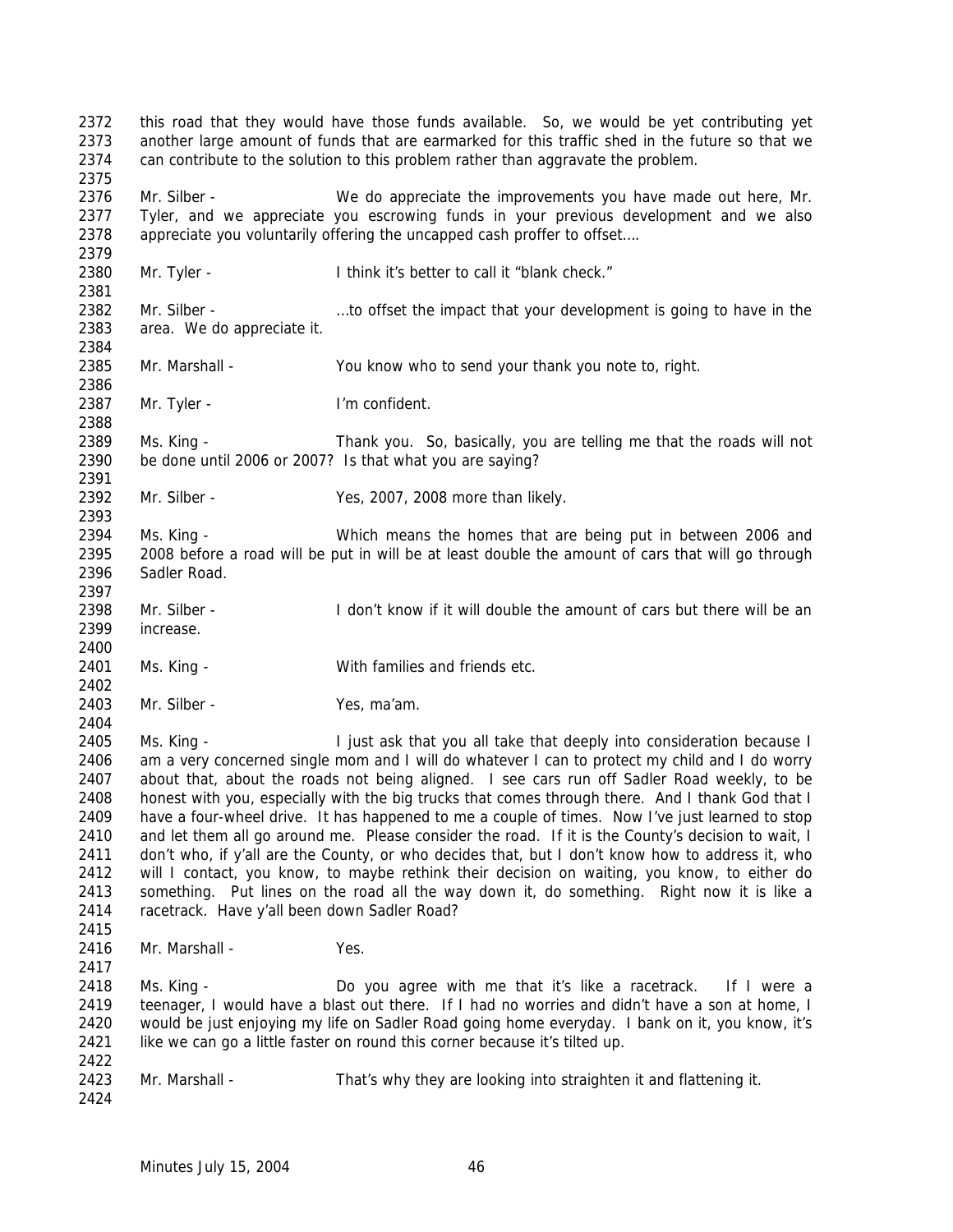| 2425         | Ms. King -                                             | And when will that be done?                                                                        |
|--------------|--------------------------------------------------------|----------------------------------------------------------------------------------------------------|
| 2426         |                                                        |                                                                                                    |
| 2427<br>2428 | Mr. Marshall -                                         | The County has already given a contract to an engineering firm.                                    |
| 2429         | Ms. King -                                             | Because I have heard of a four-lane thing and I have heard all kinds                               |
|              |                                                        |                                                                                                    |
| 2430<br>2431 | of things and I don't know.                            |                                                                                                    |
| 2432         | Mr. Marshall -                                         | I don't think it's going to be four lanes. It's going to be two lanes                              |
| 2433         |                                                        | improved but the main issue is, as Mr. Tyler pointed out, because they are looking at              |
| 2434         |                                                        | straightening the road, the public, you included and the neighbors in that area, will be given an  |
| 2435         |                                                        | opportunity to look at they will have more than one proposed route of how they propose to          |
| 2436         |                                                        | straightening the road and improving the road and that is a part of the public hearing process for |
| 2437         | y'all to have input of what you prefer the road to be. |                                                                                                    |
| 2438         |                                                        |                                                                                                    |
| 2439         | Ms. King -                                             | And you said that would be in the fall?                                                            |
| 2440         |                                                        |                                                                                                    |
| 2441<br>2442 | Mr. Marshall -                                         | Right.                                                                                             |
| 2443         | Ms. King -                                             | Well, that's good. But, I'm still concerned with more cars coming in                               |
| 2444         | before the road is done.                               |                                                                                                    |
| 2445         |                                                        |                                                                                                    |
| 2446         | Mr. Marshall -                                         | And the County is too and that's why they hired an engineer.                                       |
| 2447         |                                                        |                                                                                                    |
| 2448         | Ms. King -                                             | Well, they weren't concerned last time. I was here and a lot of other                              |
| 2449         | people were here. This room is so empty right now.     |                                                                                                    |
| 2450         |                                                        |                                                                                                    |
| 2451         | Mr. Marshall -                                         | Well, the road is going to be improved. It may not be as fast as we                                |
| 2452         |                                                        | like but they are working on doing it. And they have shown that by hiring an engineering           |
| 2453         |                                                        | company. And you will see it when they have the public hearing about the new route.                |
| 2454         |                                                        |                                                                                                    |
| 2455         | Ms. King -                                             | I look forward to the public hearing and thank you for hearing me.                                 |
| 2456         |                                                        |                                                                                                    |
| 2457         | Mrs. Ware -                                            | Thank you. Ma'am, do you have something to say?                                                    |
| 2458         |                                                        |                                                                                                    |
| 2459         | Ms. Puryear -                                          | Yes.                                                                                               |
| 2460         |                                                        |                                                                                                    |
| 2461         | Mrs. Ware -                                            | Well, please come to the podium and give us your name and address                                  |
| 2462         | for the record.                                        |                                                                                                    |
| 2463         |                                                        |                                                                                                    |
| 2464         | Ms. Puryear -                                          | My name is Helen Puryear and I live at 4320 Belfast Road.                                          |
| 2465         |                                                        |                                                                                                    |
| 2466         | Mr. Marshall -                                         | Could you point that out on the map.                                                               |
| 2467         |                                                        |                                                                                                    |
| 2468         | Ms. Puryear -                                          | The thing that concerns me is that I have had a surveyor standing                                  |
| 2469         |                                                        | on my back porch for a fly over and I do not know how that is going to affect all of this other    |
| 2470         |                                                        | that is being done. I called about seven people to find out if the surveyor had told me the truth. |
| 2471         |                                                        | And it will go right through my kitchen. I don't know if any of you know anything about it but it  |
| 2472         | will be in the budget of 2006.                         |                                                                                                    |
| 2473         |                                                        |                                                                                                    |
| 2474         | Mrs. Ware -                                            | What will be going through your kitchen?                                                           |
| 2475<br>2476 | Ms. Puryear -                                          | A flyover. It's for the I-295, I-288 traffic and I-64.                                             |
| 2477         |                                                        |                                                                                                    |
|              |                                                        |                                                                                                    |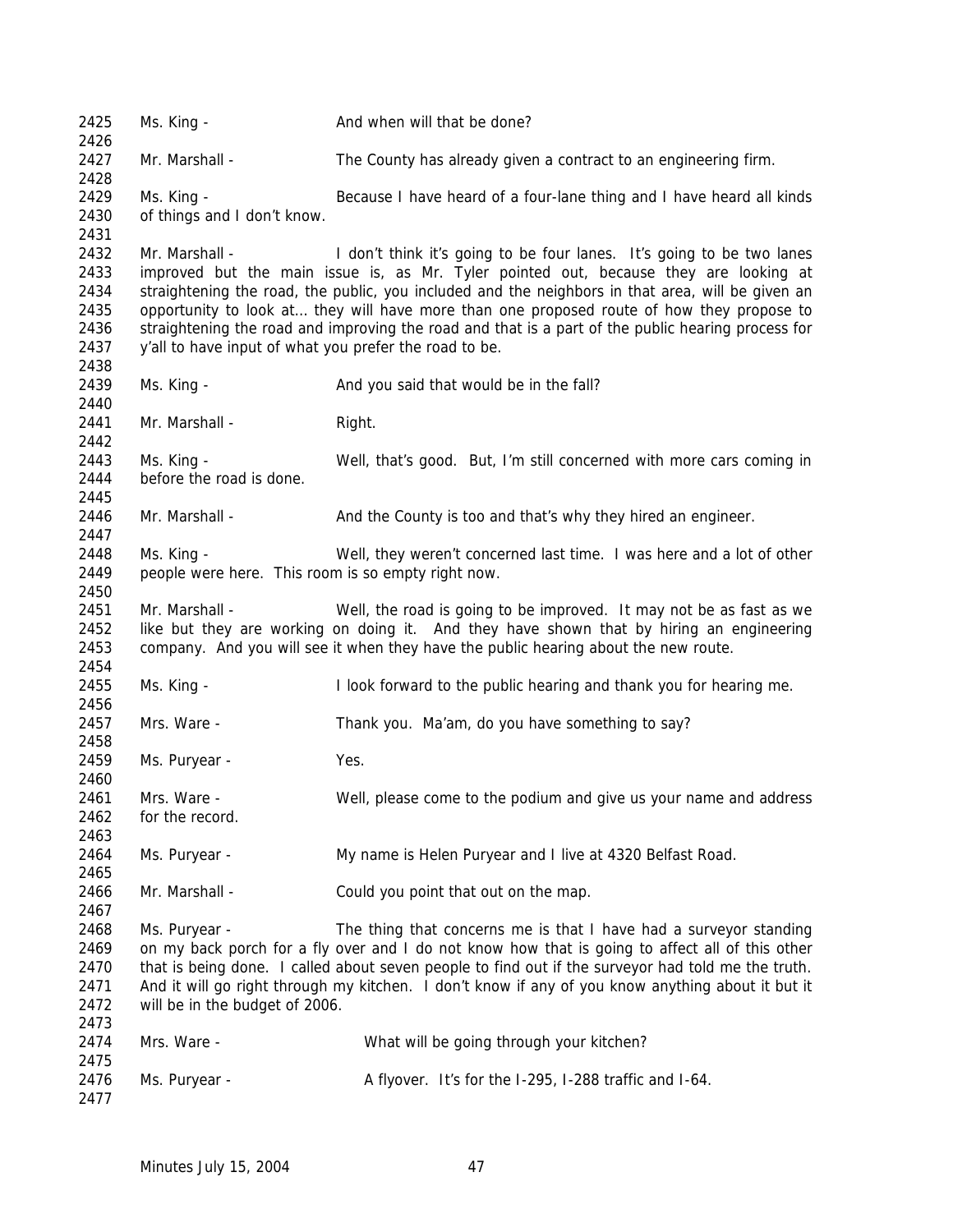Mr. Marshall - I don't know anything about that. Mr. Silber - I'm not real clear where your property is, again, I'm sorry. Ms. Puryear - It's the very first near Belfast Road… It's Edinburgh and Belfast. 2484 Mr. Marshall - Right where the hand is. Mr. Silber - We really do not have the traffic engineer here tonight to address these concerns. At one point in time, the State of Virginia was planning to have a ramp system that would tie I-64 to I-295 and I believe there was going to be a flyover. How that was going to be engineered and whether that would impact your property I really don't know, ma'am. We will be glad to take your name…. Ms. Puryear - Well, how far is the water and sewer going to come up Belfast Road? Mr. Silber - Well, I think at this point, as Mr. Tyler has shown, water will be coming down Belfast Road but not as far as to your property. It will not be coming down that far. Ms. Puryear - I was just wondering because I do know that, I have talked to the headman at the Highway Department, and he assured me that in 2006 that this flyover will be in the budget. 2502 Mr. Marshall - She may be talking about the flyover for North Gayton Road. Ms. Puryear - It's because of I-288. Mr. Marshall - It's not that because I-288 is way down…. Mr. Silber - No. This is a flyover that's supposed to be a ramp that would tie I- 64 to I-295 with a different ramp system. That would be the State of Virginia handling that and I don't know the timing of that, 2006 maybe accurate, I just don't know. 2512 Ms. Puryear - As I said the surveyor was standing on my back porch and I asked the man what he was doing out there, and that's what he told me and I didn't know if it would affect any of this that they are planning on building. Mr. Silber - Well, again, that is the State of Virginia, that's not Henrico County. What we could do is put our Department of Public Works in touch with you. There's a gentleman 2518 by the name of Ancher Madison that probably know the specifics of this proposed improvement and we can put him in touch with you, if you like, and he can give you the timing and the proposed improvements. Ms. Puryear - Well, the gentleman of the Highway Department has contacted me and he did tell me it would be in July 2006 that it would be in the budget and I didn't know if you all knew anything about it or not. Mrs. Ware - Thank you. Is there anyone else here to speak in opposition? Do we need any rebuttal from the applicant?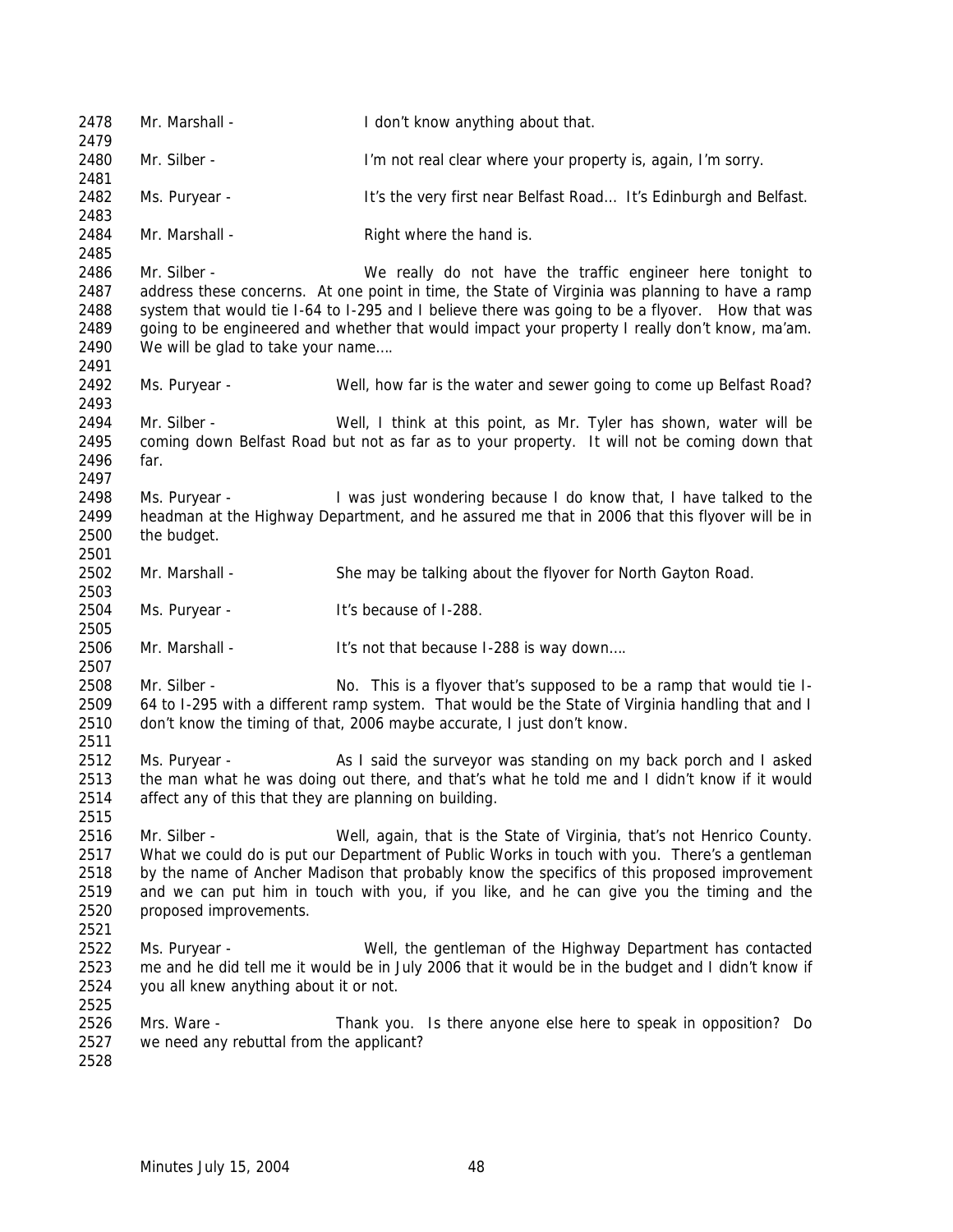Mr. Marshall - No. Madam Chairman, I'm going to move approval of C-9C-04, but first we have to make a motion to waive the time limits for the proffers that were submitted. And I make a motion to waive the time limits for the proffers dated July 14 on case C-9C-04.

2533 Mr. Vanarsdall - Second.

Mr. Jernigan - It's July 15.

Mr. Marshall - The date on them is July 14, the date they were received was the

  $15^{th}$ . 

Mr. Jernigan - Oh.

 Mrs. Ware - The motion was made by Mr. Marshall and seconded by Mr. Vanarsdall. All in favor say, aye. All opposed say, nay. The motion passes.

 Mr. Marshall - Madam Chairman, I'm going to move approval of C-9C-04 and I am because this does fit the Land Use Plan, it is less dense than what the Land Use Plan allows. It is a continuation of a development that Mr. Tyler and Mr. Massie have already begun and already have approvals for adjacent property owners. It is a nice development. I think it is an indication of somewhat candidate of the department that Mr. Marlles is now heading up. This is a true redevelopment of an area basically redevelopment of an older subdivision into a really nice development. The square footages of 2,200 square feet. And as we discussed at our retreat, it does address the issue of trying to get water and sewer to most areas now, so that we don't have the problems with well and septic failures.

 I would like to point out that the areas that you see on your map that Mr. Tyler and Mr. Massie haven't started developing those other developments yet, so the well and septic failures that have occurred aren't because of the development of any of that dotted area that you see, that is future development. It is speculative as to whether or not this will impact anyone's well or septic but I think it is good to know that water and sewer will be right there near by thanks to Mr. Tyler and Mr. Massie's development.

 They have made their road improvements that Mr. Tyler referred to and I think they are going to continue their quality of development and they did address the issue that I had, and everybody else had, with Sadler Road by giving us the voluntary cash proffer that will address the transportation needs in that area. And another significant part of that is that they agreed not to file for any building permits at least for a year, which would put it off for another year from now before they can even file for one. And as Mr. Tyler said it will be a three to four year build out, so at the end of that timeframe it would be getting close to the time that the Sadler Road improvement is expected to be finished, which would be 2008, which would be the build out date for this development. So, for those reasons, I'm going to ask that this be recommended for approval to the Board of Supervisors.

2573 Mr. Vanarsdall - Second.

 Mrs. Ware - The motion was made by Mr. Marshall and seconded by Mr. Vanarsdall. All in favor say, aye. All opposed say, nay. The motion passes. 

 **REASON:** Acting on a motion by Mr. Marshall, seconded by Mr. Vanarsdall, the Planning Commission voted 5-0 (one abstention) to recommend that the Board of Supervisors **grant** the request because it conforms to the recommendations of the Land Use Plan and it represents a logical continuation of the one-family residential development, which exists in the area.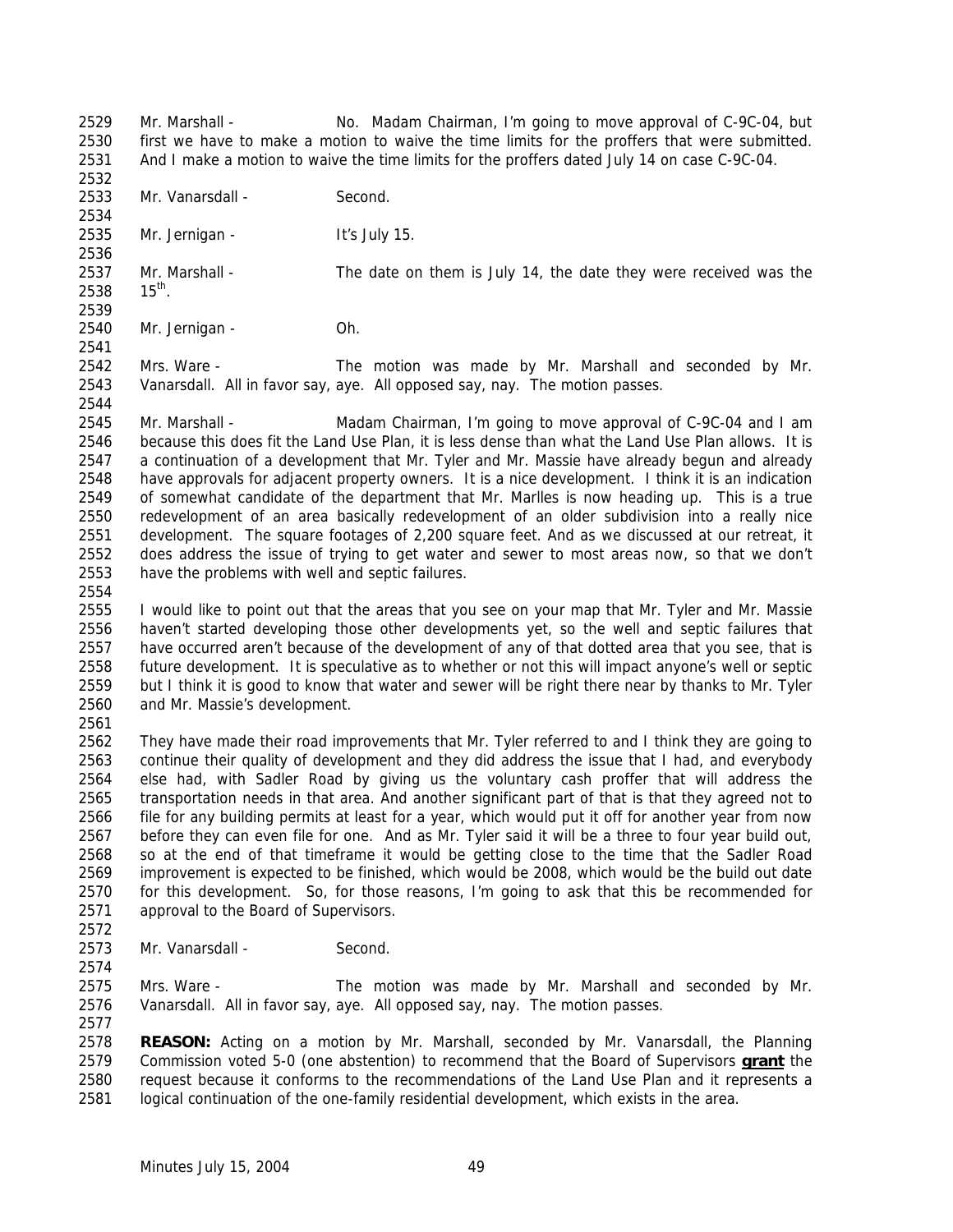Mr. Marshall - For the same reasons, I'm first going to make a motion to waive the time limits for the proffers dated July 14 for C-11C-04. 2586 Mr. Vanarsdall - Second. Mrs. Ware - The motion was made by Mr. Marshall and seconded by Mr. Vanarsdall. All in favor say, aye. All opposed say, nay. The motion passes. 2591 Mr. Marshall - And I make a motion to recommend to the Board of Supervisors approval of C-11C-04. 2594 Mr. Vanarsdall - Second. Mrs. Ware - The motion was made by Mr. Marshall and seconded by Mr. Vanarsdall. All in favor say, aye. All opposed say, nay. The motion passes. **REASON:** Acting on a motion by Mr. Marshall, seconded by Mr. Vanarsdall, the Planning Commission voted 5-0 (one abstention) to recommend that the Board of Supervisors **grant** the request because it conforms to the recommendations of the Land Use Plan and it represents a logical continuation of the one-family residential development, which exists in the area. Mr. Marshall - I would like to thank Ms. Freye for all of her hard work on this case. Mr. Silber - The last zoning request on the Planning Commission agenda is in the Tuckahoe District. This was deferred from the Planning Commission's April 15, 2004, meeting, C- 73C-03, Wilhook, LLC. **TUCKAHOE:** *Deferred from the April 15, 2004 Meeting:* **C-73C-03 WILHOOK, LLC:** Request to conditionally rezone from A-1 Agricultural District and R-1 One Family Residence District to R-2C One Family Residence District (Conditional), part of Parcel 744-742-5871, containing 22.753 acres, located on the north line of Patterson Avenue (Route 6) approximately 1,600 feet west of Gaskins Road. The applicant proposes no more than forty (40) single-family residential lots. The R-2C Districts allows a minimum lot size of 18,000 square feet. The Land Use Plan recommends Semi Public. Mrs. Ware - Is there any opposition to Case C-73C-03, Wilhook, LLC, in the Tuckahoe District. There is opposition. Ms. Moore-Illig - The applicant is requesting to construct up to 37 single-family residences on the western portion of the property owned by Westhampton Memorial Cemetery. The subject property abuts Canterbury East and Ednam Forest Subdivision to the north and Canterbury Subdivision to the west. Reflective of the current cemetery use, the subject site is designated as semi-public. The applicant has submitted proffers dated July 14, 2004, copies of which you just received. Subsequently, the time limits would have to be waived in order to take any action on this case tonight. 2632 The revised proffers address staff concerns raised in the staff report. Specifically, the new proffers reduce the number of homes from 40 to 37, to be more reflective of the conceptual site plan. The proposed buffers along the perimeter of the site have now been quantified to include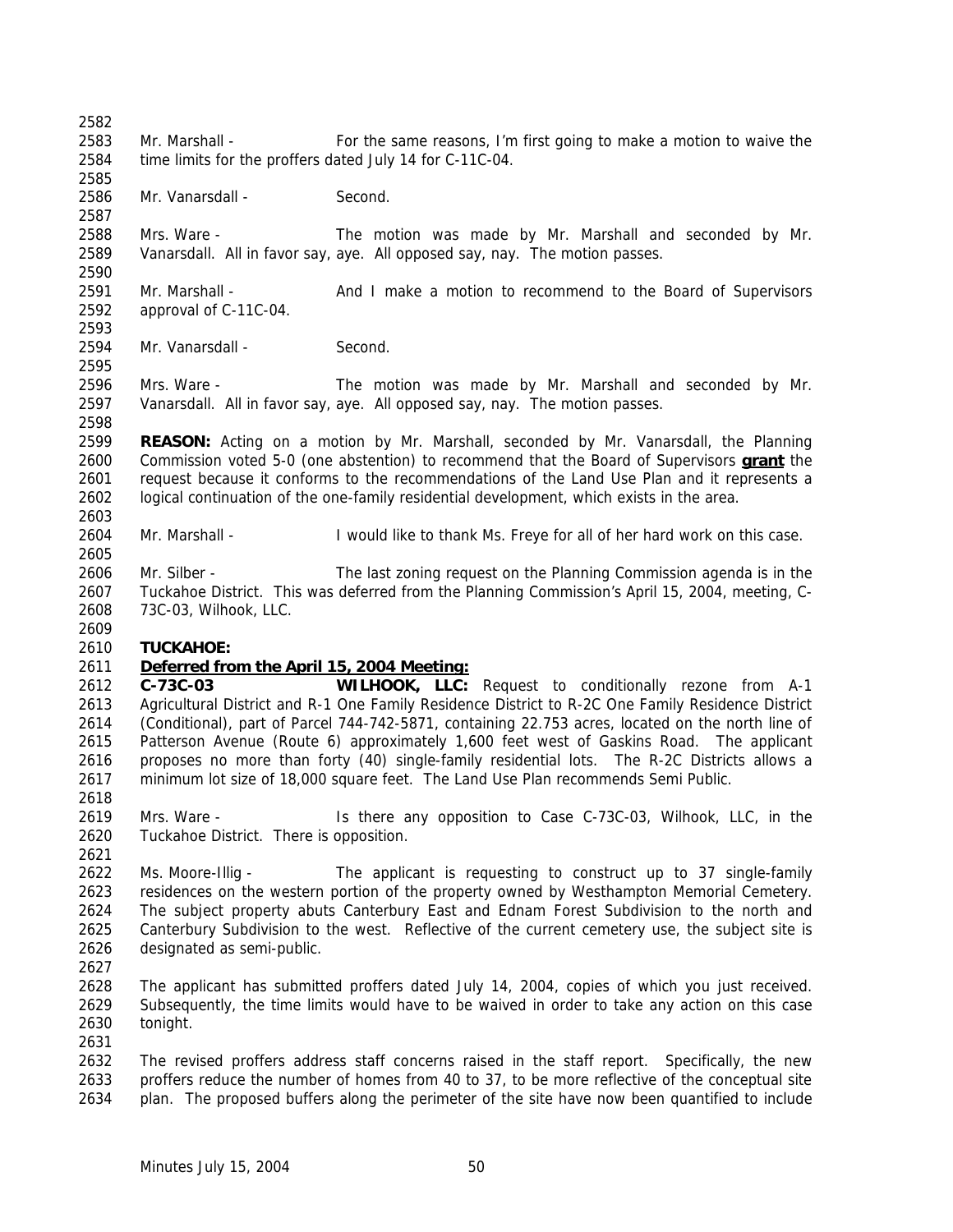plantings equivalent to a Transitional 10 Buffer along the west and north property line, and also the proposed 20-foot wide natural buffer will now be supplemented with at least 25 shrubs for every 100 linear feet. In addition, the applicant has proffered elevations, depicting the quality features to be included with the homes. Additional language has been added to state that 50% of all homes will contain all brick fronts and that vinyl siding will be prohibited except for the use of trim.

 As proposed, the development would be in keeping with the established residential neighborhood to the north and to the west. Although the use deviates from the land use plan, the project would be a logical continuation of residential use and would permit orderly development. Based upon the quality assurances proffered with this case, staff supports this request. 

That concludes my presentation. I will be happy to answer any questions you may have.

2649 Mrs. Ware - Are there any question of Mrs. Illig from the Commission? Thank you, Mrs. Illig. I would like to hear from the applicant, please. Since we have opposition, would you like to save time for rebuttal? 

 Ms. Freye Yes, I would, and I will make my comments very brief right now. First, I would like to thank Mrs. Illig and you, Mrs. Ware, for walking on the property with us, going to meetings with the neighbors, many conferences and discussions about issues and the best way to try to get them resolved. Secondly, I would like to thank the neighbors. Several of 2657 them are here this evening. They have met with us several times. Several of them have spent time talking with us individually, on the phone, through e-mail and other ways to try to address the concerns and the issues that have been raised by themselves and by the staff as well. The thing that I appreciate the most is very much their courtesies and their cooperation. They are very nice to work with.

 We submit that we have addressed every issue that has been raised by the staff and the neighbors. We feel like the language and the proffers have been tightened very much in detail and specifics that will allow the County to assure the neighbors that this will be a high quality development. I think that conceptually the response we've gotten back from the neighbors is that they think this will be a nice development and that they will be good neighbors to have. So, for those reasons, we do ask that you recommend approval, and we are available to respond to questions, and I will be glad to address any concerns that are raised here this evening.

- 2671 Mrs. Ware Are there any questions for Mrs. Freye at this time from the Commission?
- Mr. Jernigan Mrs. Freye, what are these homes price points?

 Mrs. Freye - We are looking at a market of \$400,000 to \$650,000. We proffered a lot of architectural features and design and style that will allow the homes to be custom built and selected by the owners through an architectural review committee that would also have to comply with the proffers as well, so there will be the homeowners' association that will help enforce that as well as the eyes of the County looking at those designs. The other thing that we were able to work out with the neighbors last night, because all we need to do is waive the time limits, is rather than just say that we put evergreen trees in the buffer beside them that we will have our landscape architect actually meet with the prospective landowner and the adjacent landowner to select what the shrubs are going to be so that we can tailor them to make sure that they are going to be shade tolerant, they will be able to thrive in whatever soil condition they are in, because we have some high ground and we have some low wet ground, and you are not going to be able to have just one size fits all, and some of the neighbors have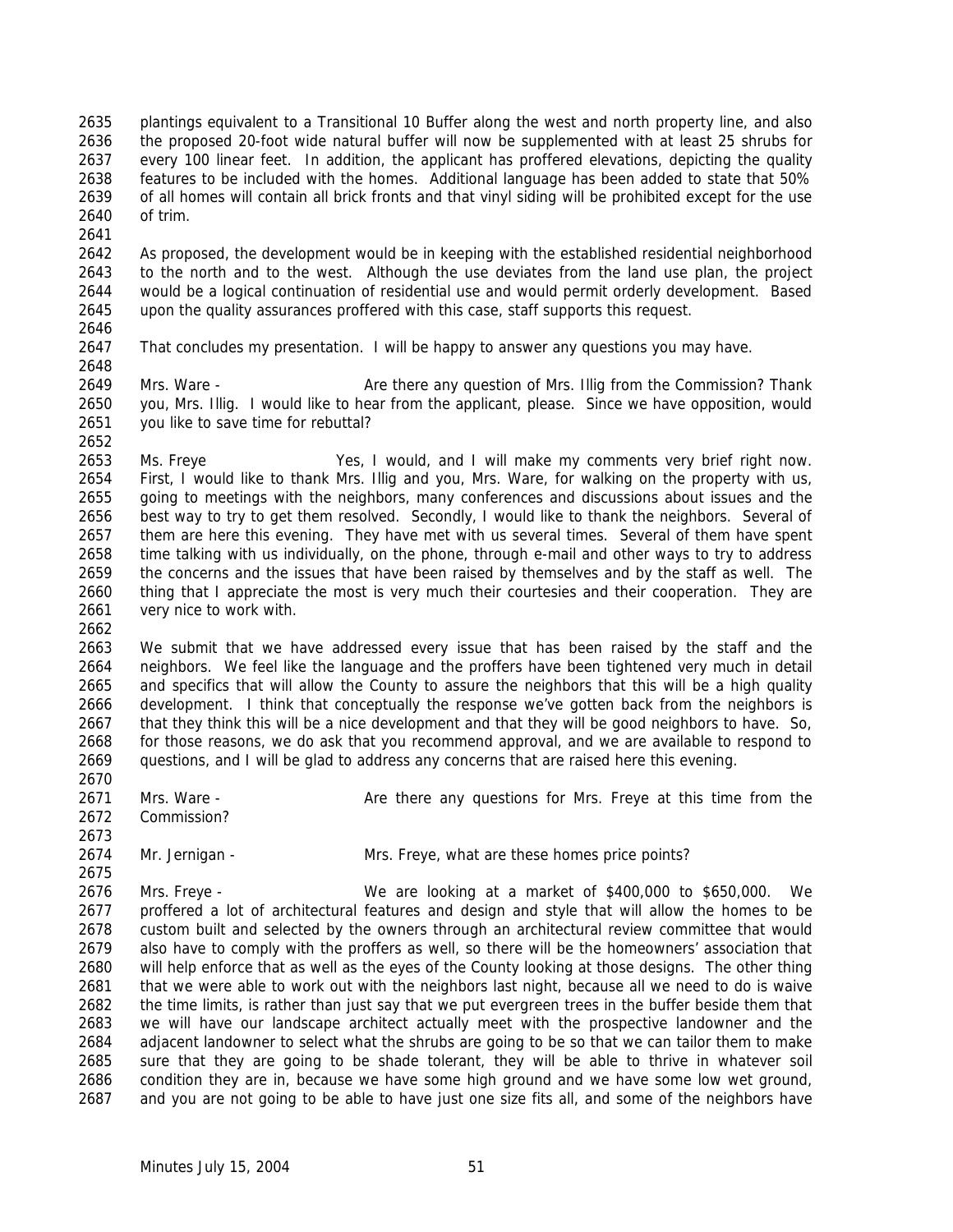even called me today and said they very much appreciated the opportunity to get that individual attention to what is going to be planted next to their property line. We also got a letter of support from Mr. Lee. I think that was submitted to the staff today and it is in the record. I 2691 have gotten some phone calls of support. There were some indications verbally from folks at the meeting last night. It is very hard to please everybody and granted none of them want to see the woods go. They don't want to see change. They have been very happy with the way things are, but at least the ones that I talked to feel pretty good that they have had a hand in assuring that they will have some neighbors that they can feel confident are going to protect their property values and not have a negative impact. 

 Mrs. Ware - Any more questions? Thank you. Would you like to come forward please? Please give your name and address for the record, please.

 Mr. Conrad Childress - Thank you Madam Chairman and members of the Commission. My name is Conrad Childress and I live at 2203 Mandolin Road. I am a retired employee of Westhampton Memorial Park, having spent 40 plus years there in its planning, development and 2704 general management. I am also a lot owner at Westhampton and my wife is buried there. I am opposed to the sale of this property for any type of development. A use permit was granted by Henrico County in 1953 for the entire acreage to be developed as a cemetery. The sale of this 2707 property, in my opinion, will not benefit Westhampton Memorial Park or the property owners but will go into the general fund of Service Corporation International, who owns Westhampton Memorial Park, for retirement of their debt. It will ultimately be detrimental to the cemetery and its lot owners due to a loss of income from perpetual care trust funds, which under State law is 2711 to be used for the maintenance and upkeep of the cemetery once all of the lots have been sold. The general rule of thumb is that approximately 800 grave sites can be developed per acre. Eight hundred grave sites at 22 acres equals approximately 17,600 grave sites. At the current price of about \$1,000 for grave sites, revenue from these sites would be in the neighborhood of \$17,600,000. Under Virginia law, 10% of that amount would have to be deposited into the perpetual care trust fund, and that would deprive this fund of \$1,760,000. In addition to the 2717 monetary loss at the cemetery, the trust of all of those people who have already purchased 2718 property there, having been told there is plenty of space for expansion, so that their loved ones, too, might be buried there, will have been violated.

 In the staff report it states that there would be 64 acres remaining in the cemetery. I would estimate that approximately 45 acres are already developed. Thus, there will only remain 10 acres for future development, which is really not very much. I hope this Commission will take a long and hard look at this request and deny this rezoning request. Thank you.

2726 Mrs. Ware - Are there any questions for Mr. Childress? 2728 Mr. Archer - Mr. Childress, just so I can make sure I understand, you are saying the remaining 10 acres are developable… Mr. Childress - I mean there are only approximately about 10 acres that can be developed for the cemetery if these 22 acres are sold here. 2734 Mr. Archer - For grave sites. And how many graves would that approximate, do you think? 2737 Mr. Childress - Rule of thumb, there are about 800 grave sites per acre. 

2739 Mr. Archer - Thank you.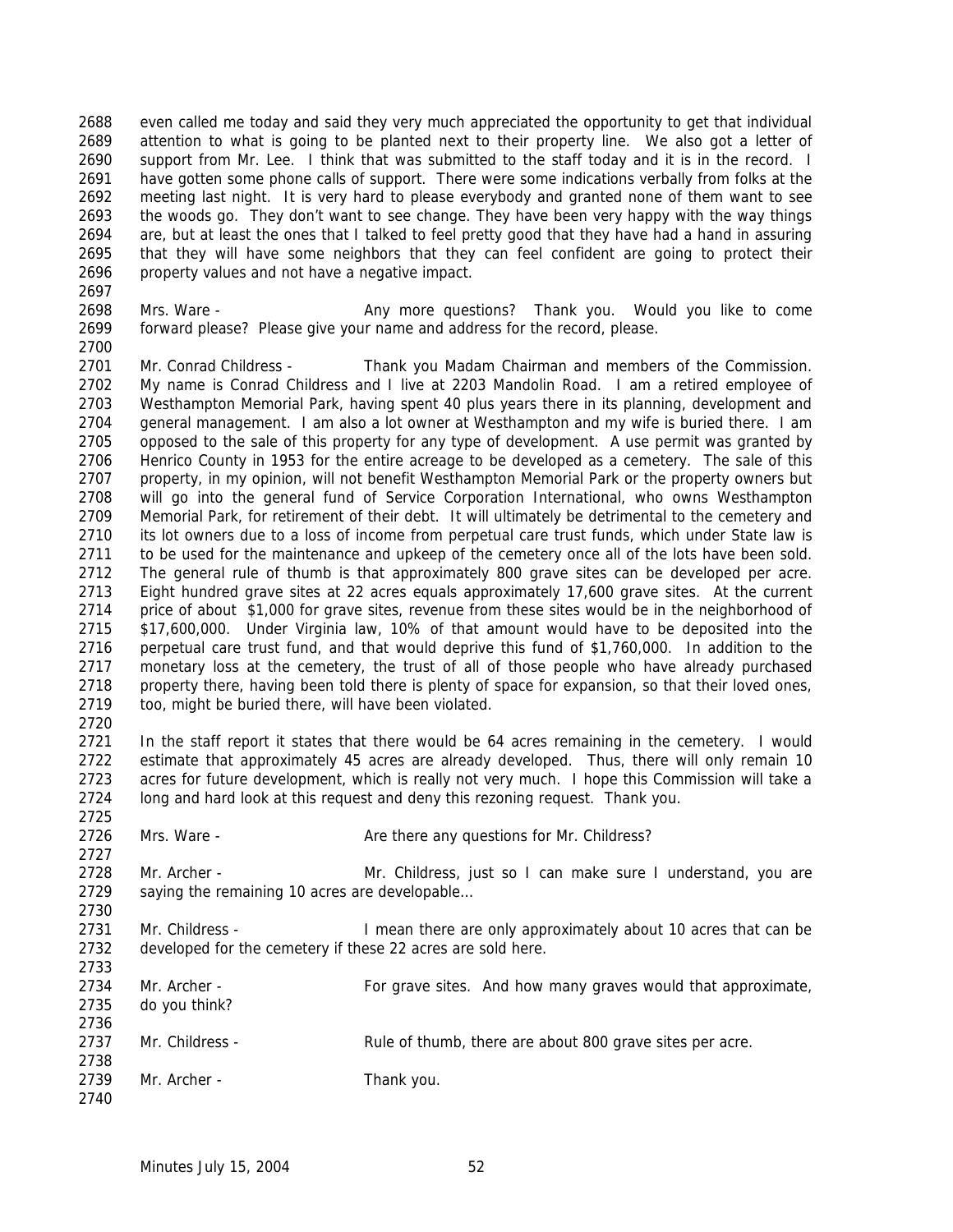Ms. Linda Smiley - Good evening. My name is Linda Smiley and I live at 1300 Waltham Court and I really am here more to provide a comment rather than an opposition to the development, although I have to say that we bought our house probably six or seven years ago and we called the Planning staff at that point to see what the development possibilities of the woods were and we were told that they wouldn't be developed for at least 75 years, and there was very little to no possibility of development because of access and other issues. So, I guess I am fairly disappointed because it is being developed although that is the right of the owner to do so. My concern, and I want to say also, that I think the project does look like it is a high quality project and that the developers have made improvements from the first proposed development, but I guess my concern is with the natural buffer. I think that is a very good proffer, but I would like to note that it is a 20-foot buffer – natural buffer – between the cemetery and the development, but it is only a 10-foot buffer, which is really not very wide, between the development and the residents who are actually living and can see the trees from their property. So, my concern is that the buffer is not really large enough, that it really should be some place between the 10 and 20 consistent with what they have done on the other side of – they are proposing on the other side of the development, and I guess particularly because right now we don't have any idea where and how far back these houses are going to be set on the lot, so creating a natural buffer that is wide enough to really provide a screen both for those of us who live next to the property, but also for the folks who are going to be moving in, so that their privacy will really be preserved, I think would be an advantage both ways. Those are my comments. Thank you. 

 Mrs. Ware - Thank you, Mrs. Smiley. Ms. Freye, would you like to come and address both of the issues? I don't know if you can help us with the property transfer legal issues.

 Ms. Freye - Yes, Mrs. Ware. What I can explain is what has been explained to us by the sellers, FCI Funeral Services. The reason that they are selling this property is that they are very cognizant of the eternal perpetual care and responsibility that they have for the cemetery that they operate there. What they found is that the trend is more toward cremation 2771 these days instead of land burials, and then above that, the mausoleums as opposed to using the 2772 land that way. We have been advised that they think they have enough land to meet their needs for the next 50 years even with selling this land, that this is just not going to be something that they ever think they really are going to have to call upon. Of course, how they use the funds is up to them, but they are very cognizant about the legal responsibility that they have, and in connection with being cognizant of that responsibility is part of the explanation also for why the 2777 buffer on the cemetery side is different from the buffer on the residential side. The cemetery is a dissimilar use. Houses to houses are similar uses. There are grave side services. There could be head lights. There is activity at different times on the cemetery. You can understand that someone at a very solemn time like that is not going to want to be able to look through a buffer and see someone sun bathing or children playing ball even. The uses are just not compatible, so you want to have a greater distance. That is also why we put the privacy fence in on that side, and that really was at the request of the cemetery, both for the privacy of the people who come 2784 to visit their loved ones at that cemetery, to maintain that dignity and not have daily activity from a residence that could possibly interfere with that, and then for the residents who are coming in wanting to know that they are not going to have to be reminded every day of very sad occasions either, so it was a dual purpose and we worked very hard to come up with a fence and landscaping and screening and how it would be designed and how it would be woven through the wood to take advantage of the area that we had to accomplish the objectives, everybody's objective, both from the residents' side and from the sanctity of the cemetery. I think that answers those questions, unless I overlooked something.

2793 Mrs. Ware - Any questions for Ms. Freye?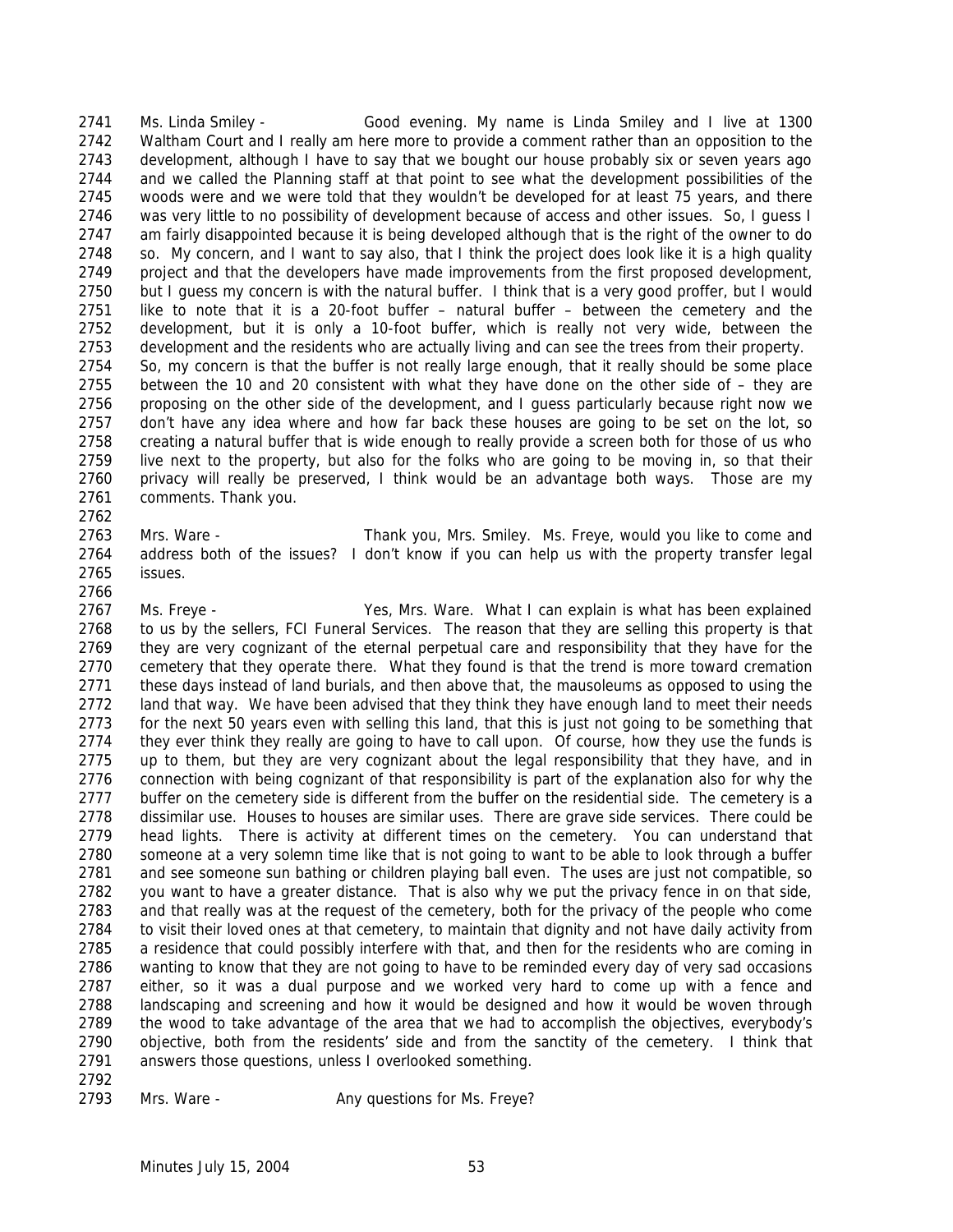Ms. Freye - One other comment, Mrs. Smiley, and I imagine that the answer she 2796 got about the woods not being disturbed or used for 75 years was probably in response to being used as a cemetery. You know, sometimes you get the answer depending on the question you ask, and a lot of people don't know to ask what is the property currently zoned, and they don't know that if you are told A-1 or R-0 or R-1, they don't know what that means, and they don't know how to ask the question. The information or the fact is that the property is zoned right now to permit houses to be built by right, and there would be no quality controls. There would be no standards, no minimum square footage like the 3,000 square feet that we have proffered and I think that some of the residents, because of going through the meetings with us, there first time going through a zoning process, have learned to ask those kinds of questions and to understand that while they don't like to see the woods change, this has been an opportunity for them to influence how it would be changed, and to make sure that their property is protected.

2808 Mr. Silber - Mrs. Freye, this may help Mrs. Smiley's concern, also. I guess I have a question with proffer 13-C says "A naturally vegetated buffer." Mrs. Smiley, typically we really discourage buffers between like uses, single family and single family. There are obviously in your subdivision homes that back up to other homes that don't have buffers. In this particular case, a single-family community is proposed adjacent to your community, which is a single-family community. Occasionally, we do accept a proffer like this that it also can lead to problems from the standpoint of the individual that may be buying a lot in this new subdivision will have this encumbrance on their property of this 10-foot landscaped area in their back yard that, for example, you don't have, and what will happen is someone will buy these lots, or buy a home with these new lots and have trees across the back and they may want to remove the trees because it is their backyard and they may want to do something with it, and you are able to do it in your backyard, and it becomes a real County issue on a lot by lot basis, if someone decides to take down a tree and you may feel like the tree shouldn't come down. The question I had with this proffer was, it simply said a 10 foot buffer area. Is that in addition to the normal required setback, which I believe is 45 feet?

 Mrs. Freye - No, sir. It would be measured from the property line, as would the setback. So this would be inside the setback.

2827 Mr. Silber - So this would be a part of the setback?

2829 Mrs. Freye - Yes, sir.

 Mr. Silber - So, you would have roughly 35 feet from the back of the home to the 10-foot buffer, if you will, before you get to the property line. You really are sort of encumbering the back 10 feet of those people's property by having trees. It doesn't say the trees have to always remain.

 Mrs. Freye - No, sir. What we proffered is that at the time of development, to 2837 the extent reasonably possible, that these lots are intended to be wooded lots and that six inch in caliper or greater trees, that the clearing of those is going to be limited to the area that is 2839 required for the house, the driveways, the sidewalks, the open yard areas and those for utilities. So, when the lots are developed, it is to be as a wooded lot and that is the other reason, the concern that you just raised is the other reason we were talking with the neighbors last night about having the landscape architect meet on the site, not only with the prospective purchaser, so that they are very aware of the plantings that are going to be in this 10-foot area, but also that that is communicated at the time and some element of selection given to the adjacent land owner, so that they will have an individual attention to that particular space, and it will be very much emphasized that that is a buffer area.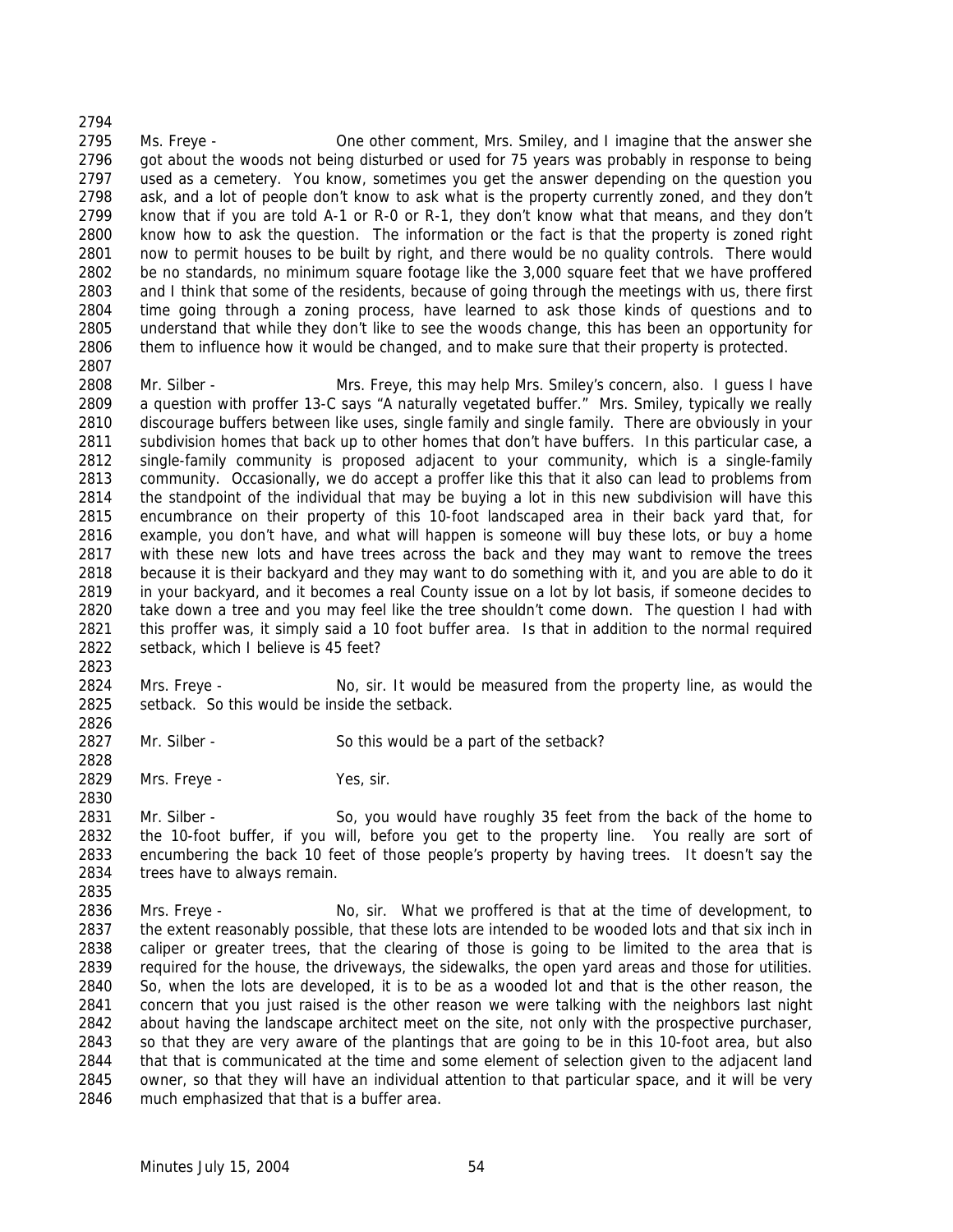Mr. Silber - Potentially, in years to come, it is going to be a real headache for the County as properties transfer, 10 to 20 years from now, some people may not want to keep that buffer in the back yard and adjacent property owners may feel that they are responsible to keep 2851 that. So, I just raised it as a concern. It is something that I think is a dangerous situation to get into when you begin to buffer single family from single family.

 Ms. Freye - We understand that, and one of the first meetings that we had with 2855 the neighbors when the issue came up, we explained that normally you don't have that, because it doesn't require that, and that the County doesn't like having that to enforce. You know, we looked at several different ideas about how to make sure that the natural vegetation was either adequate with the tree canopy that was there and the right kind of underbrush to give some assurance of privacy to these folks who have been so used to having those woods there all these years, that while it may be difficult, I think it can be enforced and I know it sounds naïve, but with folks that are going to be living here, if they truly can be good neighbors, I really don't think this is going to be an enforcement problem. I think it will be self enforcing by the neighbors on themselves and the homeowners association.

 Mrs. Ware - Thank you. Are there any more questions for Ms. Freye? Thank you. Another thing that I mentioned, too, when we looked at as a group with the neighbors, with 2867 staff, was the lot width of the existing houses, the existing property owners that were adjacent to this, and the difference in the lot width that was going to be built in this area. So, that was another point that we looked at as far as giving some type of buffering to the existing neighborhood. Well, I will, at this time, say that the meeting last night went very well from what 2871 I hear and I want to thank Ms. Illig for all of her hard work on this case. They have addressed all of the issues that were outstanding within the staff report and the ones that I had as well, and the neighborhood has been very good at making their concerns heard and working with everyone, as well. So, I will move to waive the time limits for Case C-73C-03 dated July 14. 

2876 Mr. Jernigan - Second.

 Mrs. Ware - Motion made by Mrs. Ware and seconded by Mr. Jernigan. All in favor say aye. All opposed say no. The motion passes.

2881 So now I move that Case C-73C-03, Wilhook, LLC, be recommended to the Board of Supervisors for approval.

2884 Mr. Vanarsdall - Second.

 Mrs. Ware - Motion made by Mrs. Ware, seconded by Mr. Vanarsdall. All in favor 2887 say aye. All opposed say no. The motion passes.

 **REASON:** Acting on a motion by Mrs. Ware, seconded by Mr. Vanarsdall, the Planning Commission voted 5-0 (one abstention) to recommend that the Board of Supervisors **grant** the request because the proposed single-family residences represents a logical continuation of the one-family residential development which exists in the area and the proffered conditions addressing building materials and site design would provide for a higher quality of development 2894 than would otherwise be possible.

2896 Mr. Silber - That concludes the rezoning requests. We do have approval of the minutes, Planning Commission, June 10, 2004 minutes.

2899 Mrs. Ware - Are there any corrections to the minutes?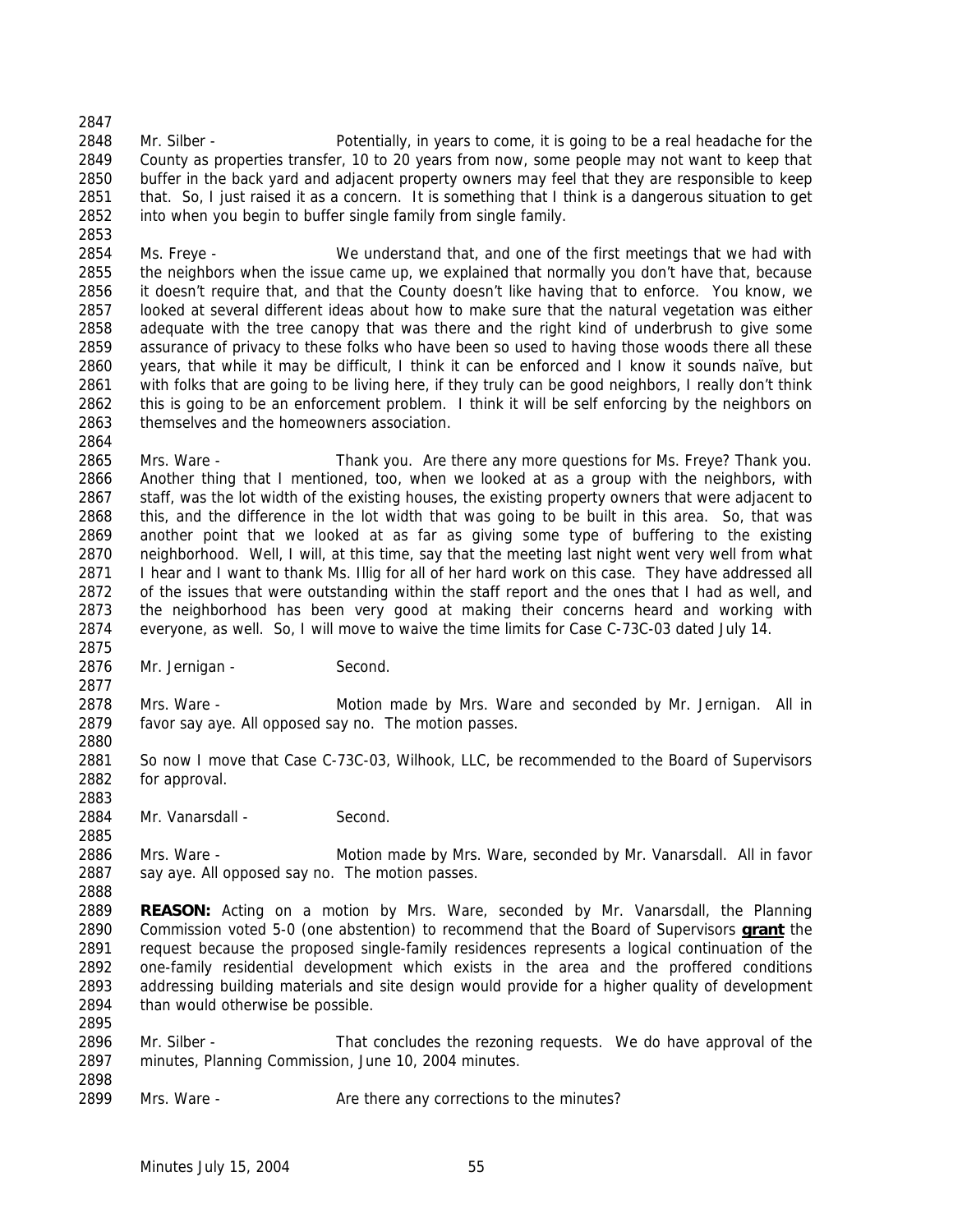Mr. Vanarsdall - I move that if there are no corrections, or if there are corrections, that we approve the minutes of June 10, 2004. 2904 Mr. Marshall - Second. Mrs. Ware - Motion made by Mr. Vanarsdall and seconded by Mr. Marshall. All in favor say aye. All opposed say no. The motion passes. The minutes are approved. Mr. Silber - I do have a couple of comments. I wanted to remind you that there will be a fourth day at the Retreat, July 30, for those that are interested in making that meeting. The Retreat will be at the Cultural Arts Center at 8:30 or 9:00 a.m. We will be sending out letters again reminding you all of that meeting. Mr. Marshall - You don't have to send me one. Mr. Silber - Secondly, I wanted to announce that the A-1 Ordinance Amendment that was discussed at the last day of the Board Growth Retreat. If you recall, there was consideration given to changing the minimum lot size from one acre to 10 acres or certainly a size larger than one acre. We have started looking at that Ordinance Amendment and we wanted to bring something to the Planning Commission in the form of a Work Session, but I don't think we can bring it as quickly as we originally thought. We were looking at trying to do it in August, but I don't think we can make that. I am going to be out of town at the next Planning Commission meeting in August and the Commission only has one meeting in August, as you recall, so I was going to suggest that the Work Session be held on September 9 and a public hearing to follow on September 22. That would be an Ordinance Amendment on the A-1 District. How does that suit you all and if so, we need a motion to set the Work Session and public hearing? 2929 Mr. Marshall - Imake a motion we set the Work Session for September 9. What time, Mr. Silber? 2932 Mr. Silber - Think we would probably do it before the meeting. Mr. Marshall - Mr. Vanarsdall will want dinner then. Do you want to make it 5:00 p.m.? Mr. Silber - Why don't we get back with you on the specifics? I would think we could probably do a 6:00 Work Session and a 5:30 meal, or somehow. Mr. Marshall - Well, I made the motion to do the Work Session on September 9, time to be announced. Mr. Vanarsdall - Second. 2945 Mrs. Ware - Motion made by Mr. Marshall and seconded by Mr. Vanarsdall. All in favor say aye. All opposed say no. The motion passes. Mr. Marshall - I now make a motion that we have a public hearing on September 22 Ordinance Amendment in the A-1 District. 2951 Mr. Vanarsdall - I second that, too.